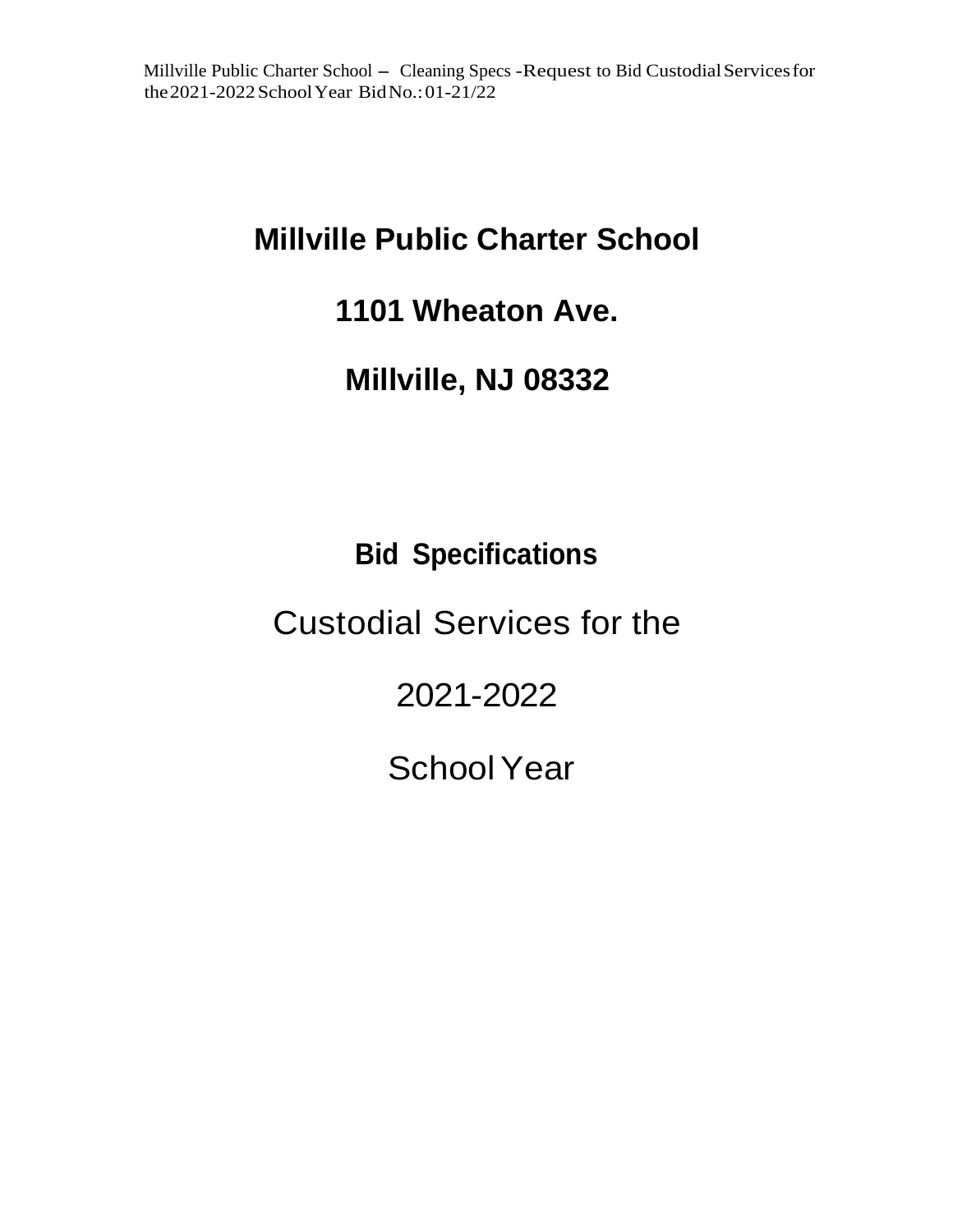## **REQUEST FOR BIDS**

### PUBLIC NOTICE MILLVILLE PUBLIC CHARTER SCHOOL REQUEST FOR BIDS FOR CUSTODIAL SERVICES FOR THE 2021/2022 SCHOOL YEAR NO.: 01-21/22 March 19, 2021

NOTICE is hereby given that the Millville Public Charter School Board of Trustees is soliciting sealed bids for Custodial Services until 2:00 p.m. on April 13, 2021 at the office of the School Business Administrator and on Zoom.

Specifications for bids, as well as Zoom meeting information, may be obtained through email at mmcclintock@cccharters.org from Michael McClintock, Assistant Business Administrator between the hours of 9:00am to 3:00pm.

Upon release of the bid, all communications concerning this information must be directed in writing by email no later than 4:00 pm on April 12, 2021 to the School Business Administrator, who is the only authorized contact person for the bid.

A recommended walk-through meeting is scheduled for April 1, 2021 at 1:00pm at 1101 Wheaton Ave., Millville, NJ 08332.

All bids must be submitted no later than April 13, 2021 at 2:00 p.m.

Bids should be delivered in a sealed envelope and addressed to Michael McClintock, Assistant Business Administrator, be clearly marked "Bid#01-21/22 Millville Custodial Services", and submitted to:

Millville Public Charter School Business Office 1101 Wheaton Ave. Millville, NJ 08332.

All bids must be submitted on the bid form contained in the specifications. Bids which are not submitted on such form may be rejected.

Bidders are required to comply with the requirements of N.J.S.A. 10:5-31 et seq and N.J.A.C. 17:27 et seq Affirmative Action.

The Board assumes no responsibility for bids mis-mailed or mis-directed. The Millville Public Charter School reserves the right to accept or reject any and/or all bids.

By order of the Millville Public Charter School Board of Trustees. Michael McClintock, Assistant Business Administrator.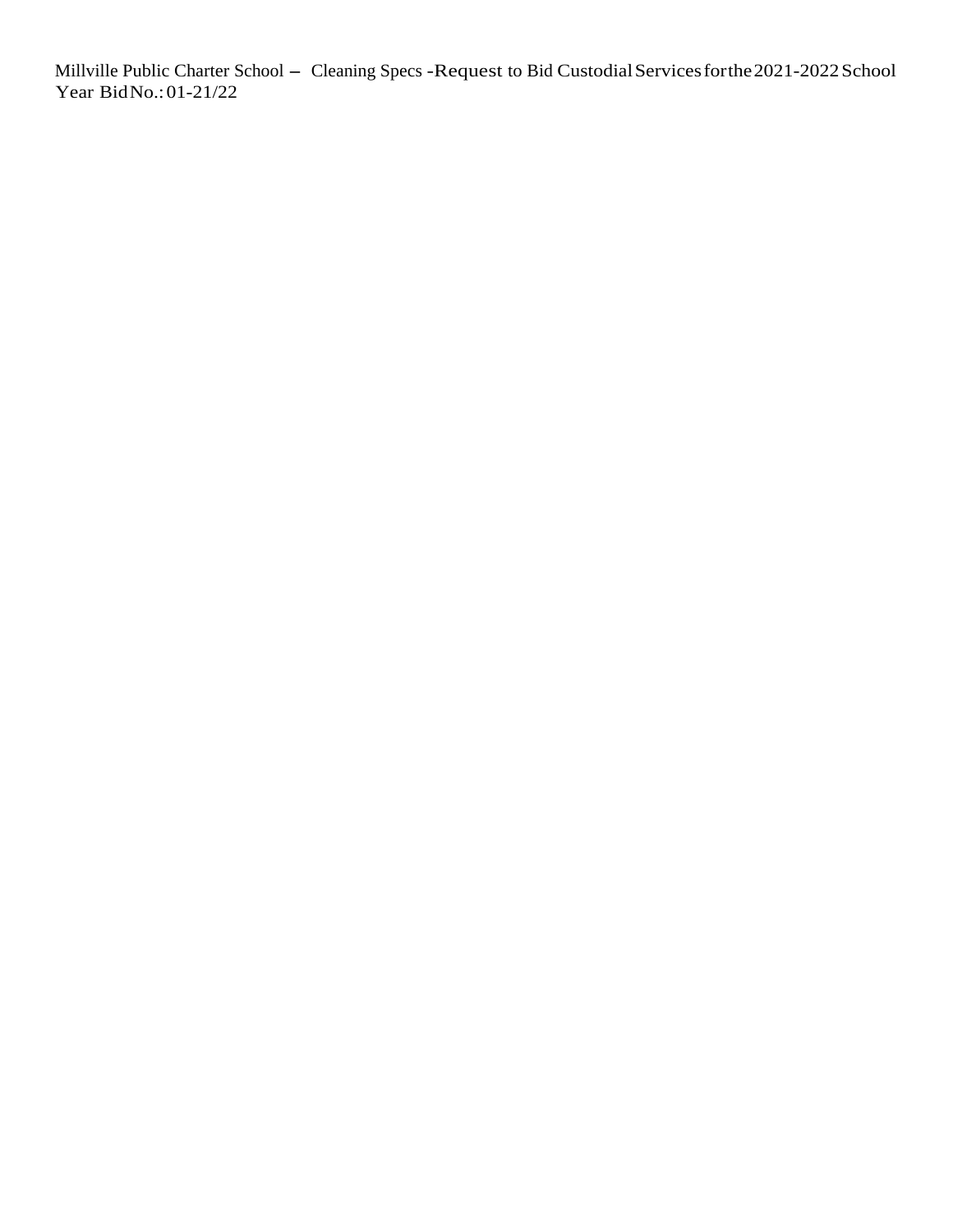## **Custodial Services TECHNICAL SPECIFICATIONS 2021-2022**

#### **Nature of Services**

**General:** This specification requests the provision of custodial services for a school building.

Specific: This specification requests custodial services such as vacuuming, sweeping, mopping, wiping, dusting, resupplying, sanitizing, emptying, spraying, moving, polishing, buffing, and unloading and all types of custodial services typically rendered in a school setting.

#### **Nature of Facilities**

**General:** This specification requests Custodial Services at the following locations:

#### **Millville Public Charter School (K-8)**

1101 Wheaton Ave.,

Millville, NJ 08332

For 2021-2022 MPCS will house, in total, 251 students in grades K-8 along with approximately 42 staff members.

### **\*CONTRACTOR RESPONSIBLE FOR CHECKING ALL AREAS** IN **FIELD AND PRICING ACCORDINGLY.**

Specific: This specification requests the above stated custodial services for all floors in the building including classrooms, offices, stairwells, landings, corridors / halls, windows, interior and exterior doors, fixtures, glass, mirrors, venetian blinds and shades, desks and other furniture, instructional and non-instructional equipment, restrooms and related lavatory units. Custodial personnel shall also be available at the discretion of the school administration to set up and break down for after school events and to provide light maintenance and project work as required and to the best of their abilities.

### **General Conditions**

**Contractor Response** -Contractor must maintain a working field office within a 60 mile distance of the school to expedite response times and be able to effectively manage the contractor's personnel on site. The sixty mile distance will be calculated along public roadways and highways. The field office shall consist of a working landline phone, cell service is not acceptable, a fax machine and a live answering service. Answering machines will not be accepted. Contractor must have a designated office space, PO boxes will not be accepted.

**Term of Agreement-** The initial term of the agreement will commence on July 1, 2021 and conclude on June 30, 2022. Thereafter, this agreement is subject to (2) two (1) one year extensions at the School's option subject to the following conditions: a) the Contract shall be awarded by resolution of the School's Board of Trustees("Board') upon a finding that the services are being performed in an effective manner; b) no such Contract shall be extended so that it runs for more than a total of (3) three consecutive years; c) any price change included as part of an extension shall be based upon the price of the original Contract as cumulatively adjusted pursuant to any addendums agreed to by the Board; d) the terms and conditions of the Contract remain substantially the same; e) any price increase will not exceed the New Jersey Index Rate available at the time for the latest quarter (18A: 1SA-42); and f) extensions are subject to the availability and appropriation annually of sufficient funds by the Board.

**Scope of Work** - Custodial services shall be provided by the contractor for the school and include all of the services described in the document entitled "Detailed Specifications".

**Employees** performing services under this contract shall be selected by and supervised by the successful vendor who shall function as an independent contractor to the school(s). Any and all employees assigned to the Millville Public Charter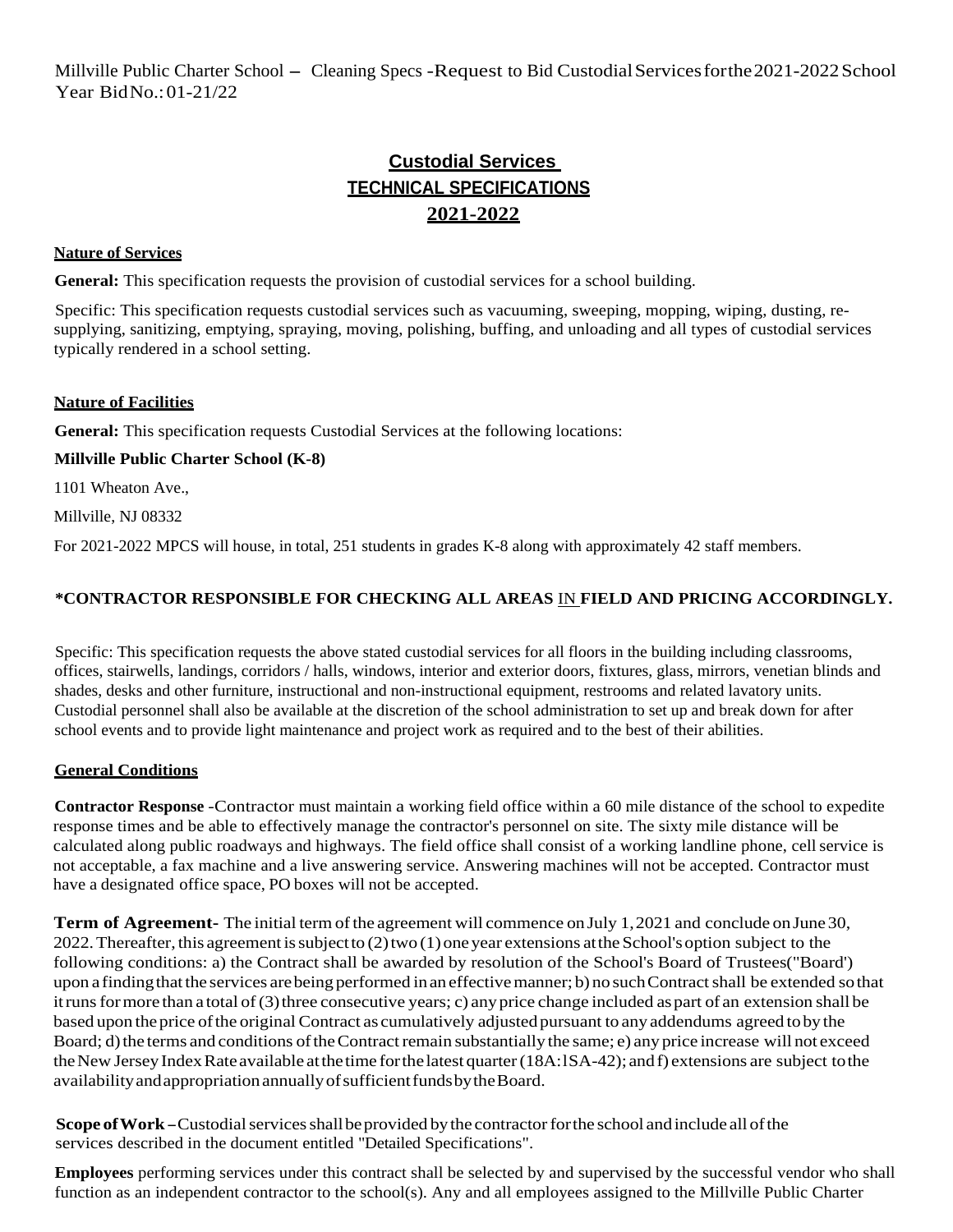School shall have passed NJ State Fingerprinting requirements pursuant to law for employment in a public school district. Evidence of successful fingerprinting shall be provided to the school prior to new employees beginning services with the school. All employees, including the supervisor of the contractor must be screened, interviewed and approved by MPCS staff to ensure that they meet the moral and ethical standards expected of an employee working in an elementary school setting.

MPCS reserves the right to disapprove of any employee who does not meet these requisites. Additionally, during the term of this contract, should there be any employee incidents or any situation that warrants the removal of an employee, MPCS reserves the right to request the removal of any employee immediately. A Supervisor does not need to be onsite but should be immediately accessible to the Facilities Manager by phone should a need arise. The Supervisor should have a good command of the English language. The cleaning supervisor will coordinate with the MPCS Facilities Manager, or designee, with scheduling of tasks, logistics and any problems that may arise and/or need clarification.

### **The School will provide all consumable paper products, cleaning solutions and floor finish, as well as smaller power cleaning equipment. Any other equipment and labor required for the performance of this contract shall be provided by the contractor at NO cost to the Board.**

**Number of Staff** -Contractor shall provide requisite manpower as listed on Exhibit B to staff the building as required by the school. There shall be no deviation to the schedules referenced in Exhibit B unless mutually agreed upon by the contractor and the school. The requisite 14 hours per day must be worked in the summertime as well with a mutually agreed upon schedule between the contractor and school to cover the building as required by the school. These 14 hours are inclusive of Summer Work as stated in Specification C. It is the responsibility of the contractor to provide a bio-metric time clock system, at contractor's sole expense and to be housed in the school, to account for the number of hours each employee worked during the weekly time period. If at such time contractor's hours are deficient from the stated hours required in Exhibit B, contractor shall owe back to the school on a monthly basis, at the time of invoice, the hours not worked. The hourly rate will be based on monthly rate divided by the number of working days that month, divided by 8 hours per day. If contractor's employees exceed the number of hours per week required by the school, the school shall not be liable for the additional hours, unless said hours were requested by school administration in writing to contractor prior to their use. Contractor shall provide access to the school to the reporting functions of the bio-metric time clock system for the purposes of tracking the hours of the custodial services personnel. Contractor shall also be responsible to provide as-needed day porter coverage to the buildings. Contractor shall provide, as part of this bid, an hourly rate for day porter services should the need arise.

**Uniforms –** Contractor shall supply at its own expense uniform shirts displaying the name of the cleaning services company prominently on the shirt for ease of identifying contractor's employees. Uniform shirts must be worn every day that the employee is working in the school, without exception. Deviation from this policy will result in the employee being asked to leave the premises and the school will not be liable for the hours not worked.

**Hours of Services** – Hours of service appear on Exhibit B and contractor must staff all shifts as shown in Exhibit B. Should the need arise for additional hours or special project work, contractor and school designee shall agree on hours prior to the usage.

**School Security** - The cleaning crew is responsible for ensuring that all lights in the building have been turned off and all exterior doors and windows are secure at the end of their shift.

**Materials and Supplies** – Contractor will have access to utilize the school's power equipment. Equipment should be sufficient for the daily cleaning tasks. Summer deep cleaning may require additional equipment such as power strippers. The school shall be responsible to provide all consumable paper products, cleaning chemicals and dispensers. Contractor shall ensure that his employees agree that supplies are the property of the school and shall not remove them from the school premises, nor use them for their personal use.

**Recycling:** Bidders will be responsible for adhering to all District recycling programs and initiatives.

**Pre-Bid Walkthrough:** There will be a **Recommended** walkthrough of all facilities for all interested bidders. Pre-Bid walkthrough will be on **Thursday, April 1, 2021 at 1:00 PM**. No additional tours will be available.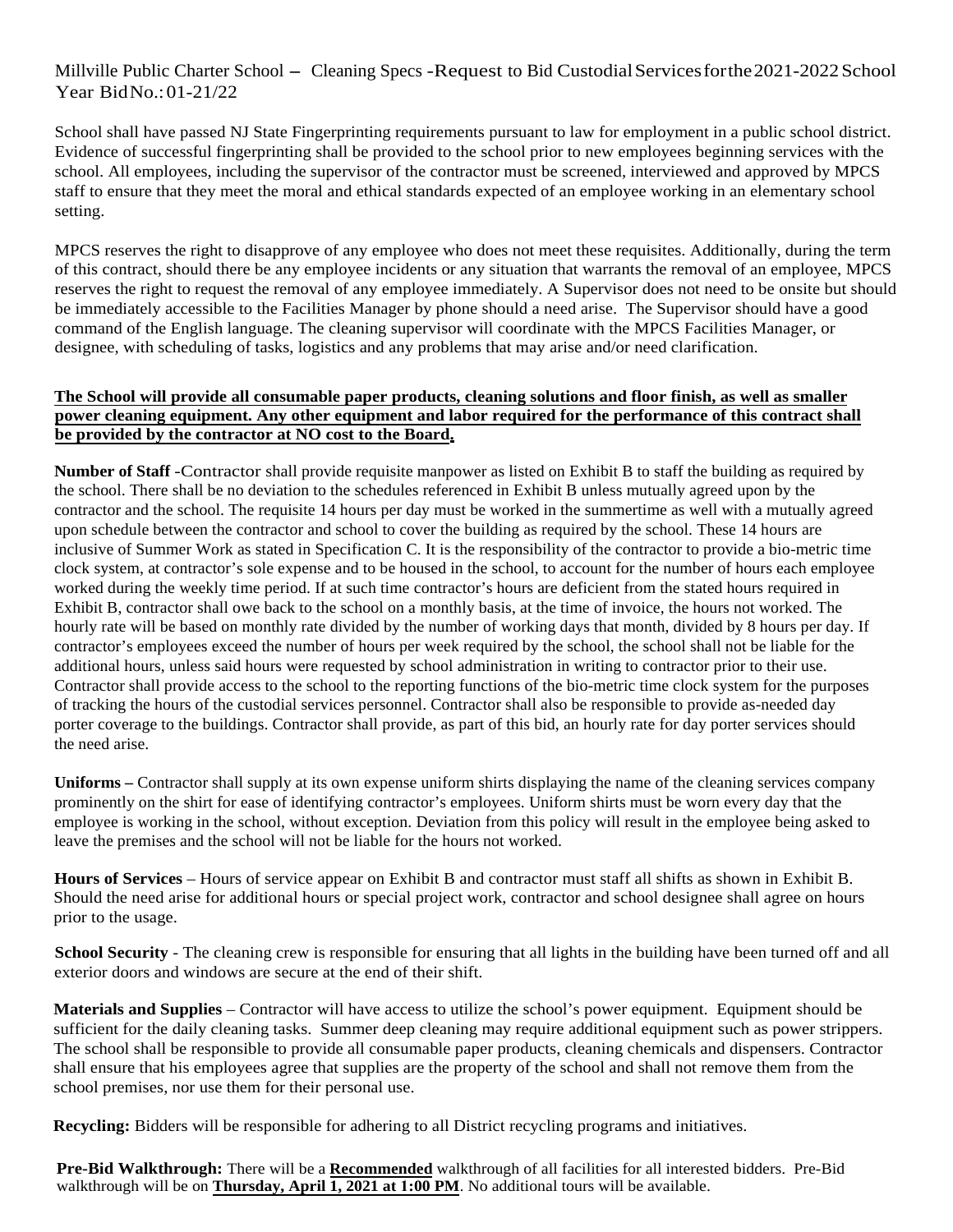## **A. DAILY CLEANING SPECIFICATION**

These specifications are intended to set forth the requirements of the cleaning contract for an adequate level of cleaning under normal conditions and building use, traffic area density and soil load. It is expected that weather conditions and other factors may at time impose a greater or lesser cleaning requirement and at such time, Millville Public Charter School will decide between a balance of general cleaning levels throughout the building to cope with abnormal circumstances or to authorize additional cleaning as required.

## **1. ALL OFFICES, CLASSROOMS, LABS, MEDIA CENTERS, LIBRARIES, GYMS, CAFETERIAS.**

| a.             | Empty and remove trash in waste receptacles.                                                                                                                                                    | Daily        |
|----------------|-------------------------------------------------------------------------------------------------------------------------------------------------------------------------------------------------|--------------|
| b.             | Move to a collection point and dispose of in proper disposal container or dumpster.                                                                                                             | Daily        |
| $\mathtt{C}$ . | Damp wipe waste receptacles inside and out to remove soil.                                                                                                                                      | As Needed    |
| d.             | Replace plastic trash liners.                                                                                                                                                                   | Daily        |
| e.             | Spot clean glass & remove smudges in doors & partitions and on the inside of windows. Daily                                                                                                     |              |
| f.             | Dust mop smooth floors with a treated dust mop, sweep rough wood or concrete                                                                                                                    |              |
|                | floors to include comers, baseboards and inaccessible areas such as behind furniture, etc.                                                                                                      |              |
|                | Student desks and chairs may need to be moved to properly clean rooms.                                                                                                                          | Daily        |
| g.             | Mop floors, except in carpeted areas.                                                                                                                                                           | Daily        |
| h.             | Wet mop smooth floors with a general-purpose disinfectant cleaner.                                                                                                                              | Daily        |
| I.             | Thoroughly vacuum and spot clean all stains and all carpeted areas.                                                                                                                             | Daily        |
| J.             | Re-arrange furniture as needed.                                                                                                                                                                 | Daily        |
| k.             | Clean sinks and fountain fixtures. Replenish paper towels and soap dispensers.                                                                                                                  | Daily        |
| I.             | Clean bathrooms. See Specifications for Bathrooms for additional requirements                                                                                                                   | Daily        |
| m.             | Kindergarten and Special Education Classrooms are to be thoroughly cleaned nightly<br>with a (approved) detergent disinfectant to include daily washing of student desks,<br>tables and chairs. | Daily        |
| n.             | All desktops in ALL classrooms are to be wiped clean with disinfectant. Remove all<br>ink, marker, pencil, crayon marks and all gum from desks and chairs.                                      | <b>DAILY</b> |

## **2. LIMITED CLEANING AROUND COMPUTER TABLES/COMPUTER TERMINALS**

Use a feather duster to dust computers, screens, towers and a damp cleaning cloth daily to wipe computer tables.

- a. Don't move or disturb any paperwork left on computer tables. Dust around paperwork.
- b. Do not attempt to clean the computer equipment keyboards and cabling. Do not clean computer equipment that is operating or left in the "on" position. Never unplug a computer power cord for any reason.

## **3. ENTRANCES, LOBBIES AND HALLWAYS**

- a. Empty, separate, and remove all recyclables. Empty and remove trash in waste Daily receptacles. Move to a collection point and dispose of **trash** in proper disposal containers or dumpsters. Damp wipe waste receptacles inside and out to remove soil. Replace plastic liners when used in waste receptacles.
- b. Clean smudges and soil from glass in partitions. Daily
- c. Thoroughly vacuum and spot clean all stains on all mats and carpeted areas. Dust mop Daily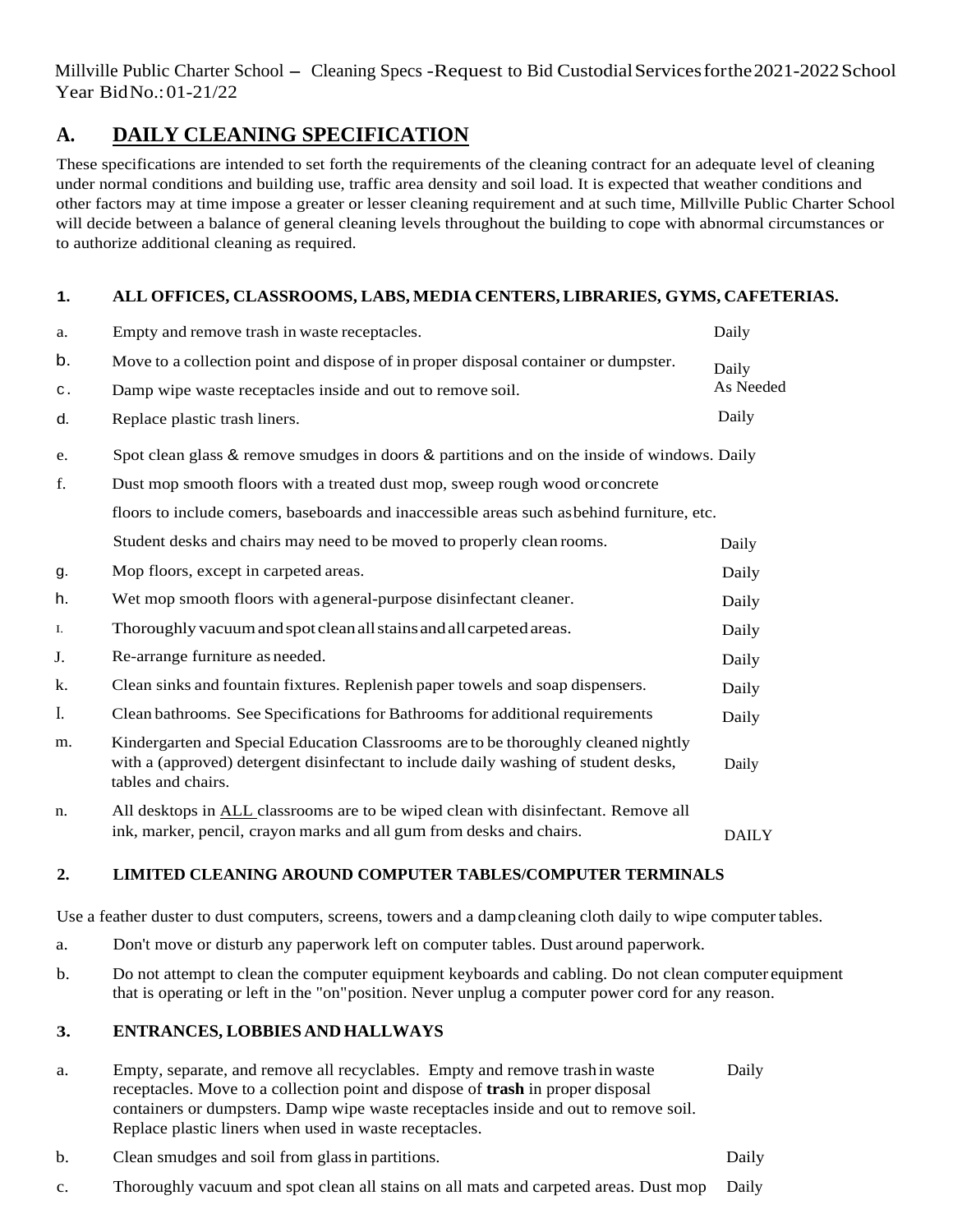smooth floors with treated dust mop. Sweep concrete floors, which are rough to dust mop. Damp / wet mop nightly.

|    | Spot clean finger marks and smudges on walls, door facings and doors. | Daily |
|----|-----------------------------------------------------------------------|-------|
| e. | Entry doormats are to be vacuumed.                                    | Daily |
|    | Entryway door frames to be wiped clean daily                          | Daily |

#### **4. STAIRWAYS/RAMPS**

| a. | Dust handrails and any windowsills and ledges. Dust mop stairs using a small treated<br>dust mop. If soil is heavy or abrasive, use a broom. Follow up with a dust mop finish.<br>Wet mop as necessary due to soil conditions but at least once a week. | Daily |
|----|---------------------------------------------------------------------------------------------------------------------------------------------------------------------------------------------------------------------------------------------------------|-------|
| b. | Mop stair treads using a damp cotton mop.                                                                                                                                                                                                               | Daily |
|    | Thoroughly vacuum and spot clean all stains on all mats and carpeted areas.                                                                                                                                                                             | Daily |
| C. | All safety procedures such as caution signs, ventilation, lockout and tag-out<br>procedures are to be followed when the type of work requires.                                                                                                          | Daily |

## **5. OFFICES, TEACHERS' LOUNGES AND CONFERENCE ROOMS**

| a.             | Empty, separate, and remove all <b>recyclables.</b> Empty and remove trash in waste<br>receptacles. Move to a collection point and dispose of recyclables in the proper disposal<br>containers or dumpsters. Damp wipe waste receptacles inside and out to remove soil.<br>Replace plastic liners when used in waste receptacles. | Daily |
|----------------|-----------------------------------------------------------------------------------------------------------------------------------------------------------------------------------------------------------------------------------------------------------------------------------------------------------------------------------|-------|
| b.             | Spot clean glass in doors and partitions.                                                                                                                                                                                                                                                                                         | Daily |
| $\mathbf{c}$ . | Clean all bathrooms in accordance with the Bathroom Cleaning Procedures.                                                                                                                                                                                                                                                          | Daily |
| d.             | Dust mop smooth floors with treated dust mop. Damp/wet mop as needed.                                                                                                                                                                                                                                                             | Daily |
| e.             | Thoroughly vacuum and spot clean all stains on all carpeted areas.                                                                                                                                                                                                                                                                | Daily |
| f.             | Rearrange furniture as needed.                                                                                                                                                                                                                                                                                                    | Daily |
| g.             | Clean telephones with a disinfectant wiping the mouthpiece, grip and earphone.                                                                                                                                                                                                                                                    | Daily |
| h.             | With a damp cloth (or spray dust remover "Pledge") remove fingerprints and smudges<br>from conference room tables.                                                                                                                                                                                                                | Daily |
| i.             | Clean and wash all tables and counters used for eating or preparation of food.                                                                                                                                                                                                                                                    | Daily |
| j.             | Clean kitchen areas and replace paper towels and soap dispensers.                                                                                                                                                                                                                                                                 | Daily |
| k.             | Dispose of all food items left out that are spoilage prone.                                                                                                                                                                                                                                                                       | Daily |

### **6. BATHROOMS**

| a. | Bathrooms will be thoroughly sanitized each evening.                       | Daily |
|----|----------------------------------------------------------------------------|-------|
| b. | Check and refill toilet paper dispensers, paper towel dispensers, and soap | Daily |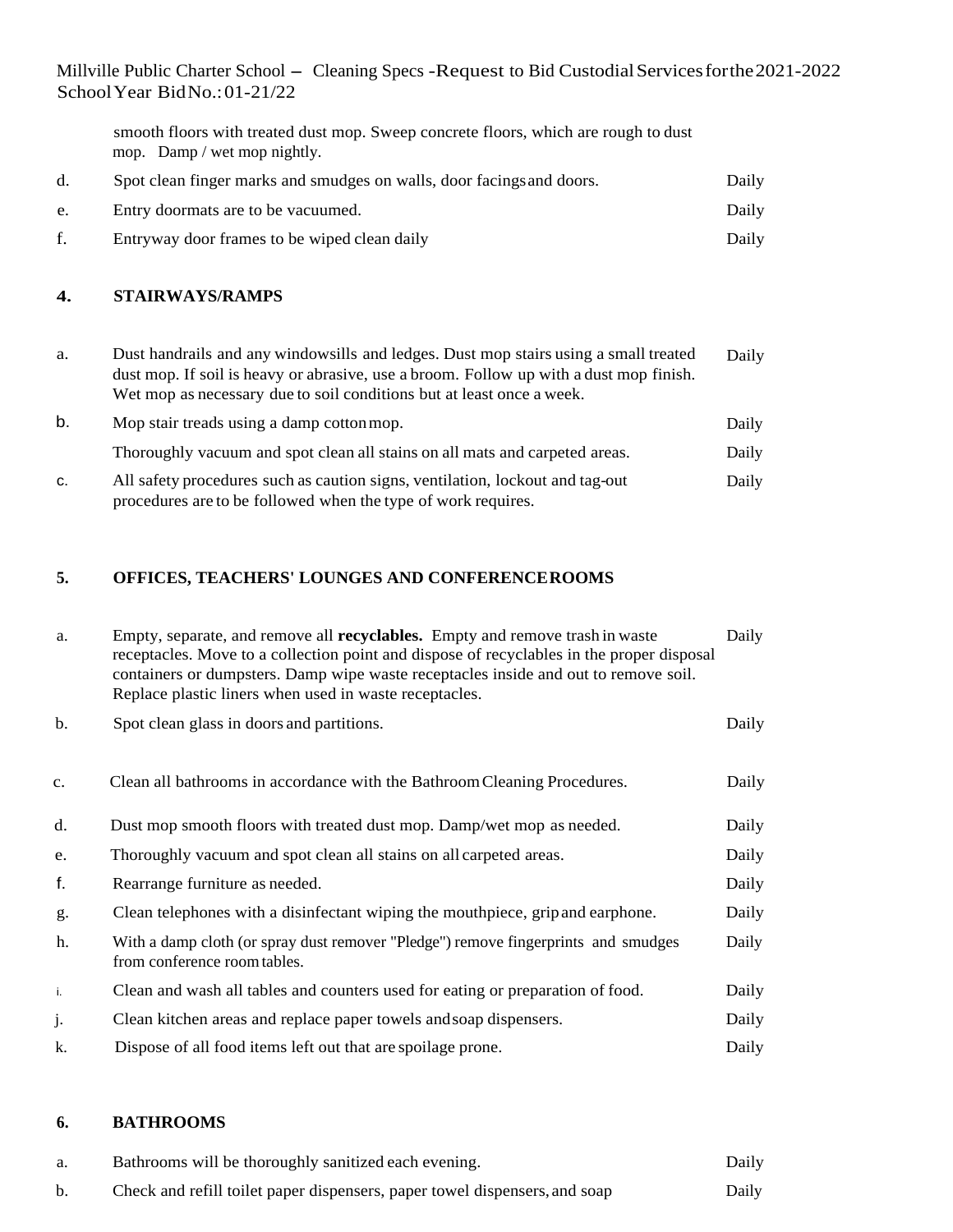dispenser with hypoallergenic, anti-bacterial soap (provided by district).

| $\mathbf{c}$ . | Empty all waste receptacles, remove waste, including stall disposal receptacles,<br>to a collection point and dispose of trash in the proper disposal containers or dumpsters.<br>Replace with clean liners. | Daily |
|----------------|--------------------------------------------------------------------------------------------------------------------------------------------------------------------------------------------------------------|-------|
| d.             | Disinfect all plumbing fixtures, including all basins, toilet bowls including the toilet<br>seats (topside and under sides), and leave toilet seats up after cleaning. Clean all<br>urinals inside and out.  | Daily |
| e.             | Damp wipe all partitions with disinfectant. Spot clean all walls. Remove all graffition<br>all walls, stalls, and other surfaces.                                                                            | Daily |
| f.             | Sweep and wet mop floors with a disinfectant cleaning agent.                                                                                                                                                 | Daily |
| g.             | Report any damage, hazardous conditions, or vandalism to Supervisor and District.                                                                                                                            | Daily |
|                |                                                                                                                                                                                                              |       |

## **7. NURSES' OFFICES, REST CUBICLES AND BATHROOMS**

| a.             | Nurses' office/room shallbe cleaned with an anti-bacterial cleaning agent<br>and maintained in a sanitary condition.                                          | Daily     |
|----------------|---------------------------------------------------------------------------------------------------------------------------------------------------------------|-----------|
| b.             | Spills of bodily fluids shall be cleaned up upon notification of such using standards<br>established in the Bloodborne Pathogens Law.                         | Dail<br>у |
| $\mathsf{C}$ . | Refuse should be discarded of properly and waste receptacles must be disinfected<br>nightly. Waste receptacles liners are to be replaced nightly and doubled. | Daily     |
| d.             | Sweep and mop floors with a disinfectant-cleaning agent.                                                                                                      | Daily     |
| e.             | Bathroom - refer to Specification on Bathrooms                                                                                                                | Daily     |
| f.             | Wash tables, desks and chairs with a disinfectant solution                                                                                                    | Daily     |
| g.             | Clean fountain fixtures and sinks. Replace paper towels and replenish soap                                                                                    | Daily     |
|                |                                                                                                                                                               |           |
|                | dispensers.                                                                                                                                                   |           |

h. Clean glass interior doors, etc. Daily

I. At no time shall "Red Box" needle disposal units be emptied or tampered with.

## **SPECIFICATION B.**

The following cleaning projects are not required on a nightly basis. However, they are required to maintain the facilities in top condition and are considered part of the general contract.

## **1. FLOOR FINISH**

- a. Finish shall be maintained throughout the year to retain shine.
- b. All hallways and entrance areas to be top scrubbed and re-coated with finish at least 2X per year.

## **2. FLOOR POLISHING**

a. Spray buff all entrances, lobbies and hallways. Dust mop with treated dust mop daily after 2x week spray buffing.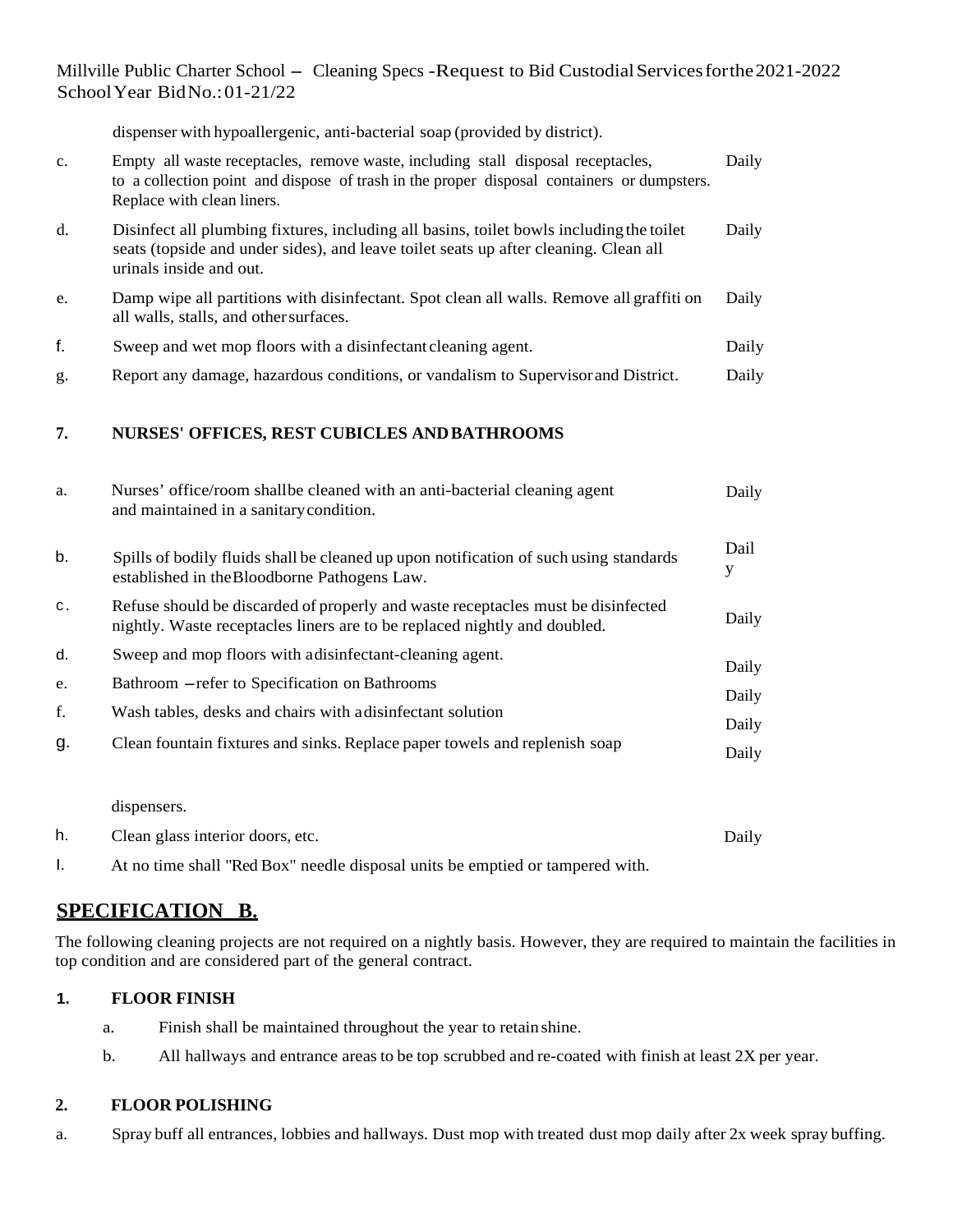| 3.            | <b>CARPET SHAMPOOING AND EXTRACTING</b>                                                |         |
|---------------|----------------------------------------------------------------------------------------|---------|
|               | Winter Recess, Spring Break (Or as needed with unusually soiled<br>areas.)             | 2x Year |
| 4.            | <b>POLISH ALL FURNITURE</b>                                                            | 2x Year |
|               | Winter Recess, Spring Break                                                            |         |
| 5.            | <b>WALLS</b>                                                                           | 2x Year |
|               | Thoroughly wash all walls and dust exterior of lockers, Winter<br>Recess, Spring Break |         |
| 6.            | <b>VENETIAN BLINDS</b>                                                                 | 2x Year |
|               | Dust all venetian blinds/shades                                                        |         |
| 7.            | <b>INTERIOR WINDOWS</b>                                                                |         |
|               | Wash all interior windows and window frames.                                           | 2x Year |
| 8.            | <b>DIFFUSERS</b>                                                                       |         |
|               | Clean and wash diffusers.                                                              | 2x Year |
| 9.            | <b>BATHROOMS</b>                                                                       |         |
| a.            | Thoroughly hose down and disinfect all student bathrooms. Dec/April                    | 2x Year |
| $\mathbf b$ . | Machine Scrub bathroom floors and sanitize using touchless bathroom                    |         |
|               | machine on all surfaces. Winter Recess, Spring Break                                   | 2x Year |
| 10.           | <b>BASEBOARDS</b>                                                                      |         |
|               | Wash all baseboards weekly                                                             | 2x Year |
| 11.           | <b>HIGHDUSTING</b>                                                                     |         |
|               | Dust all high-level ledges and fittings not listed for dusting.                        | Monthly |
| 12.           | <b>ELECTRICAL PANELS</b>                                                               |         |
|               |                                                                                        |         |

Electrical panels are to be kept clear and accessible at all times as per all codes and regulations. Daily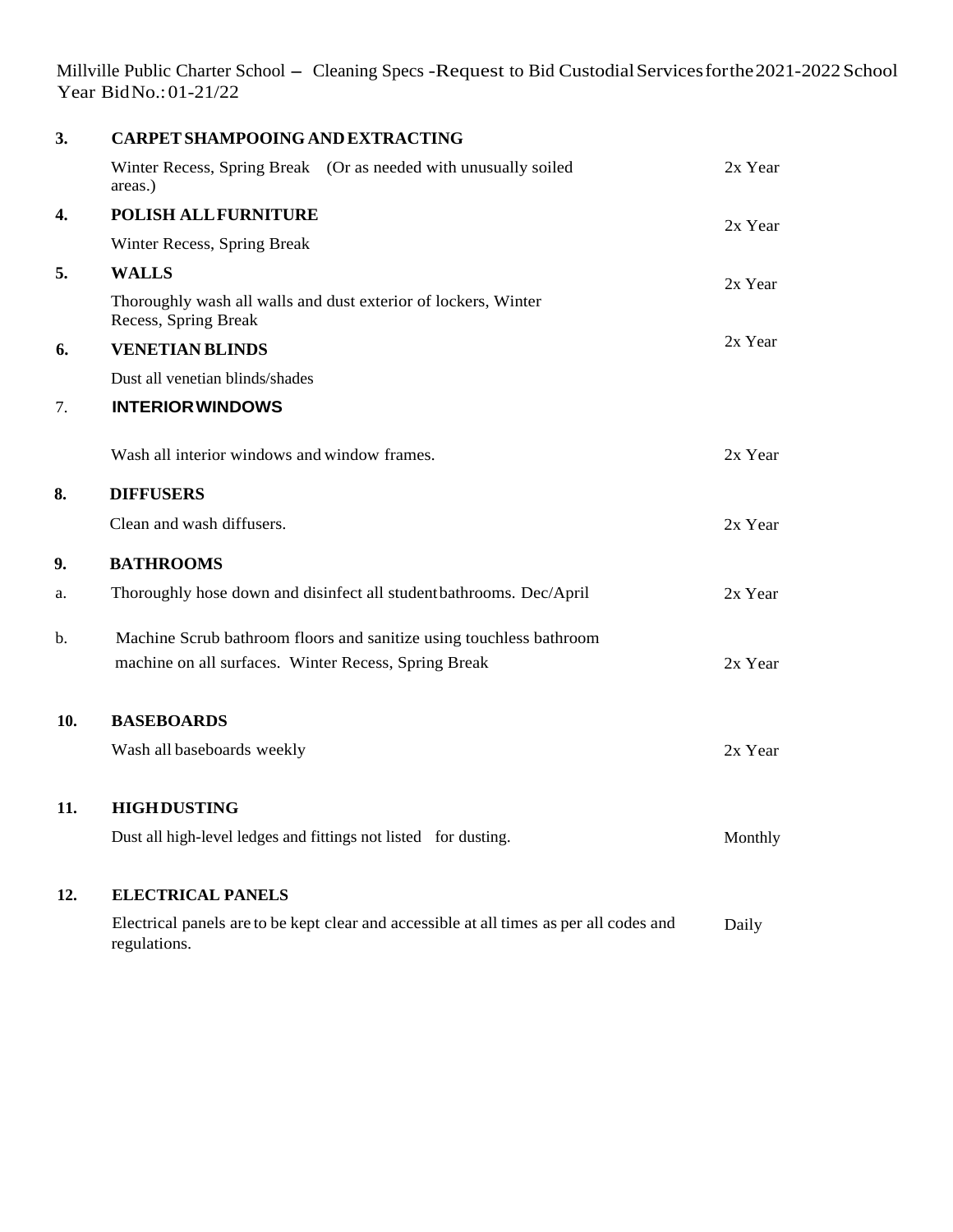### **13. SECURITY**

Cleaning service shall keep all doors locked while cleaning the building and shall make

Daily sure all doors and windows, interior & exterior are locked up before leaving each night. All lights must be turned off at the completion of cleaning a room/hall/area.

## **SPECIFICATION C. SUMMER CLEANING**

Summer cleaning shall take place between July  $1<sup>st</sup>$  and the first day of School as indicated on the School calendar provided with this bid package. As the original term of this contract begins on the first day of school, no Summer Cleaning is required for the initial first year. Summer Cleaning will be required upon any contract renewals.

Summer cleaning shall include a deep cleaning of all restrooms, classroom and office areas. Employees shall

#### **1. FLOOR FINISH**

a. All Terrazzo and VCT floors shall be stripped bare and re-finished with a minimum of **(5) five coats** of high solids floor finish. This shall include all classrooms. The café, art rooms and hallways must have **7 coats** of high solid floor finish.

#### **2. FLOOR POLISHING**

a. Upon re-finishing of floors they shall be kept in a high gloss condition. Contractor shall periodically remove any scuff marks, scratches and black marks as they appear.

#### b. **ALL floors including classrooms and hallways shall be buffed the day prior to the opening of school.**

#### **3. CARPET SHAMPOOING AND EXTRACTING**

- a. All carpeted office areas shall be deep extracted during the summer cleaning at the convenience of the Administration. Contractor will move all furniture to ensure that all carpeted areas are cleaned.
- b. All classroom reading area rugs shall be extracted and disinfected during the summer cleaning.

#### **4. BATHROOMS**

- a. Bathrooms will be thoroughly sanitized during the summer cleaning
- b. Check and refill toilet paper dispensers, paper towel dispensers,

and soap dispenser with hypoallergenic, anti-bacterial soap

(provided by district).

- c. All waste receptacles, including stall disposal receptacles, shall be thoroughly cleaned and disinfected inside and out. Can liners shall be replaced.
- d. Disinfect all plumbing fixtures, including all basins, toilet bowls including the toilet seats (topside and under sides), and leave toilet seats up after cleaning. Clean all urinals inside and out.
- e. Damp wipe all partitions with disinfectant. Spot clean all walls. Remove all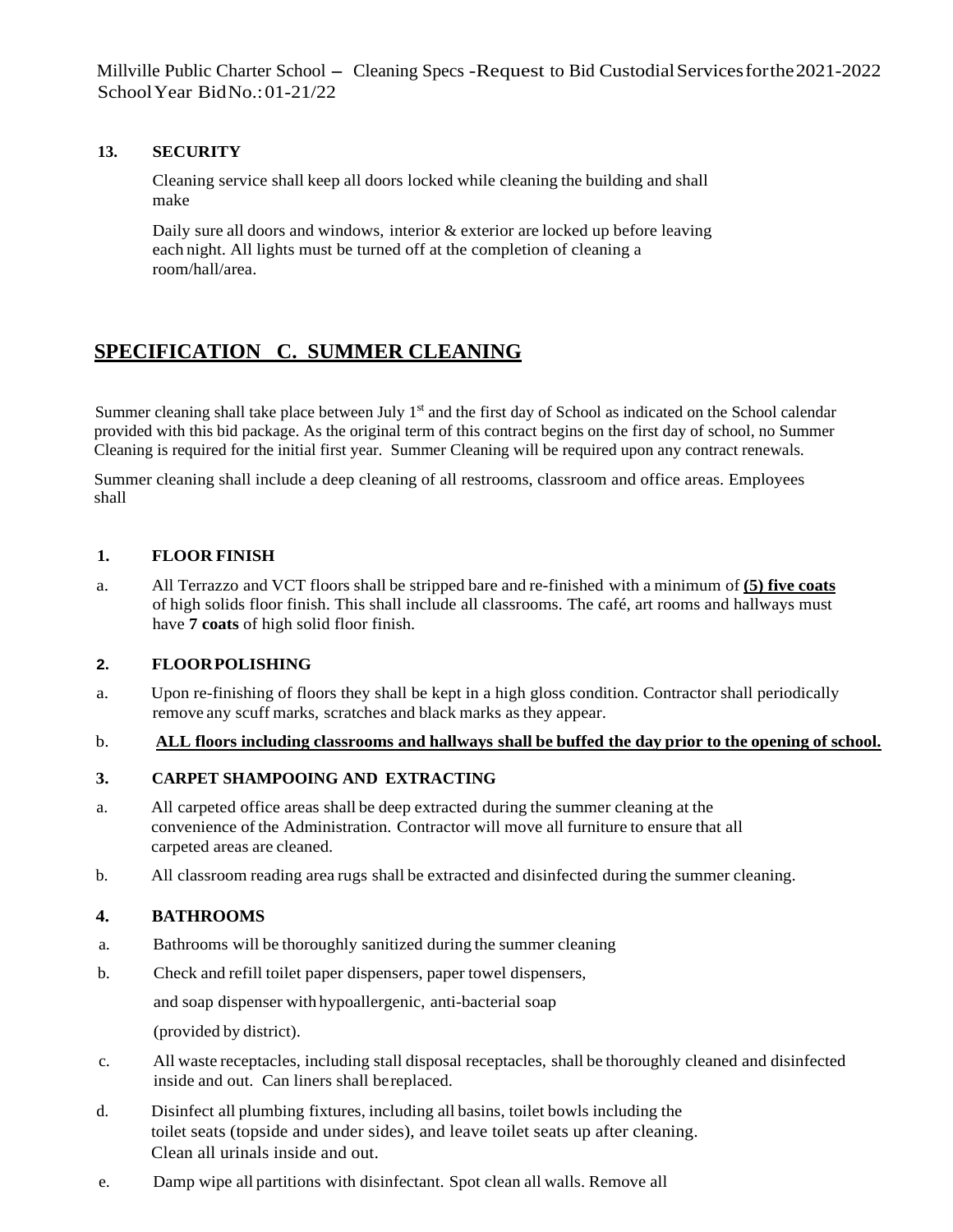graffiti on all walls, stalls, and other surfaces.

- f. Machine Scrub and wet mop floors with a disinfectant cleaning agent.
- g. Report any damage, hazardous conditions, or vandalism to Supervisor and District.

#### **5. BASEBOARDS**

a. All baseboards shall be wiped/mopped clean to remove any dirt and any residue from the floor stripping process.

## CLEANING SPECIFICATIONS

I certify that the above information was read and given to my company. The above cleaning schedule will be followed with **written reports** provided to the client representative weekly. Failure to comply with the above specifications / cleaning schedules or if the overall cleaning of the school repeatedly does not meet the standards of cleanliness expected in an ES (as outlined & detailed in the above specifications), the district will provide 30 days written notice of loss and termination of this contract.

| Name of Company/Firm |      |
|----------------------|------|
| CompanyAgent         |      |
| <b>SIGNATURE</b>     | Date |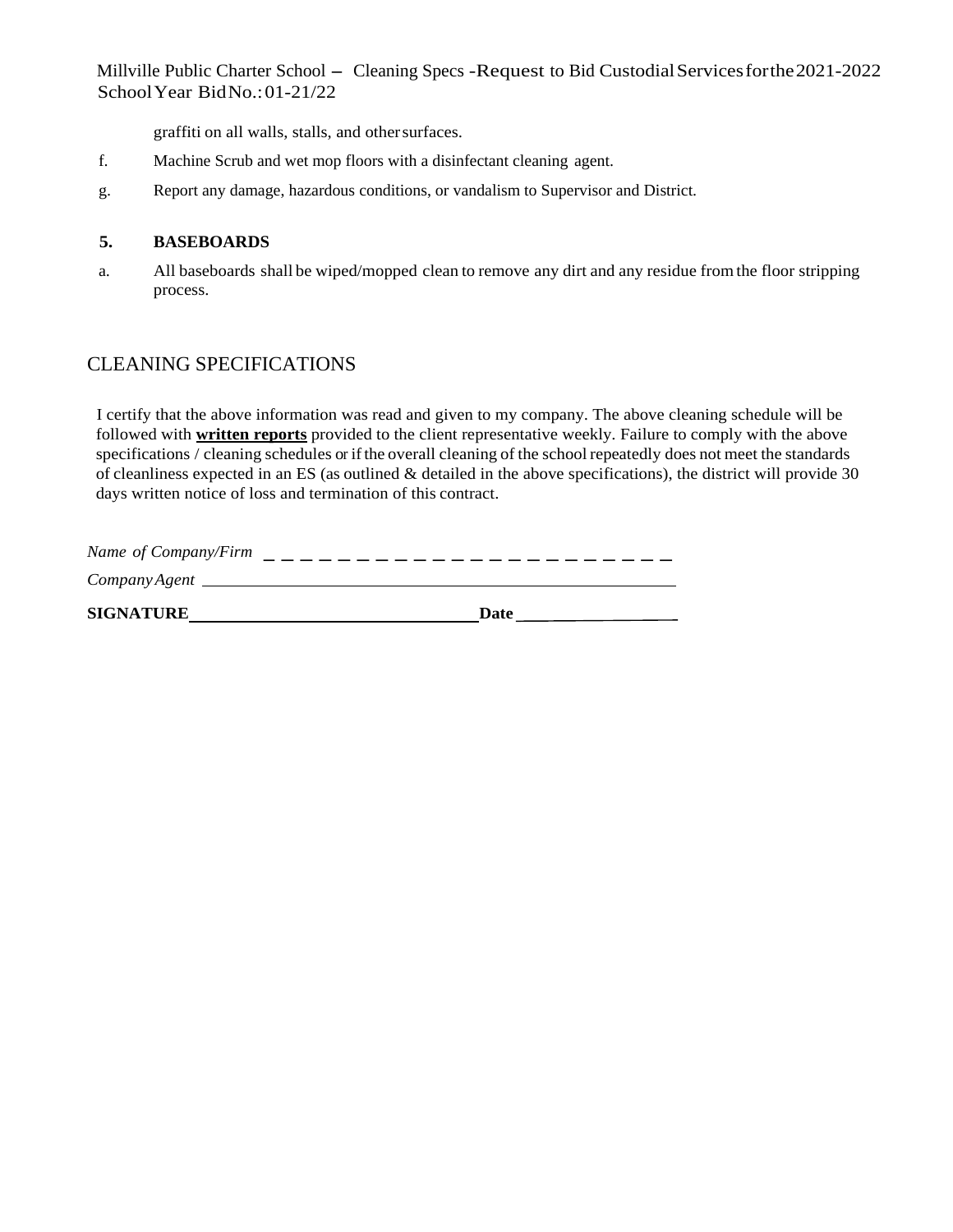Instructions To Bidders And Statutory Requirements

#### I. **SUBMISSION OF BIDS**

- A. Sealed bids shall be received by the contracting unit, hereinafter referred to as "owner," in accordance with public advertisement as required by law, with a copy of said notice being attached hereto and made a part of these specifications.
- B. Sealed bids will be received by the Business Administrator's office at the time as stated in the Notice to Bidders, and at such time and place will be publicly opened and read aloud.
- C. The bid shall be submitted in a sealed envelope: (I) addressed to the owner, (2) bearing the name and address of the bidder written on the face of the envelope, and (3) clearly marked "BID" with the contract title and/or bid # of the contract being bid.
- D. It is the bidder's responsibility that bids are presented to the owner at the time and at the place designated. Bids may be hand delivered or mailed; however, the owner disclaims any responsibility for bids forwarded by regular or overnight mail. If the bid is sent by express mail service, the designation in sub-section C, above, must also appear on the outside of the express mail envelope. Bids received after the designated time and date will be returned unopened. Bids must be received solely by the Business Administrator's Office of the Millville Public Charter School.
- E. Sealed bids forwarded to the owner before the time of opening of bids may be withdrawn upon written application of the bidder who shall be required to produce evidence showing that the individual is or represents the principal or principals involved in the bid. Once bids have been opened, they shall remain firm for a period of sixty (60) calendar days.
- F. All prices and amounts must be written in ink or preferably machine-printed. Bids containing any conditions, omissions, unexplained erasures or alterations, items not called for in the bid proposal form, attachment of additive information not required by the specifications, or irregularities of any kind, may be rejected by the owner. Any changes, whiteouts, strikeouts, etc. in the bid must be initialed in ink by the person signing the bid.
- G. Each bid proposal form must give the full business address, business phone, fax, e-mail if available, the contact person of the bidder, and be signed by an authorized representative as follows:

Bids by partnerships must furnish the full name of all partners and must be signed in the partnership name by one of the members of the partnership or by an authorized representative, followed by the signature and designation of the person signing.

Bids by corporations must be signed in the legal name of the corporation, followed by the name of the State in which incorporated and must contain the signature and designation of the president, secretary or other person authorized to bind the corporation in the matter.

Bids by sole-proprietorship shall be signed by the proprietor. When requested, satisfactory evidence of the authority of the officer signing shall be furnished.

H. Bidder should be aware of the following statutes that represent "Truth in Contracting" laws:

N.J.S.A. 2C:21-34, et seq. governs false claims and representations by bidders. It is a serious crime for the bidder to knowingly submit a false claim and/or knowingly make material misrepresentation.

N.J.S.A. 2C:27-10 provides that a person commits a crime if said person offers a benefit to a public servant for an official act performed or to be performed by a public servant, which is a violation of official duty.

N.J.S.A. 2C:27-1 l provides that a bidder commits a crime if said person, directly or indirectly, confers or agrees to confer any benefit not allowed by law to a public servant.

Bidder should consult the statutes or legal counsel for further information.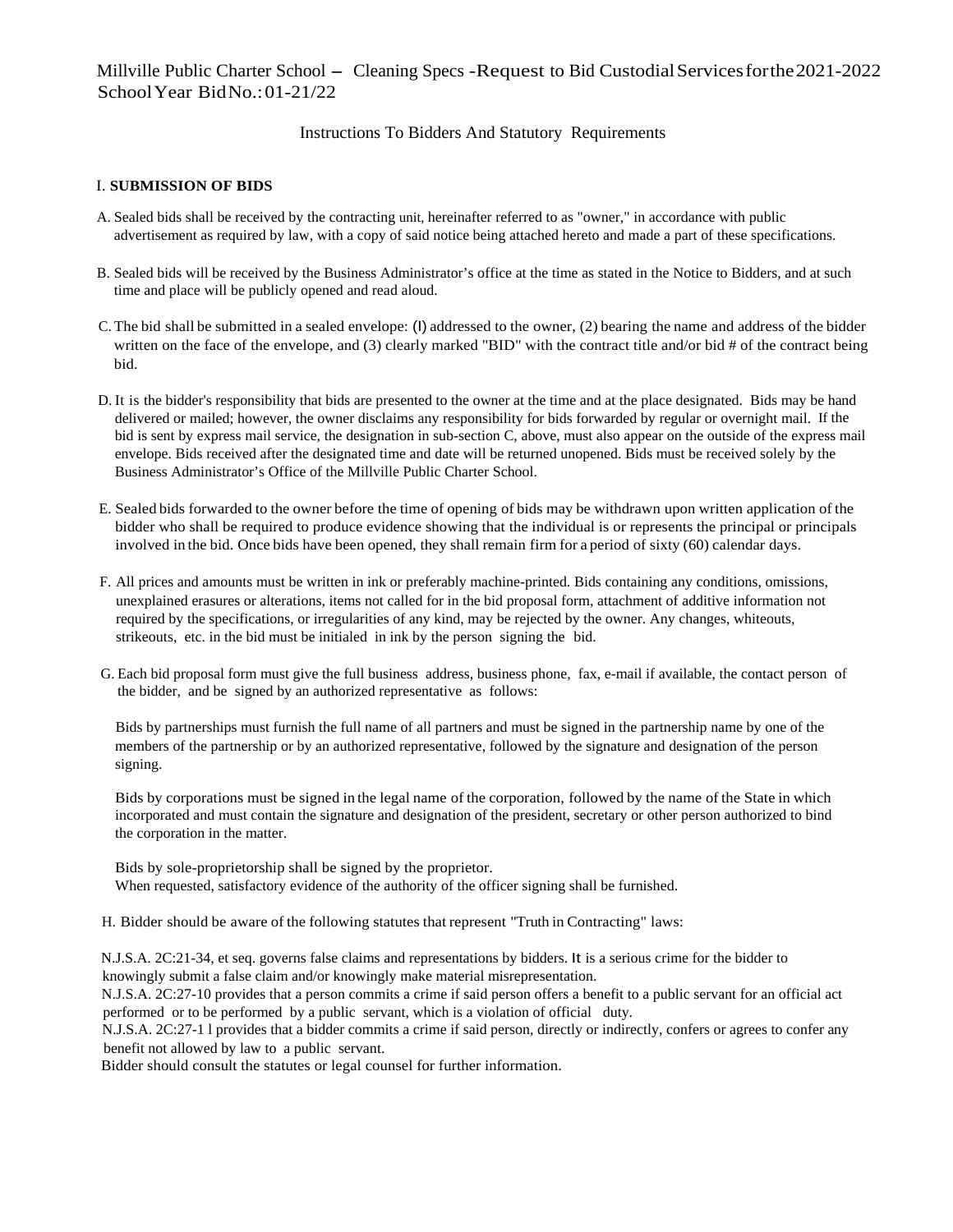#### **I. INTERPRETATION AND ADDENDA**

A. The bidder understands and agrees that its bid is submitted on the basis of the specifications prepared by the owner. The bidder accepts the obligation to become familiar with these specifications.

B. Bidders are expected to examine the specifications and related bid documents with care and observe all their requirements. Ambiguities, errors or omissions noted by bidders should be promptly reported in writing to the appropriate official. Any prospective bidder who wishes to challenge a bid specification shall file such challenges in writing with the contracting agent no less than three business days prior to the opening of the bids. Challenges filed after that time shall be considered void and having no impact on the contracting unit or the award of a contract pursuant to N.J.S.A. 40A: 11-13. In the event the bidder fails to notify the owner of such ambiguities, errors or omissions, the bidder shall be bound by the requirements of the specifications and the bidder's submitted bid.

C. No oral interpretation and or clarification of the meaning of the specifications for any goods and services will be made to any bidder. Such request shall be in writing, addressed to the owner's representative stipulated in the specification. In order to be given consideration, a written request must be received at least seven (7) business days prior to the date fixed for the opening of the bid for goods and services.

All interpretations, clarifications and any supplemental instructions will be in the form of written addenda to the specifications, and will be distributed to all prospective bidders and on the school website. All addenda so issued shall become part of the specification and bid documents, and shall be acknowledged by the bidder in the bid. The owner's interpretations or corrections thereof shall be final.

When issuing addenda, the owner shall provide required notice prior to the official receipt of bids to any person who has submitted a bid or who has received a bid package pursuant to N.J.S.A. 40A: l l-23c.l.

- D. Discrepancies in Bids
- l. If the amount shown in words and its equivalent in figures do not agree, the written words shall be binding. Ditto marks are not considered writing or printing and shall not be used.
- 2. In the event that there is a discrepancy between the unit prices and the extended totals, the unit prices shall prevail. In the event there is an error of the summation of the extended totals, the computation by the owner of the extended totals shall govern.

#### **II. BRAND NAMES, STANDARDS OF QUALITY AND PERFORMANCE**

A. Brand names and/or descriptions used in these specifications are to acquaint bidders with the types of goods and services desired and will be used as a standard by which goods and services offered as equivalent will be evaluated.

B. Variations between the goods and services described and the goods and services offered are to be fully identified and described by the bidder on a separate sheet and submitted with the bid proposal form. Vendor literature WILL NOT suffice in explaining exceptions to these specifications. In the absence of any exceptions by the bidder, it will be presumed and required that the goods and services as described in the bid specification be provided or performed.

C. It is the responsibility of the bidder to document and/or demonstrate the equivalency of the goods and services offered. The owner reserves the right to evaluate the equivalency of the goods and services.

D. In submitting its bid, the bidder certifies that the goods and services to be furnished will not infringe upon any valid patent or trademark and that the successful bidder shall, at its own expense, defend any and all actions or suits charging such infringement, and will save the owner harmless from any damages resulting from such infringement.

E. Only manufactured and farm products of the United States, wherever available, shall be used pursuant to N.J.S.A. 40A: 11- 18.

F. The contractor shall guarantee any or all goods and services supplied under these specifications. Defective or inferior goods shall be replaced at the expense of the contractor. The contractor will be responsible for return freight or restocking charges.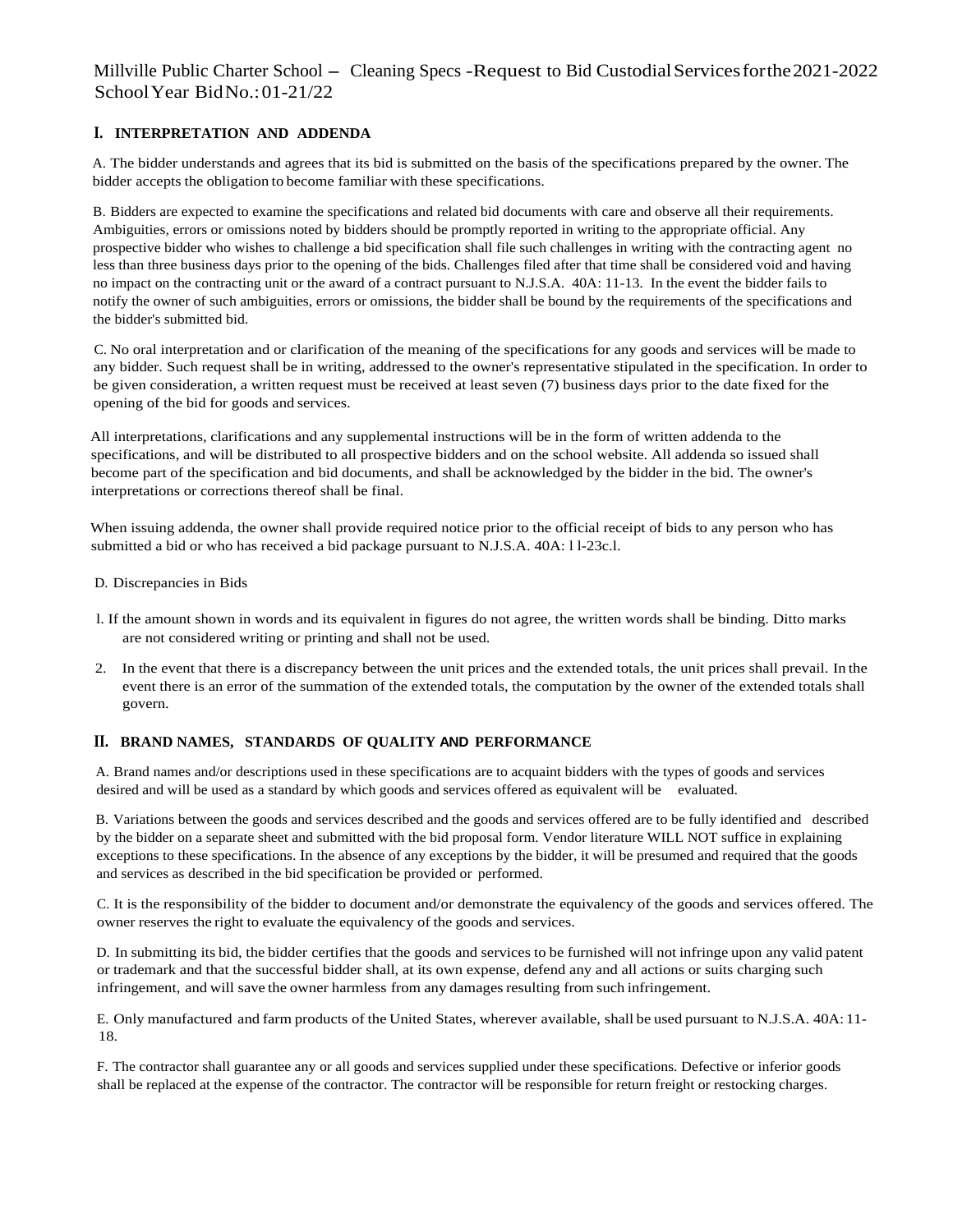#### **III. INSURANCE AND INDEMNIFICATION**

The insurance documents indicated by an (X) shall include but are not limited to the following coverages**.** A Certificate of Liability Insurance should be submitted with the Bid which lists these coverages.

#### A. INSURANCE REQUIREMENTS

## $\boldsymbol{\mathrm{X}}$  **1. Worker's Compensation Insurance**

Workers Compensation insurance shall be maintained in full force during the life of the contract, covering all employees engaged in performance of the contract pursuant to N.J.S.A. 34:15-12(a) and N.J.A.C. 12:235-1.6.

## **X 2. General Liability Insurance**

General liability insurance shall be provided with limits of not less than \$1,000,000.00 any one person and \$1,000,000.00 any one accident for bodily injury and \$1,000,000.00 aggregate for property damage, and shall be maintained in full force during the life of the contract.

## **X 3. Automotive Liability Insurance**

Automotive liability insurance covering contractor for claims arising from owned, hired and non-owned vehicles with limits of not less than \$ any one person and \$ any one accident for bodily injury and \$ each accident for property damage, shall be maintained in full force during the life of the contract. (\$1,000,000 combined single limit for each accident)

#### Other Forms Of Insurance Required CERTIFICATES OF THE REQUIRED INSURANCE

Certificates of Insurance for those policies required above shall be submitted with the contract. Such coverage shall be with an insurance company authorized to do business in the State of New Jersey and shall name the owner as an additional insured.

Self-insured contractors shall submit an affidavit attesting to their self-insured coverage and shall name the owner as an additional insured.

#### B. INDEMNIFICATION LANGUAGE

The following language will be incorporated into the contract:

The Contractor agrees to indemnify, save and hold harmless the Board of Education, its departments, agencies, board, officers, officials, agents, servants, administrators, employees and indemnified parties from and against any and all claims, demands, suits, damages, liability costs and expenses, including reasonable attorney's fees arising out of or resulting from or in any way related to the Contractor's performance of this Agreement including but not limited to any personal injury or property damage, resulting from negligent acts or omissions, whether intentional or unintentional or willful misconduct on the part of the Contractor, the Contractor's agents, servants or subcontractors in the delivery of goods and services, or in the performance of the work under the contract whether such liability is direct or vicarious. Contractor further agrees to indemnify any and all indemnified parties for their own negligence, regardless of whether such negligence is responsible wholly or in part for the damages suffered or in the case of lawful termination of the contract by the District. The District may defend itself at the Contractor's expense from any claim or lawsuit whatsoever that may arise as described in this paragraph or the District may elect to have the Contractor provide the District with a defense at the Contractor's expense. This provision shall be construed as broadly in favor of indemnification as permitted by New Jersey law and shall survive termination of this Agreement.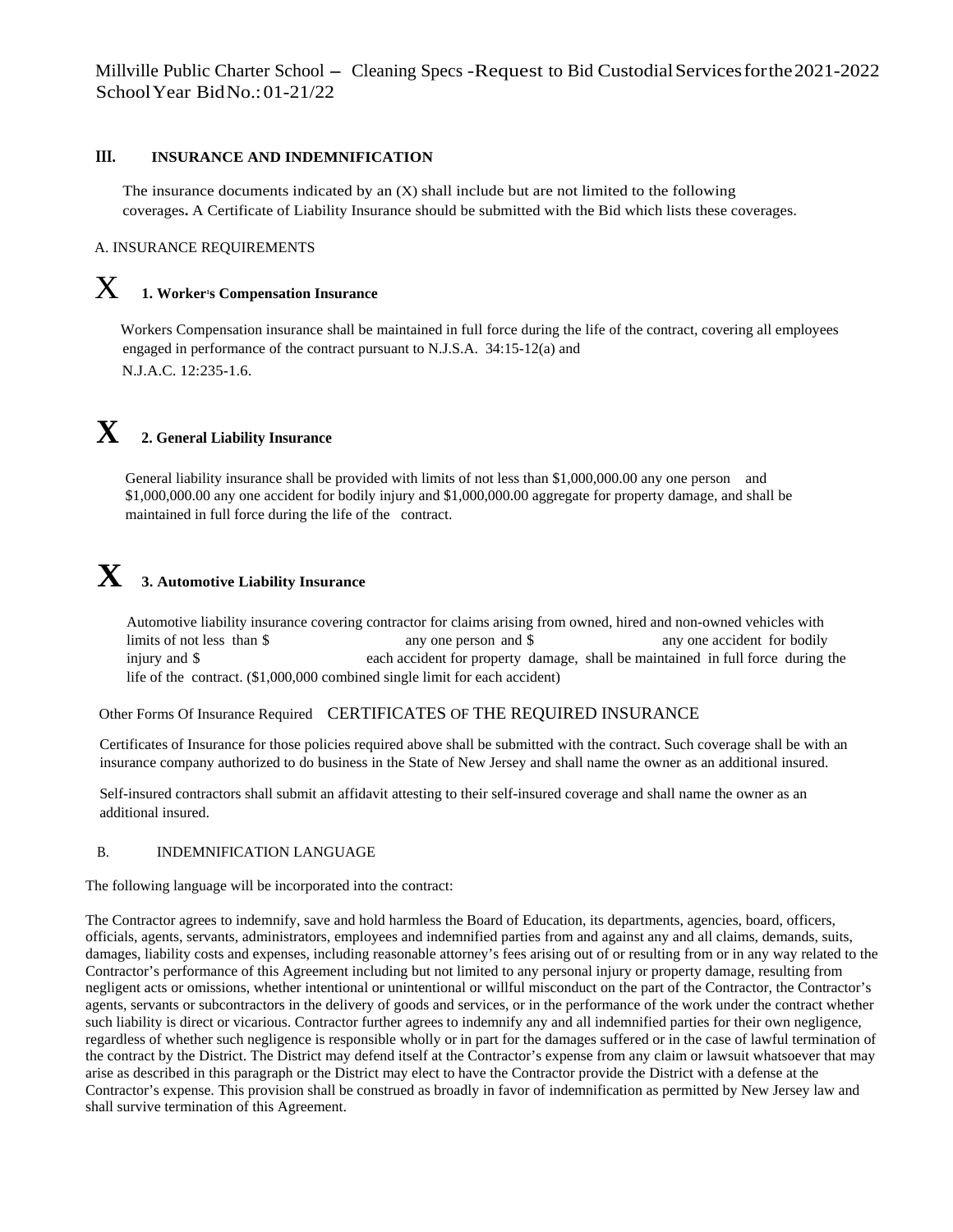#### **IV. PRICING INFORMATION FOR PREPARATION OF BIDS**

A. The owner is exempt from any local, state or federal sales, use or excise tax.

B. Estimated Quantities (Open-End Contracts): The owner has attempted to identify the item(s) and the estimated amounts of each item bid to cover its requirements; however, past experience shows that the amount ordered may be different than that submitted for bidding. The right is reserved to decrease or increase the quantities specified in the specifications pursuant to NJ.AC. 5:30-11.2 and 11.10. NO MINIMUM PURCHASE IS IMPLIED OR GUARANTEED.

C. Contractor shall be responsible for obtaining any applicable permits or licenses from any government entity that has jurisdiction to require the same. All bids submitted shall have included this cost.

D. Bidders shall insert prices for furnishing goods and services required by these specifications. Prices shall be net, including any charges for packing, crating, containers, etc. All transportation charges shall be fully prepaid by the contractor, F.O.B. destination and placement at locations specified by the owner. As specified, placement may require inside deliveries. No additional charges will be allowed for any transportation costs resulting from partial shipments made for the contractor's convenience.

#### **V. STATUTORY AND OTHER REQUIREMENTS (see list of forms below checklist)**

#### **The following are mandatory requirements of this bid and contract.**

- A. BID PROPOSAL FORM as described in Section V above.
- B. BID BOND Each bid shall be accompanied by a bid bond, cashier's check or certified check made payable to the Millville Public Charter School, for ten percent (10%) of the amount of the total bid, however, not to exceed \$20,000.
- C. CERTIFICATE OF LIABILITY INSURANCE As described in Section IV above.

#### D. MANDATORY AFFIRMATIVE ACTION CERTIFICATION

No firm may be issued a contract unless it complies with the affirmative action provisions of N.J.S.A. 10:5-31 et seq. and N.J.A.C. 17:27-1 et seq. The following information summarizes the full, required regulatory text, which is included as Exhibit A of this bid specification.

- 1. Goods and Services (including professional services) Contracts
- E. Each contractor shall submit to the public agency, after notification of award but prior to execution of a goods and services contract, one of the following three documents:
	- i. A photocopy of a valid letter that the contractor is operating under an existing Federally approved or sanctioned affirmative action program (good for one year from the date of the letter); or
	- ii. A photocopy of a Certificate of Employee Information Report approval, issued in accordance with N.J.A.C. 17:27-4; or
	- iii. A photocopy of an Employee Information Report (Form AA 302) provided by the Division and distributed to the public agency to be completed by the contractor in accordance with N.J.A.C. 17:27 4.

#### F. AMERICANS WITH DISABILITIES ACT OF 1990

Discrimination on the basis of disability in contracting for the purchase of goods and services is prohibited. Bidders are required to read Americans With Disabilities language that is included as Appendix A of this specification and agree that the provisions of Title II of the Act are made a part of the contract. The contractor is obligated to comply with the Act and to hold the owner harmless.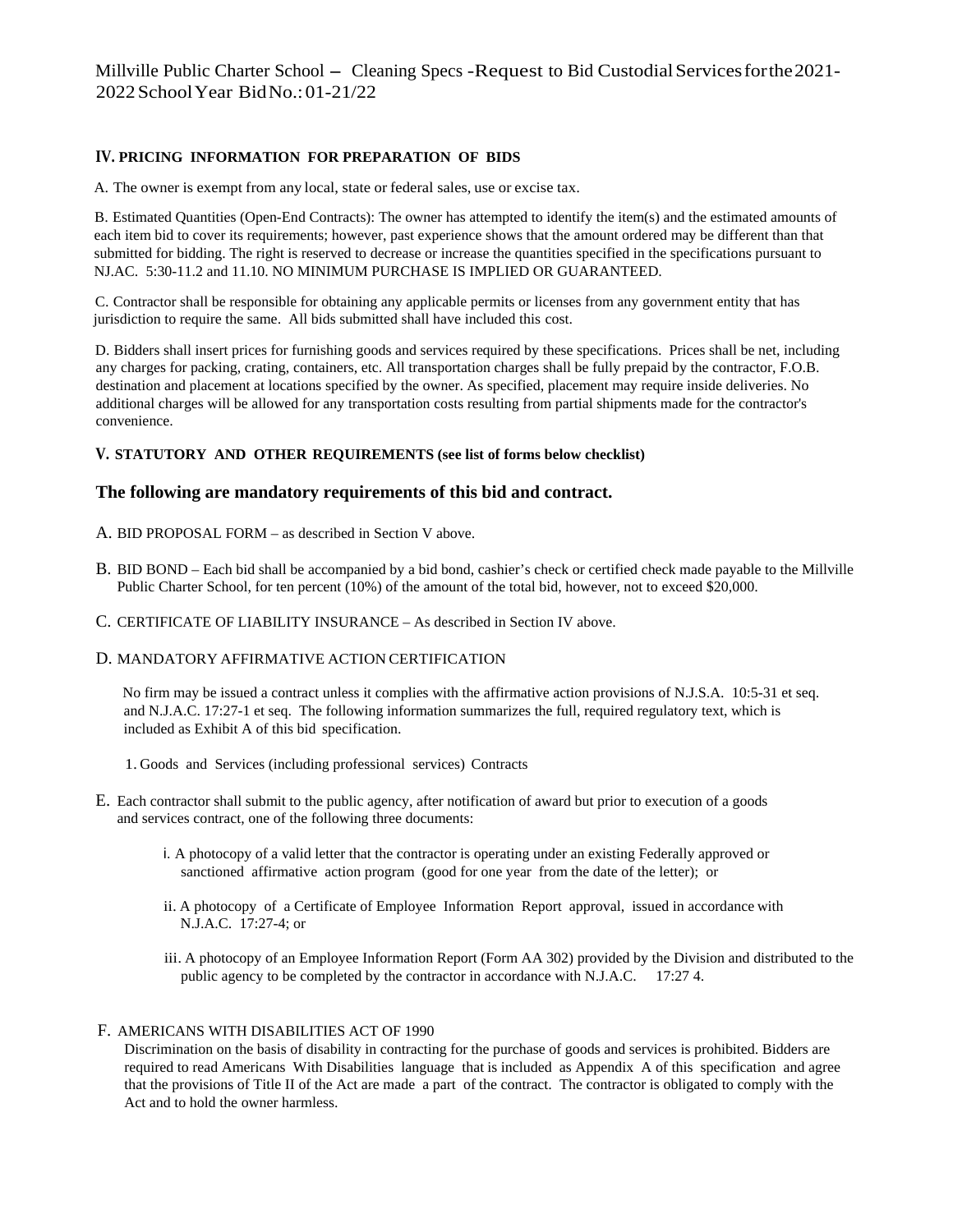#### G. STOCKHOLDER DISCLOSURE

N.J.S.A. 52:25-24.2 provides that no corporation or partnership shall be awarded any contract for the performance of any work or the furnishing of any goods and services, unless, prior to the receipt of the bid or accompanying the bid of said corporation or partnership, bidders shall submit a statement setting forth the names and addresses of all stockholders in the corporation or partnership who own ten percent or more of its stock of any class, or of all individual partners in the partnership who own a ten percent or greater interest therein. The included Statement of Ownership shall be completed and attached to the bid proposal. This requirement applies to all forms of corporations and partnerships, including, but not limited to, limited partnerships, limited liability corporations, limited liability partnerships and Subchapter S corporations. Failure to submit a stockholder disclosure document shall result in rejection of the bid.

#### H. PROOF OF BUSINESS REGISTRATION

N.J.S.A. 52:32-44 requires that each bidder (contractor) submit proof of business registration with the bid proposal. Proof of registration shall be a copy of the bidder's Business Registration Certificate (BRC). A BRC is obtained from the New Jersey Division of Revenue. Information on obtaining a BRC is available on the internet at www.nj.gov/njbgs or by phone at (609) 292-1730. N.J.S.A. 52:32-44 imposes the following requirements on contractors and all subcontractors that knowingly provide goods or perform services for a contractor fulfilling this contract:

I) The contractor shall provide written notice to its subcontractors and suppliers to submit proof of business Registration to the contractor;

2) Prior to receipt of final payment from a contracting agency, a contractor must submit to the contacting agency an accurate list of all subcontractors or attest that none was used;

3) During the term of this contract, the contractor and its affiliates shall collect and remit, and shall notify all subcontractors and their affiliates that they must collect and remit to the Director, New Jersey Division of Taxation, the use tax due pursuant to the Sales and Use Tax Act, (N.J.S.A. 54:32B-1 et seq.) on all sales of tangible personal property delivered into this State.

A contractor, subcontractor or supplier who fails to provide proof of business registration or provides false business registration information shall be liable to a penalty of \$25 for each day of violation, not to exceed \$50,000 for each business registration not properly provided or maintained under a contract with a contracting agency. Information on the law and its requirements is available by calling (609) 292-1730.

#### **I(1)**. PREVAILING WAGE ACT

Pursuant to N.J.S.A. 34:11-56.25 et seq., contractors on projects for public work shall adhere to all requirements of the New Jersey Prevailing Wage Act. The contractor shall be required to submit a certified payroll record to the owner within ten (10) days of the payment of the wages. The contractor is also responsible for obtaining and submitting all subcontractors' certified payroll records within the aforementioned time period. The contractor shall submit said certified payrolls in the form set forth in NJ.AC. 12:60-6.l(c). Itis the contractor's responsibility to obtain any additional copies of the certified payroll form to be submitted by contacting the New Jersey Department of Labor and Workforce Development, Division of Workplace Standards. Additional information is available at www. state.nj.u s/1abor/lsse/l.§Q11bcon.html.

#### I(2). THE PUBLIC WORKS CONTRACTOR REGISTRATION ACT

N.J.S.A. 34:11-56.48 et seq. requires that a general or prime contractor and any listed subcontractors named in the contractor's bid proposal shall possess a certificate *at the time the bid proposal is submitted.* After bid proposals are received and prior to award of contract, the successful contractor shall submit a copy of the contractor's certification along with those of all listed subcontractors. All non-listed subcontractors and lower tier sub-subcontractors shall be registered prior to starting work on the project. Itis the general contractor's responsibility that all non-listed subcontractors at any tier have their certificate prior to starting work on the job.

Under the law a "contractor" is "a person) partnership, association, joint stock company, trust, corporation or other legal business entity or successor thereof who enters into a contract ' which is subject to the provisions of the New Jersey Prevailing Wage Act [N.J.S.A. 34:11-56.25, et seq.] It applies to contractors based in New Jersey or in another state.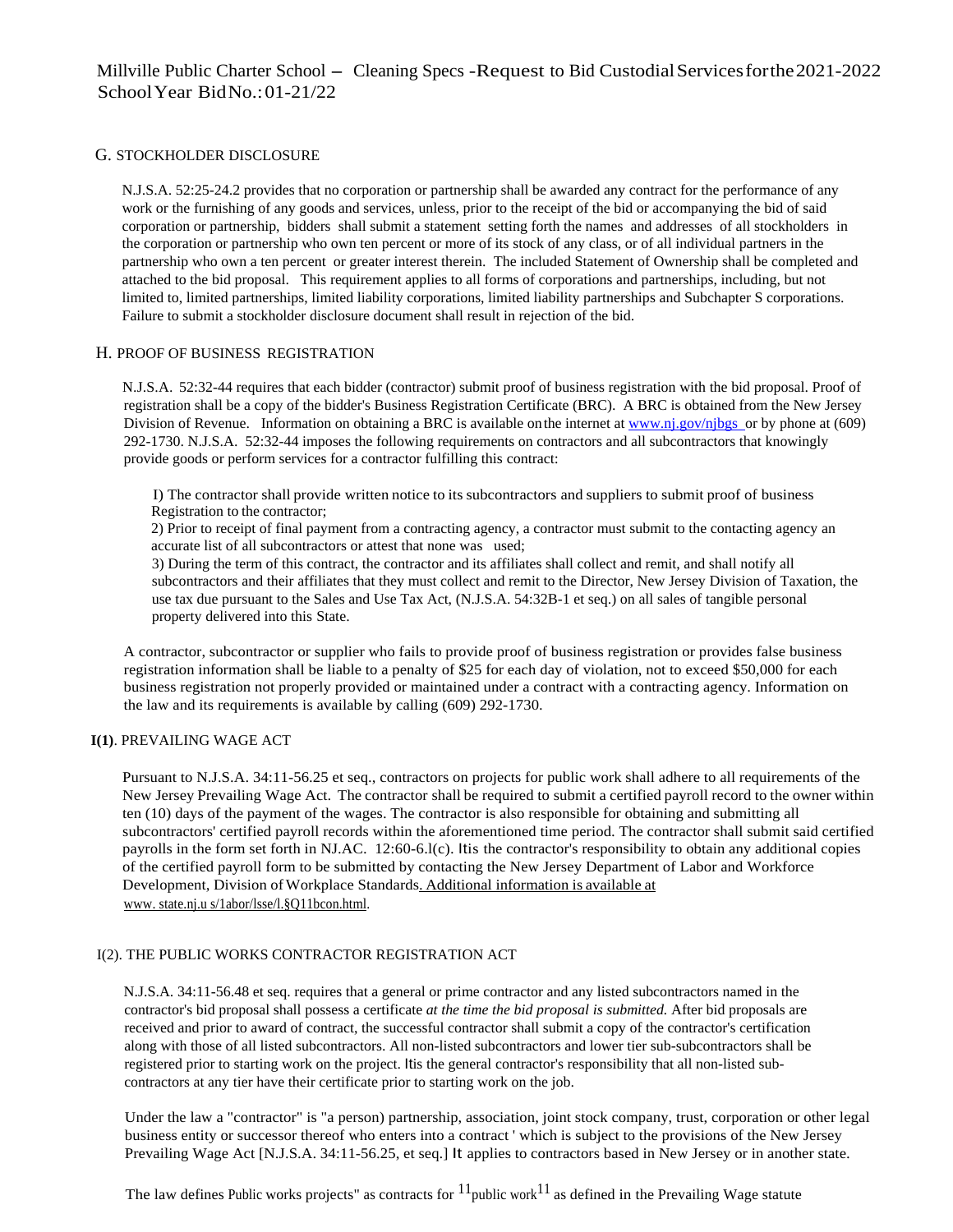[1, [J.S.A. 34: 11-56.26(5)]. The term means:

*>'"* **"Construction, reconstruction, demolition, alteration, or repair work, or maintenance work, including painting and decorating, done under contract and paid for** in **whole or in part out of the funds of a public body, except**  work performed under a rehabilitation program.

*>'"* **"Public work" shall also mean construction, reconstruction, demolition, alteration, or repair work, done on any property or premises, whether or not the work is paid for from public funds. .."** 

*<sup>&</sup>gt;'"* **' 1Maintenance work" means the repair of facilities when the size, type or extent of such facilities is not thereby changed or increased. While "maintenance" includes painting and decorating and is covered under the law, it does not include work such as routine landscape maintenance or janitorial services.** 

To register, a contractor must provide the State Department of Labor with a full and accurately completed application form. The form is available online at www.state.n j.us/Jabor/Jsse/lspubcon.html.

N.J.S.A. 34:11-56.55 specifically prohibits accepting applications for registration as a substitute for a certificate of registration.

#### J. NON-COLLUSION AFFIDAVIT

The Affidavit shall be properly executed and submitted with the bid proposal.

#### K. PAY TO PLAY

Starting in January, 2007, business entities are advised of their responsibility to file an annual disclosure statement of political contributions with the New Jersey Election Law Enforcement Commission (ELEC) pursuant to NJ.S.A. 19:44A-20.27 if they receive contracts in excess of \$50,000 from public entities in a calendar year.

Business entities are responsible for determining if filing is necessary. Additional information on this requirement is available from ELEC at 888-313-3532.

L. EQUIPMENT CERTIFICATION- The bidder owns or controls all the necessary equipment required to accomplish the work described in the specifications.

M. DEBARMENT/SUSPENSION CERTIFICATION - Certification Regarding Debarment, Suspension, Ineligibility

N. DISCLOSURE OF INVESTMENT ACTIVITIES IN IRAN - Pursuant to Public Law 2012, c. 25, any person or entity that submits a bid or proposal or otherwise proposes to enter into or renew a contract must complete the certification below to attest, under penalty of perjury, that the person or entity, or one of the person or entity's parents, subsidiaries, or affiliates, is not identified on a list created and maintained by the New Jersey Department of the Treasury as a person or entity engaging in investment activities in Iran. If the Director finds a person or entity to be in violation of the principles which are the subject of this law, s/he shall take action as may be appropriate and provided by law, rule or contract, including but not limited to, imposing sanctions, seeking compliance, recovering damages, declaring the party in default and seeking debarment or suspension of the person or entity.

#### **VIII. METHOD OF CONTRACT AWARD**

A. The length of the contract shall be stated in the technical specifications. Pursuant to requirements of N.J.A.C. 5:30-5.1 et seq., any contract resulting from this bid shall be subject to the availability and appropriation of sufficient funds annually. Please see Section X, Termination of Contract, Sub-section E, for additional information.

B. The award is to be made on the basis of a base bid only, it shall be made to that responsible bidder submitting the lowest base bid.

#### **IX. CAUSES FOR REJECTING BIDS**

Bids may be rejected for any of the following reasons:

A. All bids pursuant to N.J.S.A. 40A: 11-13.2;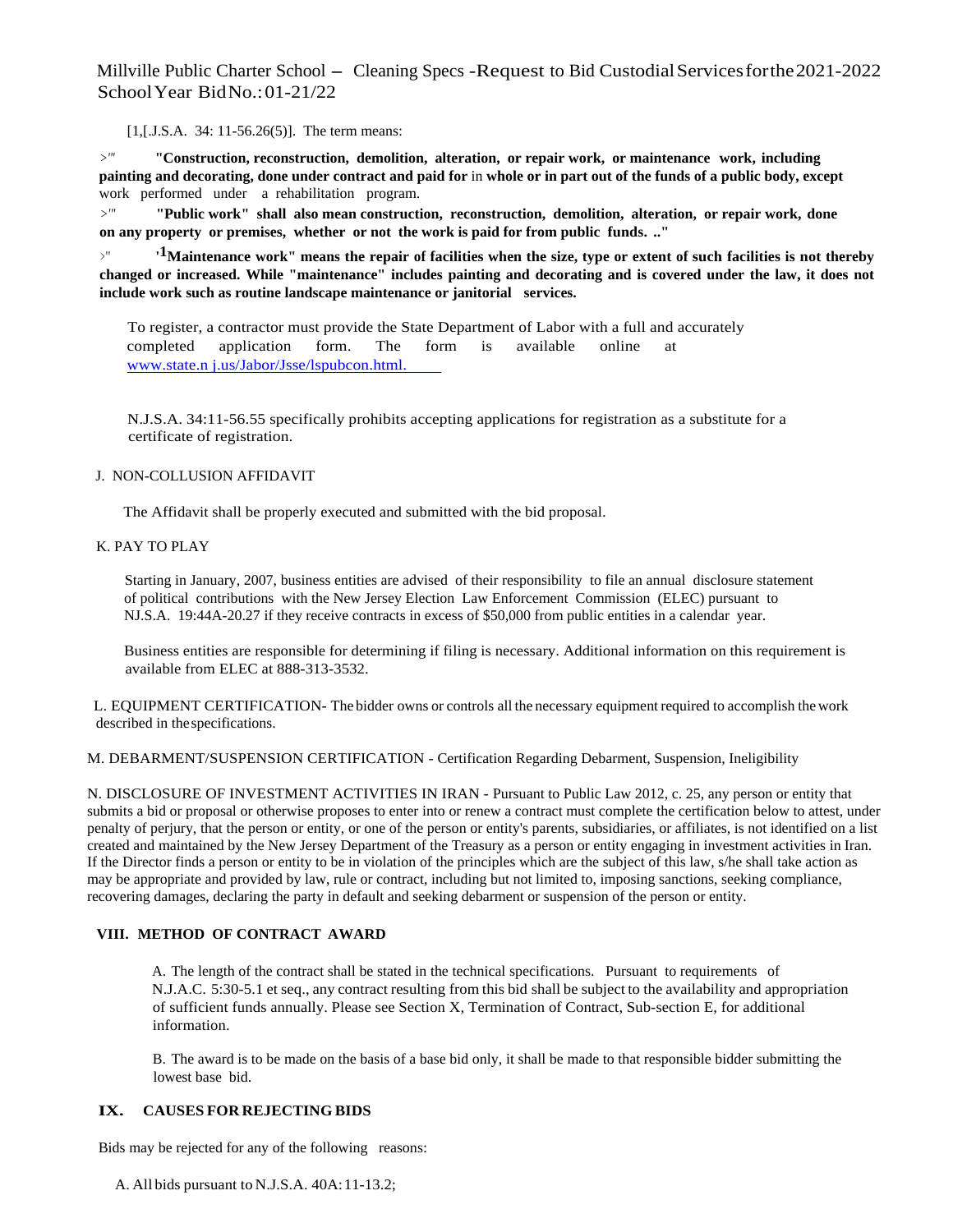- B. If more than one bid is received from an individual, firm or partnership, corporation or association under the same name;
- C. Multiple bids from an agent representing competing bidders;
- D. The bid is inappropriately unbalanced;
- E. The bidder is determined to possess, pursuant to N.J.S.A. 40A:l l-4b, Prior Negative Experience; or,
- F. If the successful bidder fails to enter into a contract within 21 days, Sundays and holidays excepted, or as otherwise agreed upon by the parties to the contract. In this case at its option, the owner may accept the bid of the next lowest responsible bidder. (NJ.SA 40A: 11-24b)

#### **X. TERMINATION OF CONTRACT**

- A. If, through any cause, the contractor shall fail to fulfill in a timely and proper manner obligations under the contract or if the contractor shall violate any of the requirements of the contract, the owner shall there upon have the right to terminate the contract by giving written notice to the contractor of such termination and specifying the effective date of termination. Such termination shall relieve the owner of any obligation for balances to the contractor of any sum or sums set forth in the contract. Owner will pay only for goods and services accepted prior to termination.
- B. Notwithstanding the above, the contractor shall not be relieved of liability to the owner for damages sustained by the owner by virtue of any breach of the contract by the contractor and the owner may withhold any payments to the contractor for the purpose of compensation until such time as the exact amount of the damage due the owner from the contractor is determined.
- C.The contractor agrees to indemnify and hold the owner harmless from any liability to subcontractors/suppliers concerning payment for work performed or goods supplied arising out of the lawful termination of the contract by the owner under this provision.
- D.In case of default by the contractor, the owner may procure the goods or services from other sources and hold the contractor responsible for any excess cost.
- E. Continuation of the terms of the contract beyond the fiscal year is contingent on availability of funds in the following year's budget. In the event of unavailability of such funds, the owner reserves the right to cancel the contract.
- F. ACQUISITION, MERGER, SALE AND/OR TRANSFER OF BUSINESS, ETC.

It is understood by all parties that if, during the life of the contract, the contractor disposes of his/her business concern by acquisition, merger, sale and or/transfer or by any means convey his/her interest(s) to another party, all obligations are transferred to that new party. In this event, the new owner(s) will be required to submit all documentation/legal instruments that were required in the original bid/contract. Any change shall be approved by the Owner.

- G.The contractor will not assign any interest in the contract and shall not transfer any interest in the same without the prior written consent of the owner.
- H.The owner may terminate the contract for convenience by providing 60 calendar days advanced notice to the contractor.

#### **XI. PAYMENT**

No payment will be made unless duly authorized by the Owner's authorized representative and accompanied by proper documentation.

Payment will be made in accordance with the Owner's policy and procedures.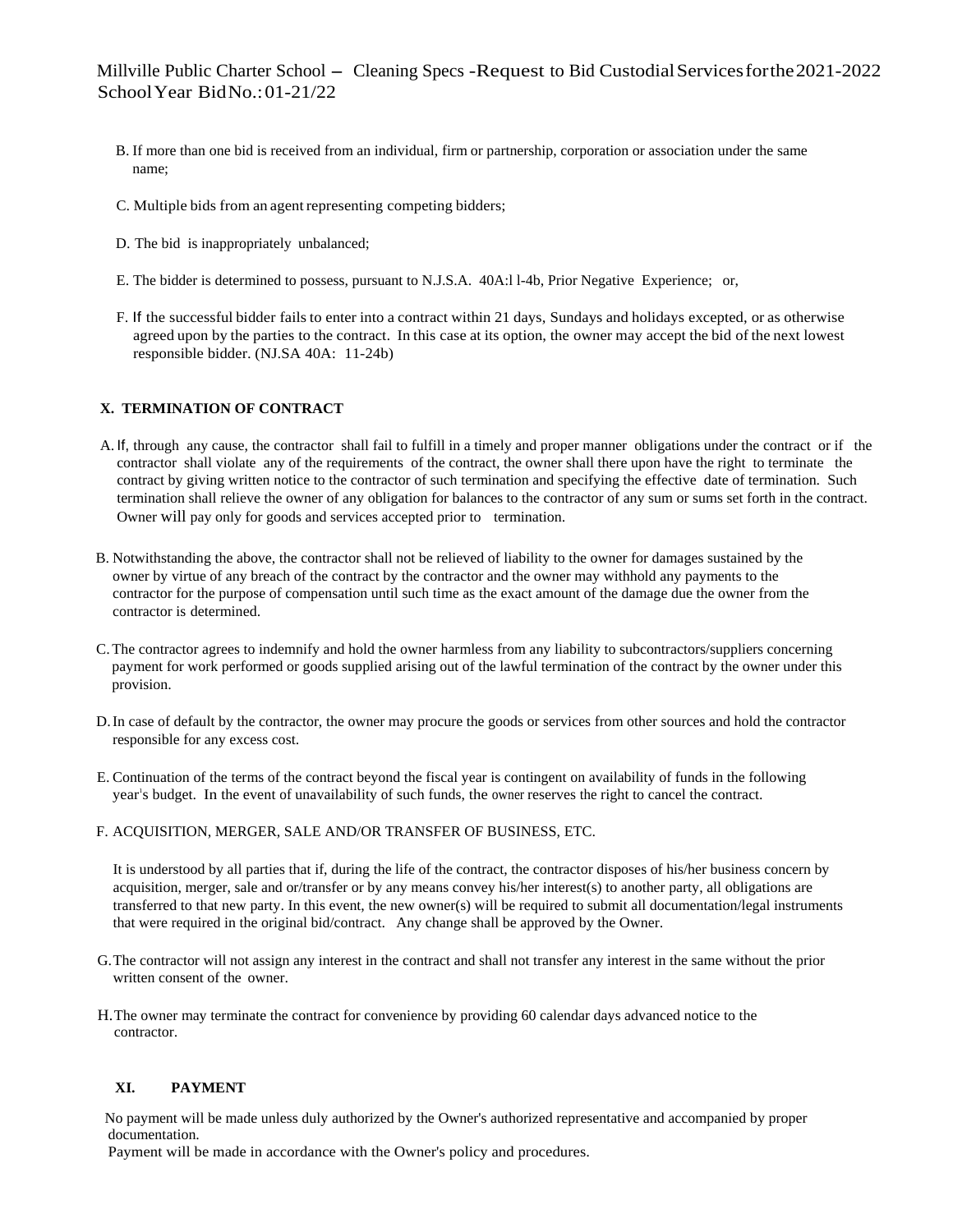### BID DOCUMENT CHECKLIST\*

Required by owner

Submission Requirements

Initial each required entry and if required submit the item

| A. Bid Proposal Form                                 |
|------------------------------------------------------|
| B. Bid Bond                                          |
| C. Certificate of Liability Insurance                |
| D. Mandatory Affirmative Action Language             |
| E. Certificate of Employee Information Report        |
| F. Americans with Disabilities Act of 1990 Language  |
| G. Stockholder Disclosure Certification              |
| H. Proof of Business Registration                    |
| I. Prevailing Wage Compliance and Possession of      |
| Certificate of Registration (Public Works Contractor |
| Act)                                                 |
| J. Non-Collusion Affidavit                           |
| K. Pay to Play Documentation                         |
| L. Equipment Certification                           |
| M. Debarment/Suspension Certification                |
| N. Disclosure of Investment Activities in Iran       |

It is provided for bidder's use in assuring compliance with all required documentation.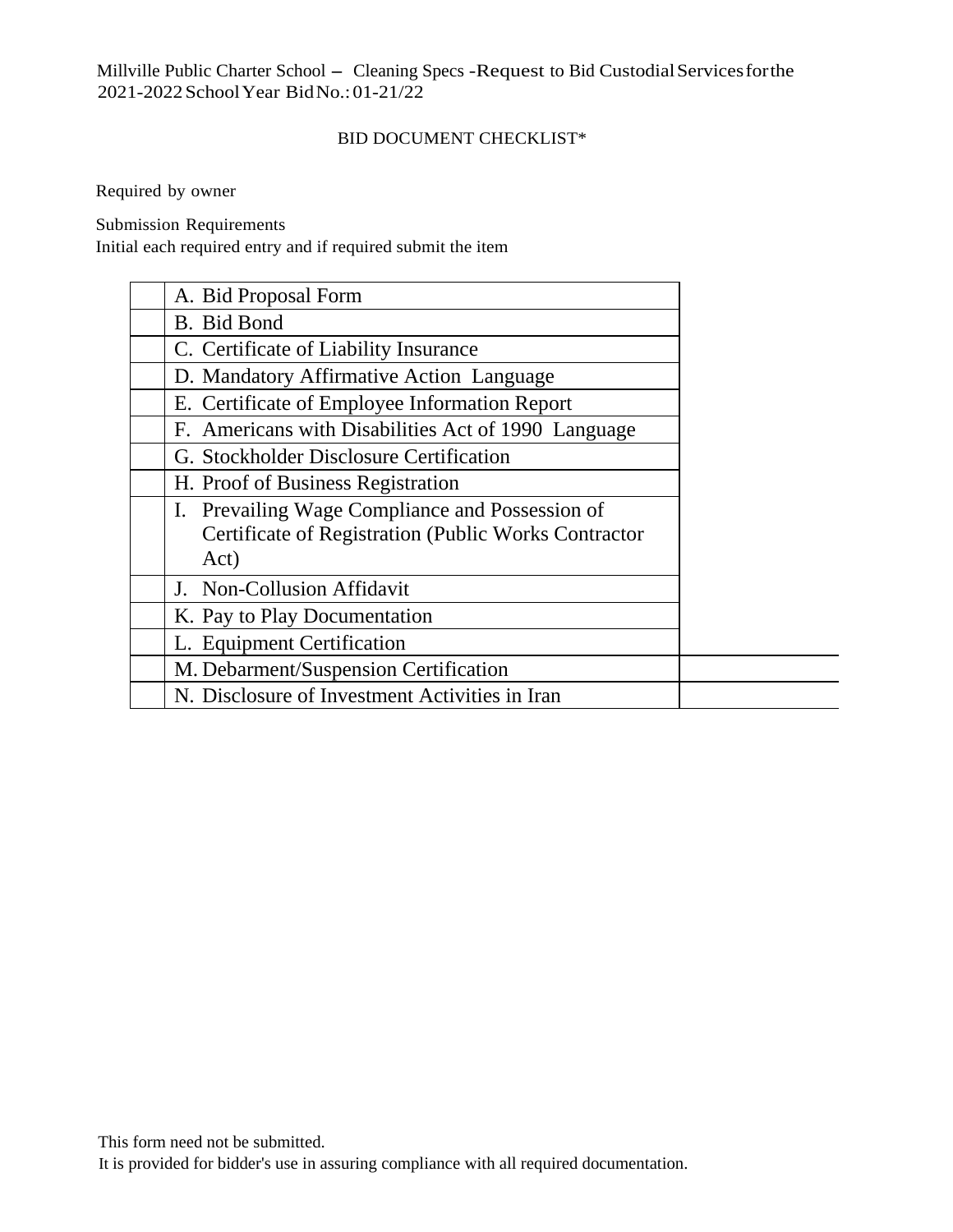## **A. Bid Form**

Millville Public Charter School

Cleaning Services for the 2021-2022 School Year

| <b>Company Name</b>            |  |
|--------------------------------|--|
|                                |  |
| <b>Monthly Contract Amount</b> |  |
|                                |  |
| <b>Hourly Day Porter Rate</b>  |  |

Authorized Company

Representative Signature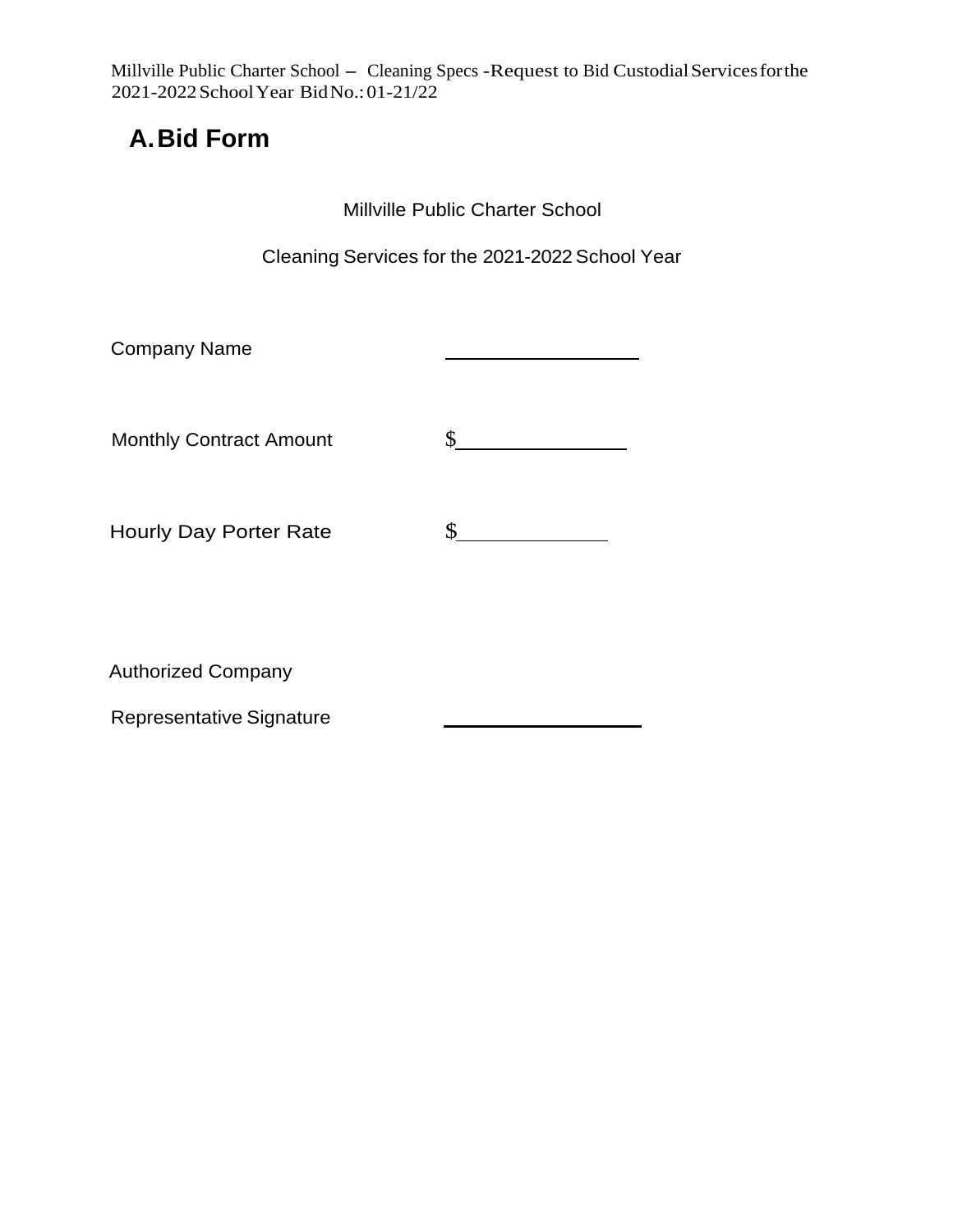B. Bid Bond (Insert Copy of Bid Bond)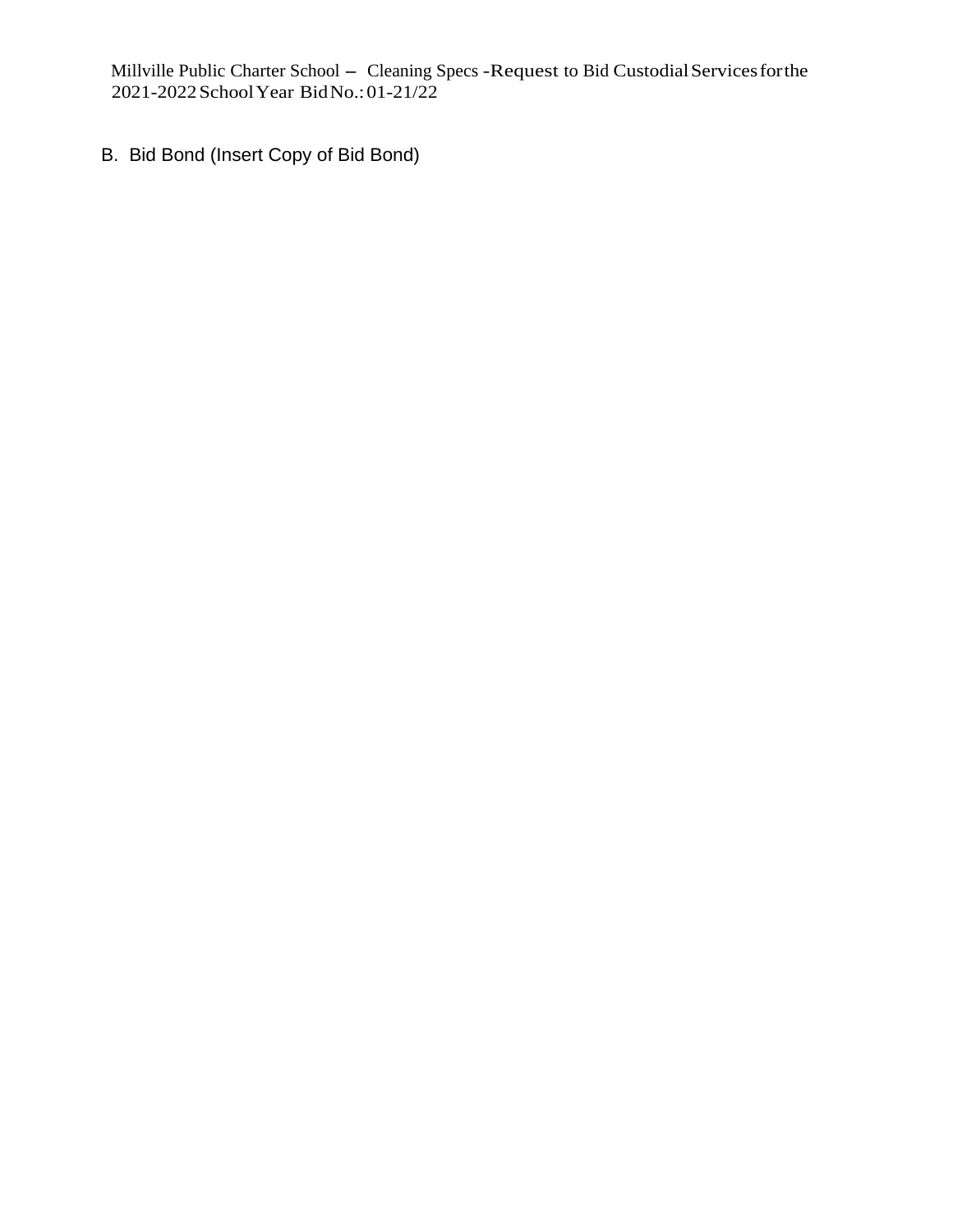C.Certificate of Liability Insurance with Required Coverages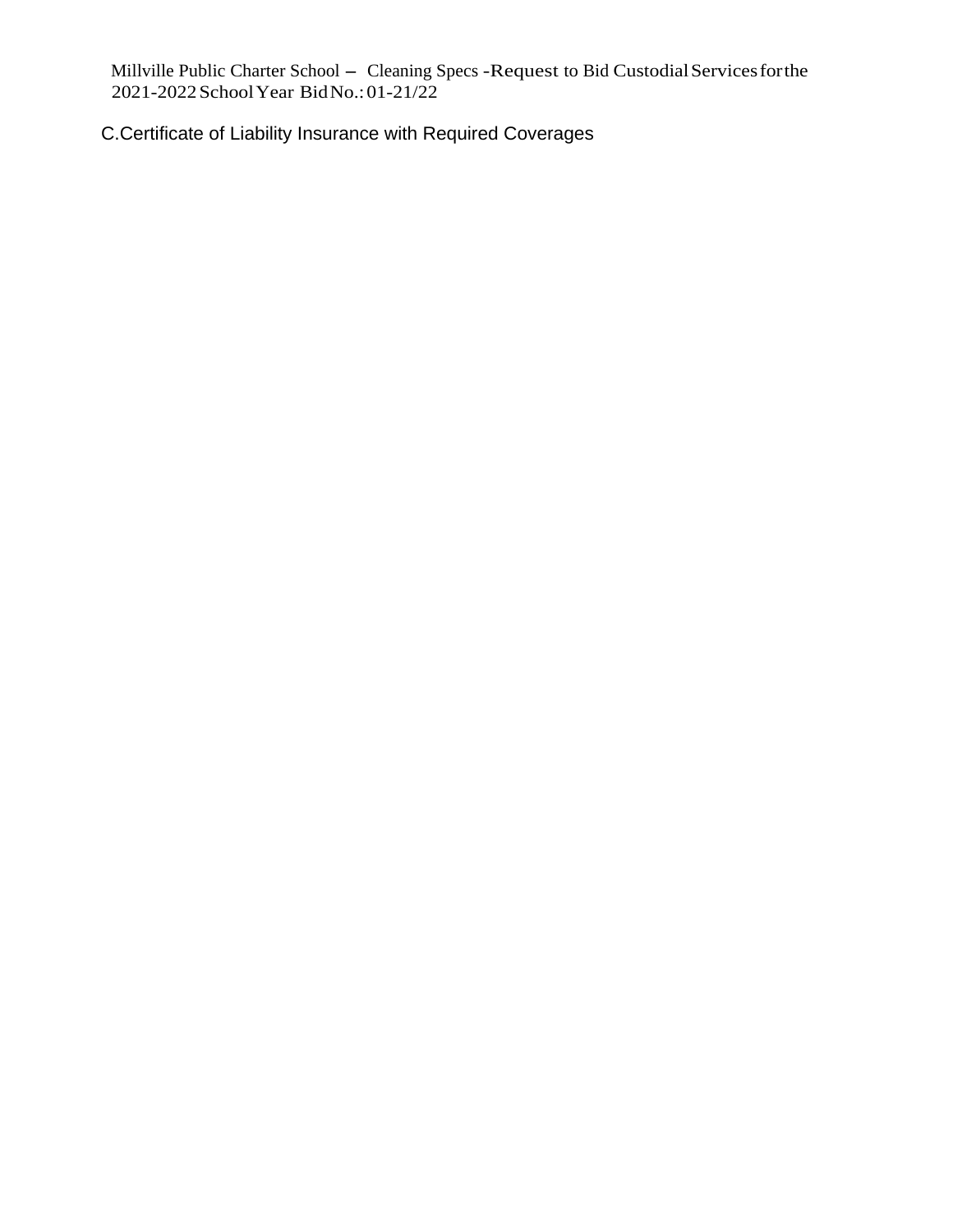### **D. AFFIRMATIVE ACTION COMPLIANCE NOTICE N.J.S.A. 10:5-31 and N.J.A.C. 17:27**

## **EXHIBIT A MANDATORY EQUAL EMPLOYMENT OPPORTUNITY LANGUAGE**

## **N.J.S.A. 10:5-31 et seq. (P.L.1975, c.127) N.J.A.C. 17:27 et seq. GOODS, GENERAL SERVICES, AND PROFESSIONAL SERVICES CONTRACTS**

During the performance of this contract, the contractor agrees as follows:

The contractor or subcontractor, where applicable, will not discriminate against any employee or applicant for employment because of age, race, creed, color, national origin, ancestry, marital status, affectional or sexual orientation, gender identity or expression, disability, nationality or sex. Except with respect to affectional or sexual orientation and gender identity or expression, the contractor will ensure that equal employment opportunity is afforded to such applicants in recruitment and employment, and that employees are treated during employment, without regard to their age, race, creed, color, national origin, ancestry, marital status, affection-al or sexual orientation, gender identity or expression, disability, nationality or sex. Such equal employment opportunity shall include, but not be limited to the following: employment, up-grading, demotion, or transfer; recruitment or recruitment advertising; layoff or termination; rates of pay or other forms of compensation; and selection for training, including apprentice-ship. The contractor agrees to post in conspicuous places, available to employees and applicants for employment, notices to be provided by the Public Agency Compliance Officer setting forth provisions of this nondiscrimination clause. The contractor or subcontractor, where applicable will, in all solicitations or advertisements for employees placed by or on behalf of the contractor, state that all qualified applicants will receive consideration for employment without regard to age, race, creed, color, national origin, ancestry, marital status, affectional or sexual orientation, gender identity or expression, disability, nationality or sex.

The contractor or subcontractor will send to each labor union, with which it has a collective bargaining agreement, a notice, to be provided by the agency contracting officer, advising the labor union of the contractor's commitments under this chapter and shall post copies of the notice in conspicuous places available to employees and applicants for employment.

The contractor or subcontractor, where applicable, agrees to comply with any regulations promulgated by the Treasurer pursuant to N.J.S.A. 10:5-31 et seq., as amended and supplemented from time to time and the Americans with Disabilities Act.

The contractor or subcontractor agrees to make good faith efforts to meet targeted county employment goals established in accordance with N.J.A.C. l7:27-5.2.

The contractor or subcontractor agrees to inform in writing its appropriate recruitment agencies including, but not limited to, employment agencies, placement bureaus, colleges, universities, and labor unions, that it does not discriminate on the basis of age, race, creed, col-or, national origin, ancestry, marital status, affectional or sexual orientation, gender identity or expression, disability, nationality or sex, and that it will discontinue the use of any recruitment agency which engages in direct or indirect discriminatory practices.

The contractor or subcontractor agrees to revise any of its testing procedures, if necessary, to assure that all personnel testing conforms with the principles of job related testing, as established by the statutes and court decisions of the State of New Jersey and as established by applicable Federal law and applicable Federal court decisions.

In conforming with the targeted employment goals, the contractor or subcontractor agrees to review all procedures relating to transfer, upgrading, downgrading and layoff to ensure that all such actions are taken without regard to age, race, creed, color, national origin, ancestry, marital status, affectional or sexual orientation, gender identity or expression, disability, nationality or sex, consistent with the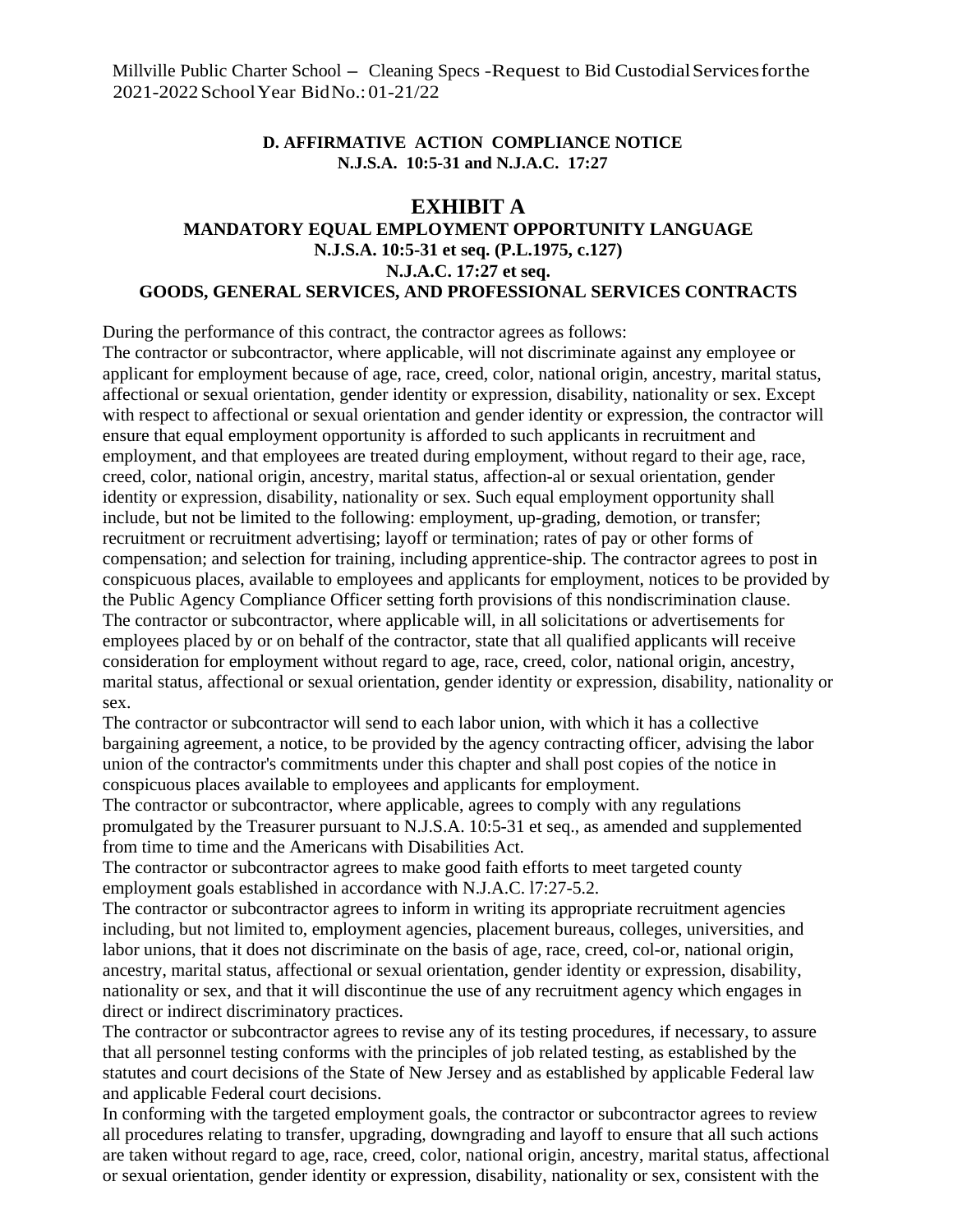statutes and court decisions of the State of New Jersey, and applicable Federal law and applicable Federal court decisions.

The contractor shall submit to the public agency, after notification of award but prior to execution of a goods and services contract, one of the following three documents:

## **(E) Letter of Federal Affirmative Action Plan Approval; Certificate of Employee Information Report; or**

**Employee Information Report Form AA-302** (electronically provided by the Division and distributed to the public agency through the Division's website at: http://www.state.nj.us/treasury/contract\_compliance.

The contractor and its subcontractors shall furnish such reports or other documents to the Division of Purchase & Property, CCAU, EEO Monitoring Program as may be requested by the office from time to time in order to carry out the purposes of these regulations, and public agencies shall furnish such information as may be requested by the Division of Purchase & Property, CCAU, EEO Monitoring Program for conducting a compliance investigation pursuant to N.J.A.C. 17:27-1.1 et seq.

By signing, the contractor agrees to comply with Exhibit A and provide the necessary documentation with the bid, as stated above.

| <b>COMPANY:</b> | <b>SIGNATURE:</b> |
|-----------------|-------------------|
|                 |                   |
| PRINT NAME:     | TITLE:            |
|                 |                   |

| DATE: |  |
|-------|--|
|       |  |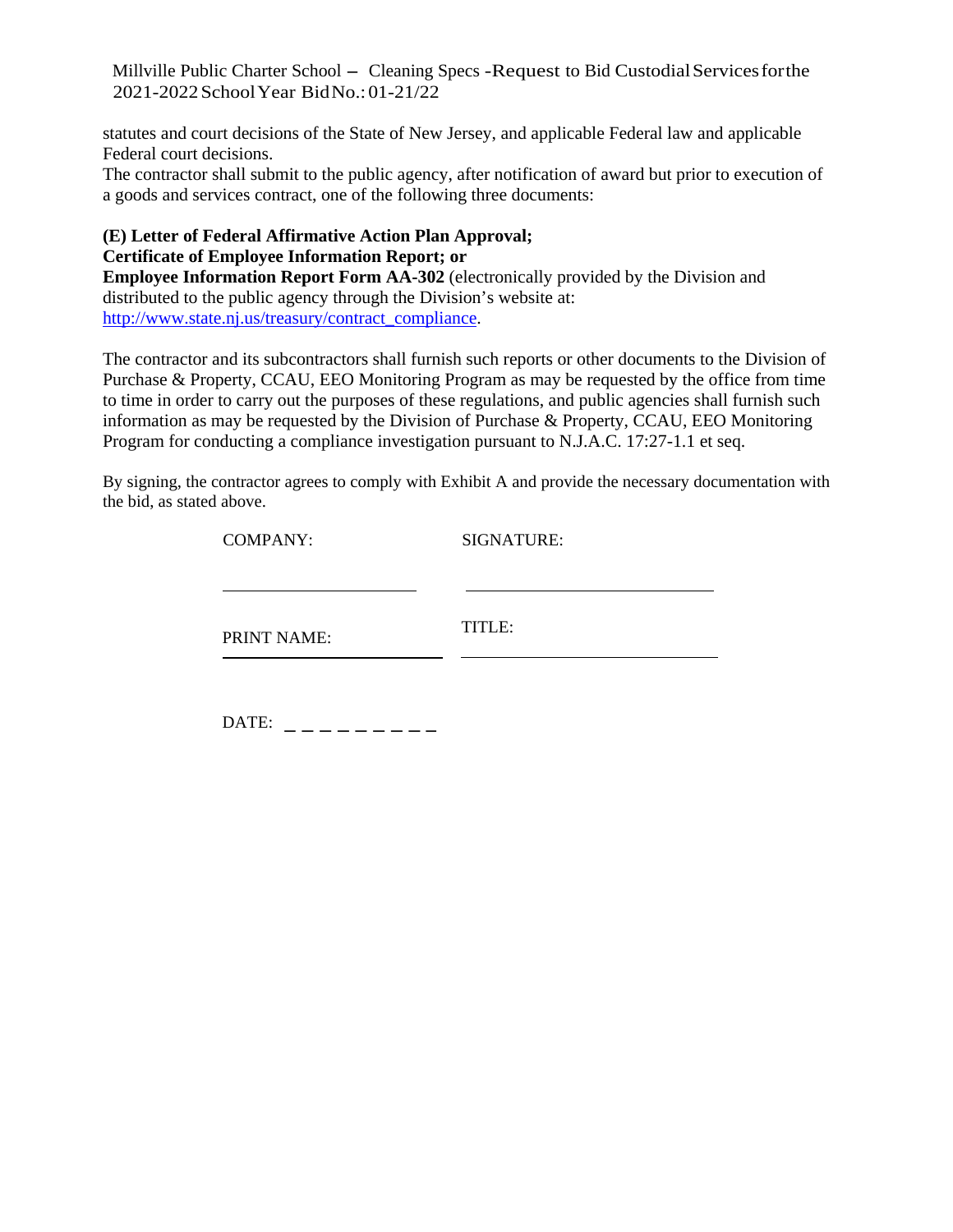#### **F.**

#### **APPENDIX A - AMERICANS WITH DISABILITIES ACT OF 1990 Equal Opportunity for Individuals with Disability**

The contractor and the of the of the of the contractor and the of the of the of the state of the of the of the of the of the of the of the of the of the of the of the of the of the of the of the of the of the of the of the the provisions of Title 11 of the Americans With Disabilities Act of 1990 (the "Act") *(42 U.S.C. Sl 21 01* et seq.), which prohibits discrimination on the basis of disability by public entities in all services, programs, and activities provided or made available by public entities, and the rules and regulations promulgated pursuant there unto, are made a part of this contract. In providing any aid, benefit, or service on behalf of the owner pursuant to this contract, tl1e contractor agrees that the performance shall be in strict compliance with the Act. In the event that the contractor, its agents, servants, employees, or subcontractors violate or are alleged to have violated the Act during the performance of this contract, the contractor shall defend the owner in any action or administrative proceeding commenced pursuant to this. Act. The contractor shall indemnify, protect, and save harmless the owner, its agents, servants, and employees from and against any and all suits, claims, losses, demands, or damages, of whatever kind or nature arising out of or claimed to arise out of the alleged violation. The contractor shall, at its own expense, appear, defend, and pay any and all charges for legal services and any and all costs and other expenses arising from such action or administrative proceeding or incurred in connection therewith. In any and all complaints brought pursuant to the owner's grievance procedure, the contractor agrees to abide by any decision of the owner which is rendered pursuant to said grievance procedure. If any action or administrative proceeding results in an award of damages against the owner, or if the owner incurs any expense to cure a violation of the ADA which has been brought pursuant to its grievance procedure, the contractor shall satisfy and discharge the same at its own expense.

The owner shall, as soon as practicable after a claim has been made against it, give written notice thereof to the contractor along with full and complete particulars of the claim, If any action or administrative proceeding is brought against the owner or any of its agents, servants, and employees, the *owner shall* expeditiously forward or have forwarded to the contractor every demand, complaint, notice, summons, pleading, or other process received by the owner or its representatives.

It is expressly agreed and understood that any approval by the owner of tile services provided by the contractor pursuant to this contract will not relieve the contractor of the obligation to comply with the Act and to defend, indemnify, protect, and save harmless the owner pursuant to this paragraph.

It is further agreed and understood that the owner assumes no obligation to indemnify or save harmless the contractor, its agents, servants, employees and subcontractors for any claim which may arise out of their performance of this Agreement. Furthermore, the contractor expressly understands and agrees that tile provisions of this indemnification clause shall in no way limit the contractor's obligations assumed in this Agreement, nor shall they be construed to relieve the contractor from any liability, nor preclude the owner from taking any other actions available to it under any other provisions of the Agreement or otherwise at law.

By signing below, the contractor agrees that they will comply with the Americans with Disabilities Act of 1990.

| <b>COMPANY:</b> | <b>SIGNATURE:</b> |  |  |
|-----------------|-------------------|--|--|
|                 |                   |  |  |
| PRINT NAME:     | TITLE:            |  |  |
|                 |                   |  |  |

DATE: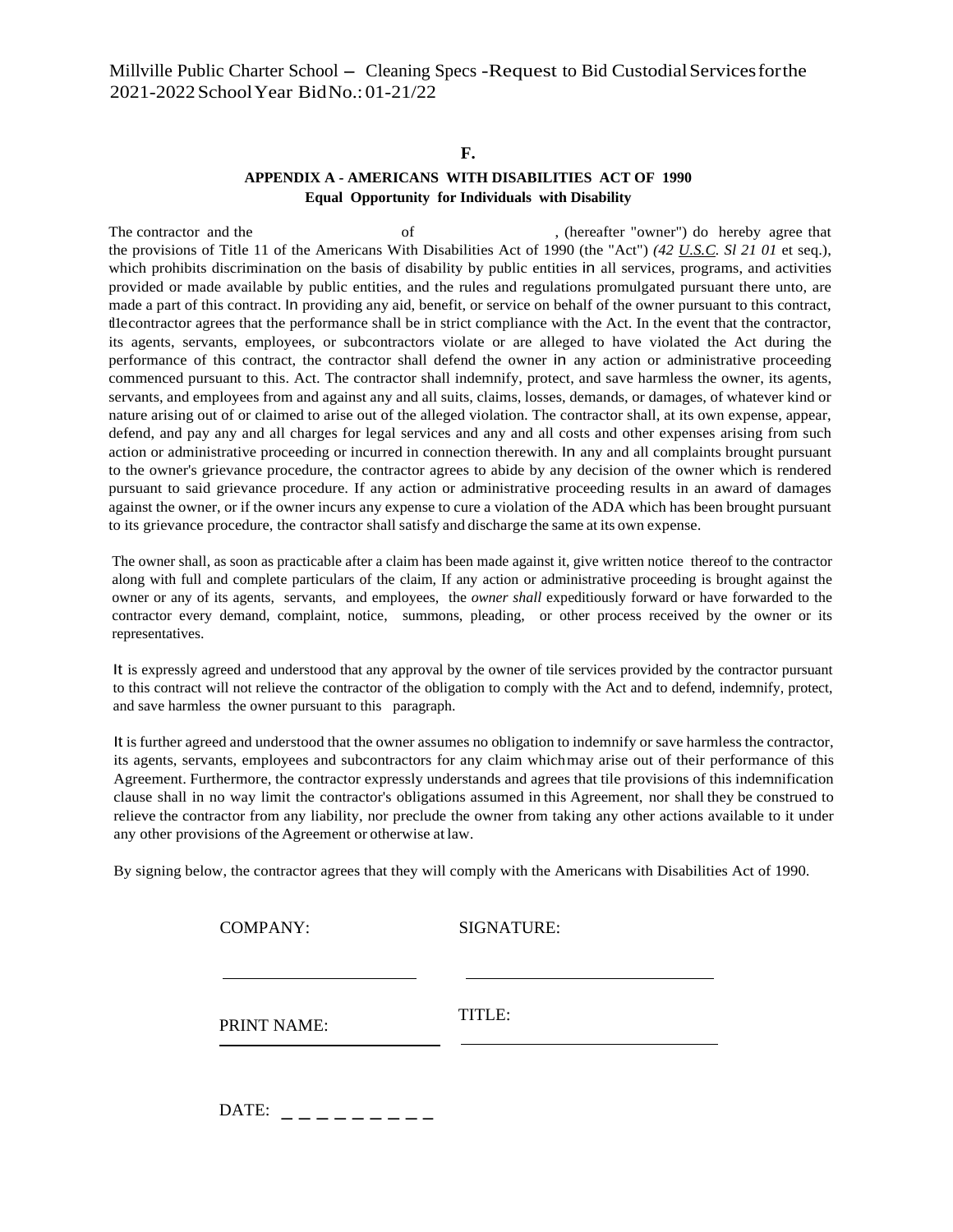### **G. STOCKHOLDER DISCLOSURE CERTIFICATION This Statement Shall Be Included with the Bid Submission**

| <u>Name of</u><br><b>B</b> usiness:                                                                                                                                                                                                                                                    |                   |
|----------------------------------------------------------------------------------------------------------------------------------------------------------------------------------------------------------------------------------------------------------------------------------------|-------------------|
|                                                                                                                                                                                                                                                                                        |                   |
| _I certify that the list below contains the names and home addresses of all stockholders<br>holding 10% or more of the issued and outstanding stock of the undersigned.<br><b>OR</b>                                                                                                   |                   |
| I certify that no one stockholder owns 10% or more of the issued and outstanding stock of<br>the undersigned.                                                                                                                                                                          |                   |
| Check the box that represents the type of business organization:                                                                                                                                                                                                                       |                   |
| Partnership __ Corporation __ Sole Proprietorship<br>Limited Partnership __ Limited Liability Corporation __ Limited Liability Partnership<br>Subchapter S Corporation                                                                                                                 |                   |
| Sign and notarize the form below, and, if necessary, complete the stockholder list below.                                                                                                                                                                                              |                   |
| Stockholders:                                                                                                                                                                                                                                                                          |                   |
| Name: $\frac{1}{2}$ Name: $\frac{1}{2}$ Name: $\frac{1}{2}$ Name: $\frac{1}{2}$ Name: $\frac{1}{2}$ Name: $\frac{1}{2}$ Name: $\frac{1}{2}$ Name: $\frac{1}{2}$ Name: $\frac{1}{2}$ Name: $\frac{1}{2}$ Name: $\frac{1}{2}$ Name: $\frac{1}{2}$ Name: $\frac{1}{2}$ Name: $\frac{1}{2$ |                   |
|                                                                                                                                                                                                                                                                                        | $Phone$ #: $\_\_$ |
|                                                                                                                                                                                                                                                                                        |                   |
|                                                                                                                                                                                                                                                                                        |                   |
|                                                                                                                                                                                                                                                                                        |                   |
|                                                                                                                                                                                                                                                                                        |                   |
| Subscribed and sworn before me this $\_\_$ day of __________, 2 ___. (Notary Public)My<br><b>Commission expires: (Affiant)</b>                                                                                                                                                         |                   |

(Print name & title of affiant) (Corporate Seal)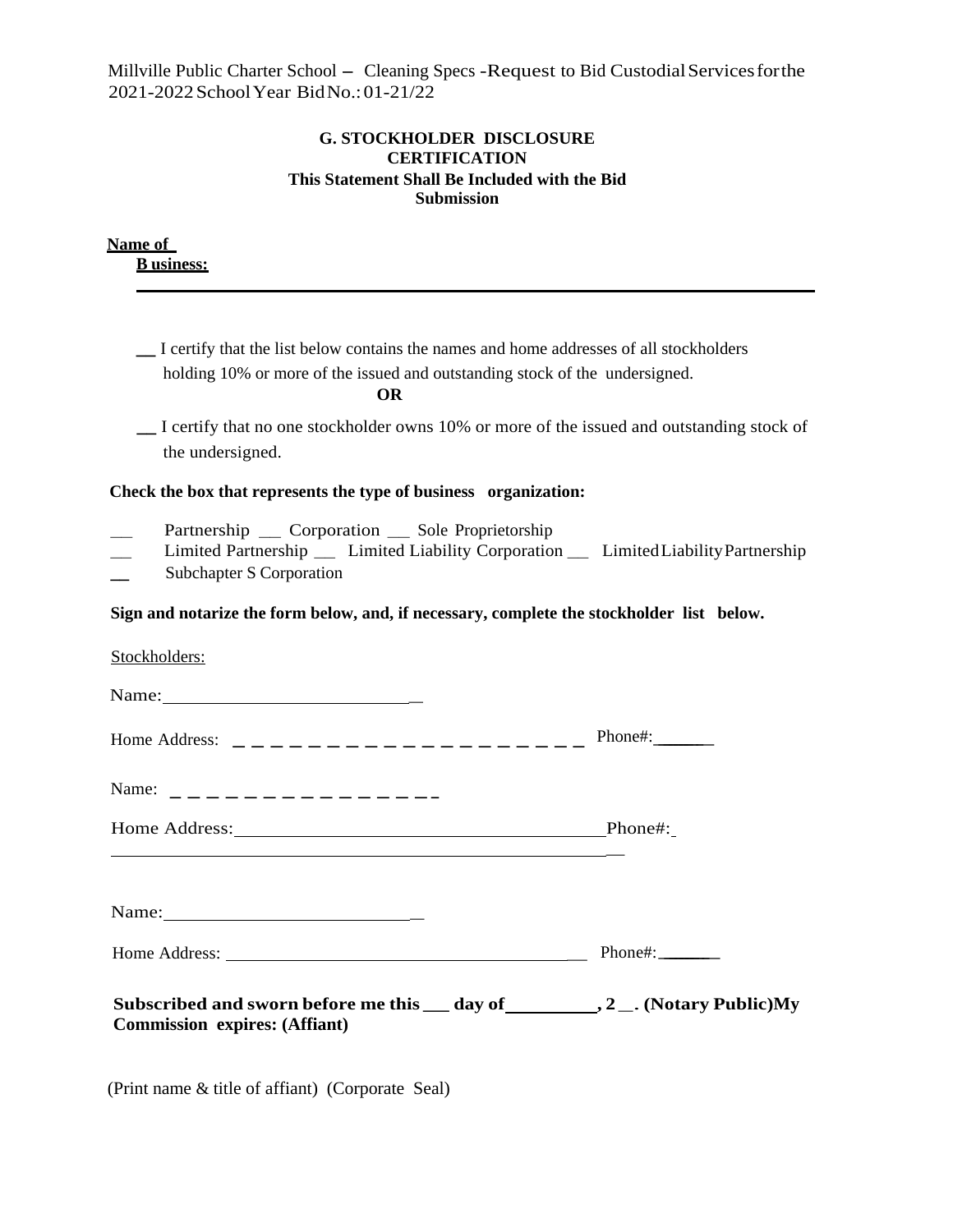H. Copy of Business Registration Certificate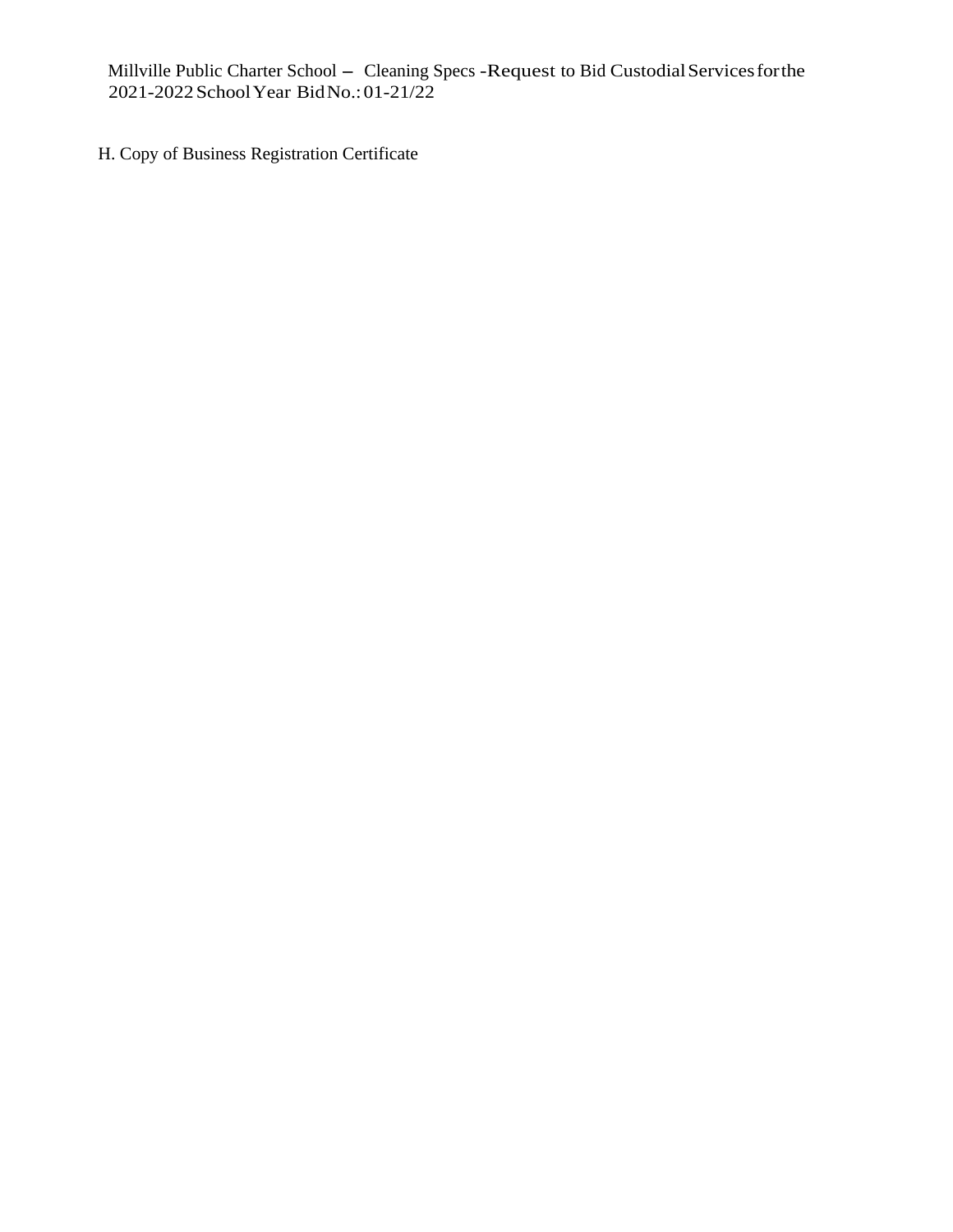I.Certify that contractor will be in compliance with the Prevailing Wage Act and Public Works Contractor Registration Act ; and will provide necessary documentation upon award of contract.

| <b>COMPANY:</b> | SIGNATURE: |  |  |
|-----------------|------------|--|--|
| PRINT NAME:     | TITLE:     |  |  |

DATE: \_\_\_\_\_\_\_\_\_\_\_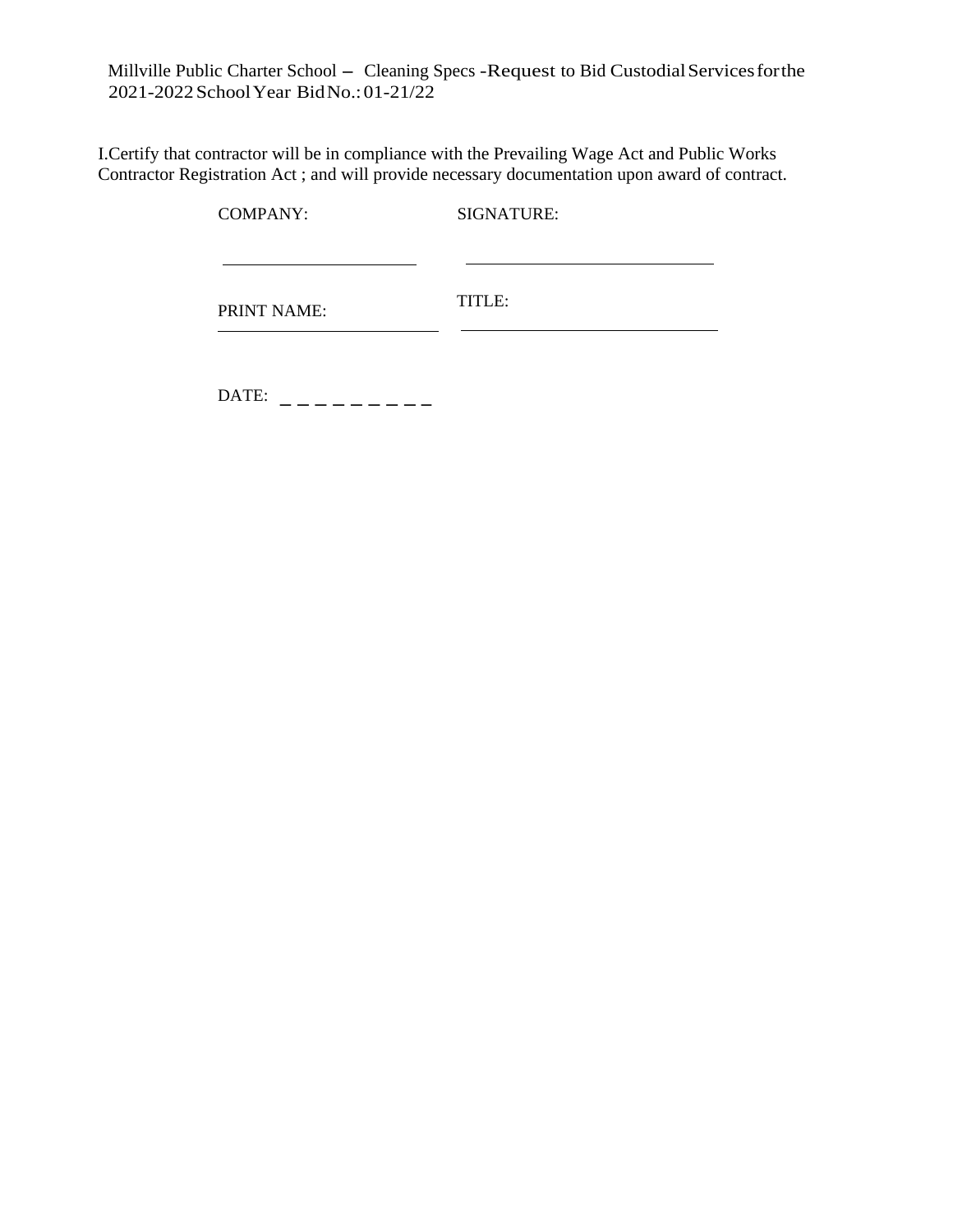## **J.NON-COLLUSION AFFIDAVIT**

State of New Jersey County of \_ ss: I, residing in  **(name of appliciant) (name of municipality)** in the County of \_\_\_\_\_\_\_\_\_\_\_\_\_\_\_\_\_\_\_\_\_\_\_\_\_\_\_\_\_\_\_\_ and State of o. f full age, being duly sworn according to law on my oath depose and say that:  $I$  am  $\overline{\phantom{a}}$   $\overline{\phantom{a}}$   $\overline{\phantom{a}}$   $\overline{\phantom{a}}$   $\overline{\phantom{a}}$  (title or position)  $\overline{\phantom{a}}$  (name of firm) **the bidder making this Proposal for the bid** entitled , and that I executed the said proposal with  **(title of bid proposal)** full authority to do so that said bidder has not, directly or indirectly entered into any agreement, participated in any collusion, or otherwise taken any action in restraint of free, competitive bidding in connection with the above named project; and that all statements contained in said proposal and in this affidavit are true and correct, and made with full knowledge that the Vineland Public Charter relies upon the truth of the statements contained in said Proposal and in the statements contained in this affidavit in awarding the contract for the said project. I further warrant that no person or selling agency has been employed or retained to solicit or secure such contract upon an agreement or understanding for a commission, percentage, brokerage, or contingent fee, except bona fide employees or bona fide established commercial or selling agencies maintained by

> Subscribed and sworn to before me this day Signature  $\overline{\phantom{a}}$ , 2  $\overline{a}$ (Type or print name of affiant under signature) Notary public of My Commission expires \_ (Seal)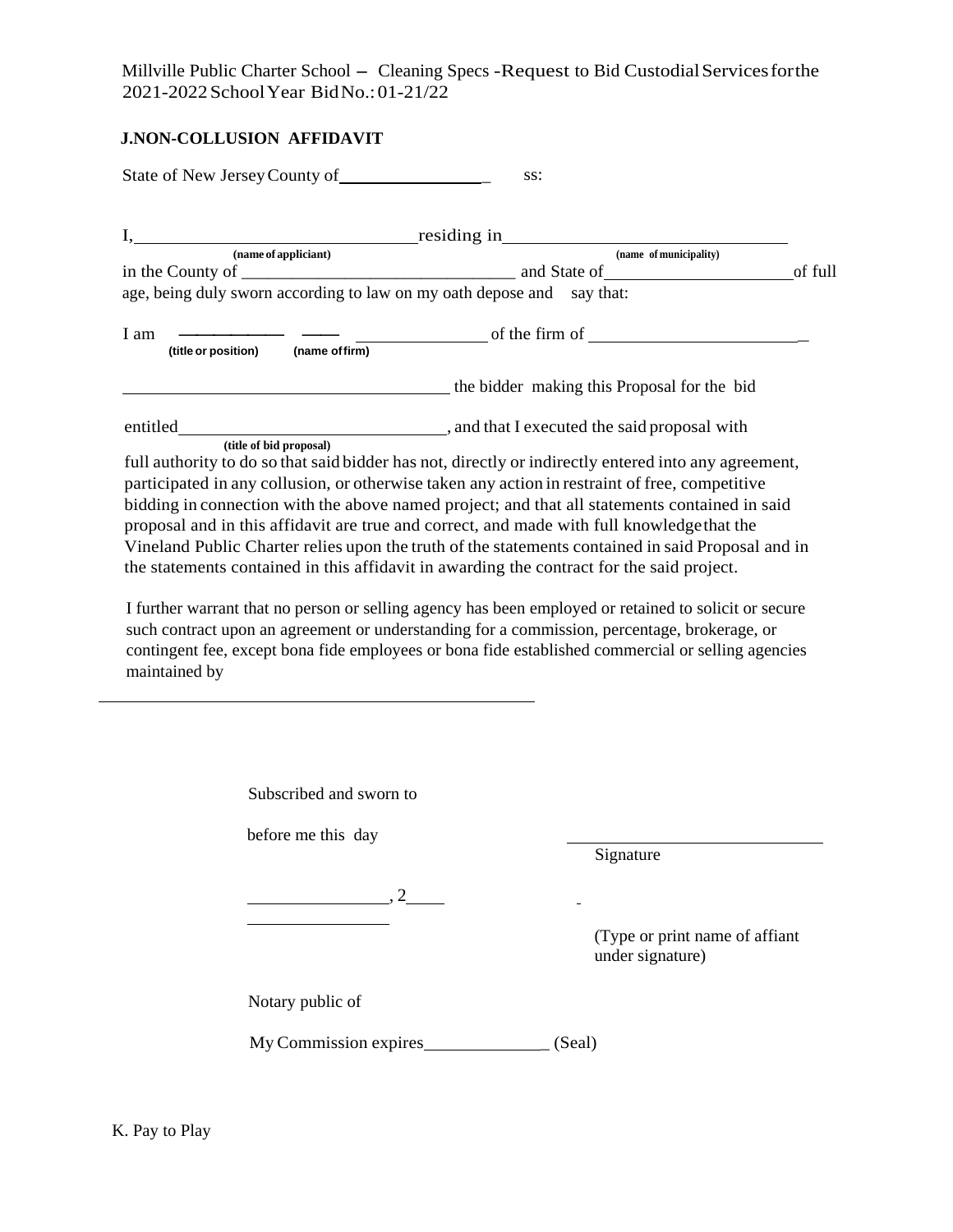# C. 271 POLITICAL CONTRIBUTION DISCLOSURE FORM **Contractor Instructions**

Business entities (contractors) receiving contracts from a public agency that are NOT awarded pursuant to a "fair and open" process (defined at N.J.S.A. 19:44A-20.7) are subject to the provisions of P.L. 2005, c. 271, s.2 (N.J.S.A. 19:44A-20.26). This law provides that 10 days prior to the award of such a contract, the contractor shall disclose contributions to:

- any State, county, or municipal committee of a political party
- any legislative leadership committee**\***
- any continuing political committee (a.k.a., political action committee)
- any candidate committee of a candidate for, or holder of, an elective office:
	- o of the public entity awarding the contract
	- o of that county in which that public entity is located
	- o of another public entity within that county
	- o or of a legislative district in which that public entity is located or, when the public entity is a county, of any legislative district which includes all or part of the county

The disclosure must list reportable contributions to any of the committees that exceed \$300 per election cycle that were made during the 12 months prior to award of the contract. See N.J.S.A. 19:44A-8 and 19:44A-16 for more details on reportable contributions.

N.J.S.A. 19:44A-20.26 itemizes the parties from whom contributions must be disclosed when a business entity is not a natural person. This includes the following:

- individuals with an "interest" ownership or control of more than 10% of the profits or assets of a business entity or 10% of the stock in the case of a business entity that is a corporation for profit
- all principals, partners, officers, or directors of the business entity or their spouses
- any subsidiaries directly or indirectly controlled by the business entity
- IRS Code Section 527 New Jersey based organizations, directly or indirectly controlled by the business entity and filing as continuing political committees, (PACs).

When the business entity is a natural person, "a contribution by that person's spouse or child, residing therewith, shall be deemed to be a contribution by the business entity." [N.J.S.A. 19:44A-20.26(b)] The contributor must be listed on the disclosure.

Any business entity that fails to comply with the disclosure provisions shall be subject to a fine imposed by ELEC in an amount to be determined by the Commission which may be based upon the amount that the business entity failed to report.

The enclosed list of agencies is provided to assist the contractor in identifying those public agencies whose elected official and/or candidate campaign committees are affected by the disclosure requirement. It is the contractor's responsibility to identify the specific committees to which contributions may have been made and need to be disclosed. The disclosed information may exceed the minimum requirement.

The enclosed form, a content-consistent facsimile, or an electronic data file containing the required details (along with a signed cover sheet) may be used as the contractor's submission and is disclosable to the public under the Open Public Records Act.

The contractor must also complete the attached Stockholder Disclosure Certification. This will assist the agency in meeting its obligations under the law. **NOTE: This section does not apply to Board of Education contracts.**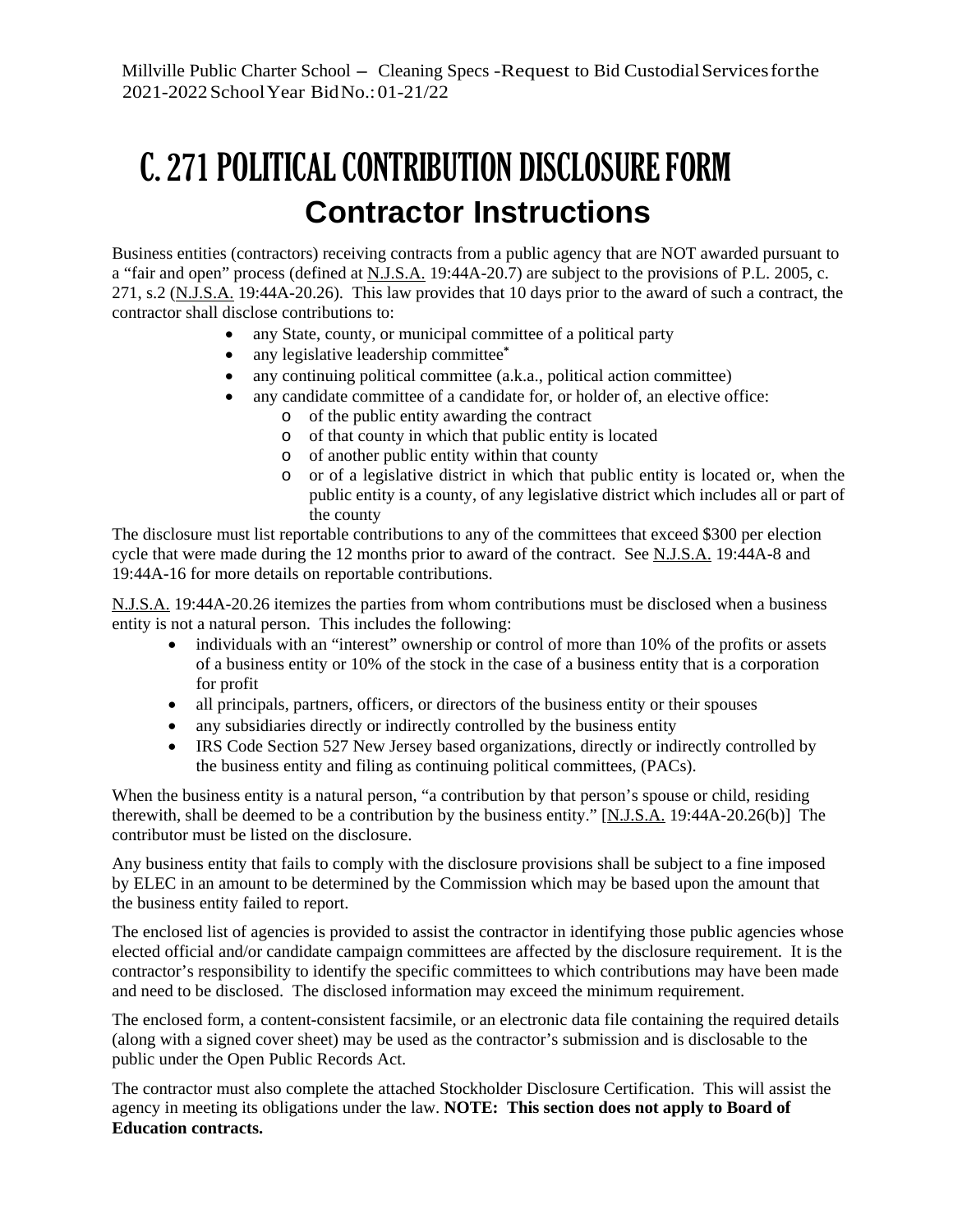**\*** N.J.S.A. 19:44A-3(s): "The term "legislative leadership committee" means a committee established, authorized to be established, or designated by the President of the Senate, the Minority Leader of the Senate, the Speaker of the General Assembly or the Minority Leader of the General Assembly pursuant to section 16 of P.L.1993, c.65 (C.19:44A-10.1) for the purpose of receiving contributions and making expenditures."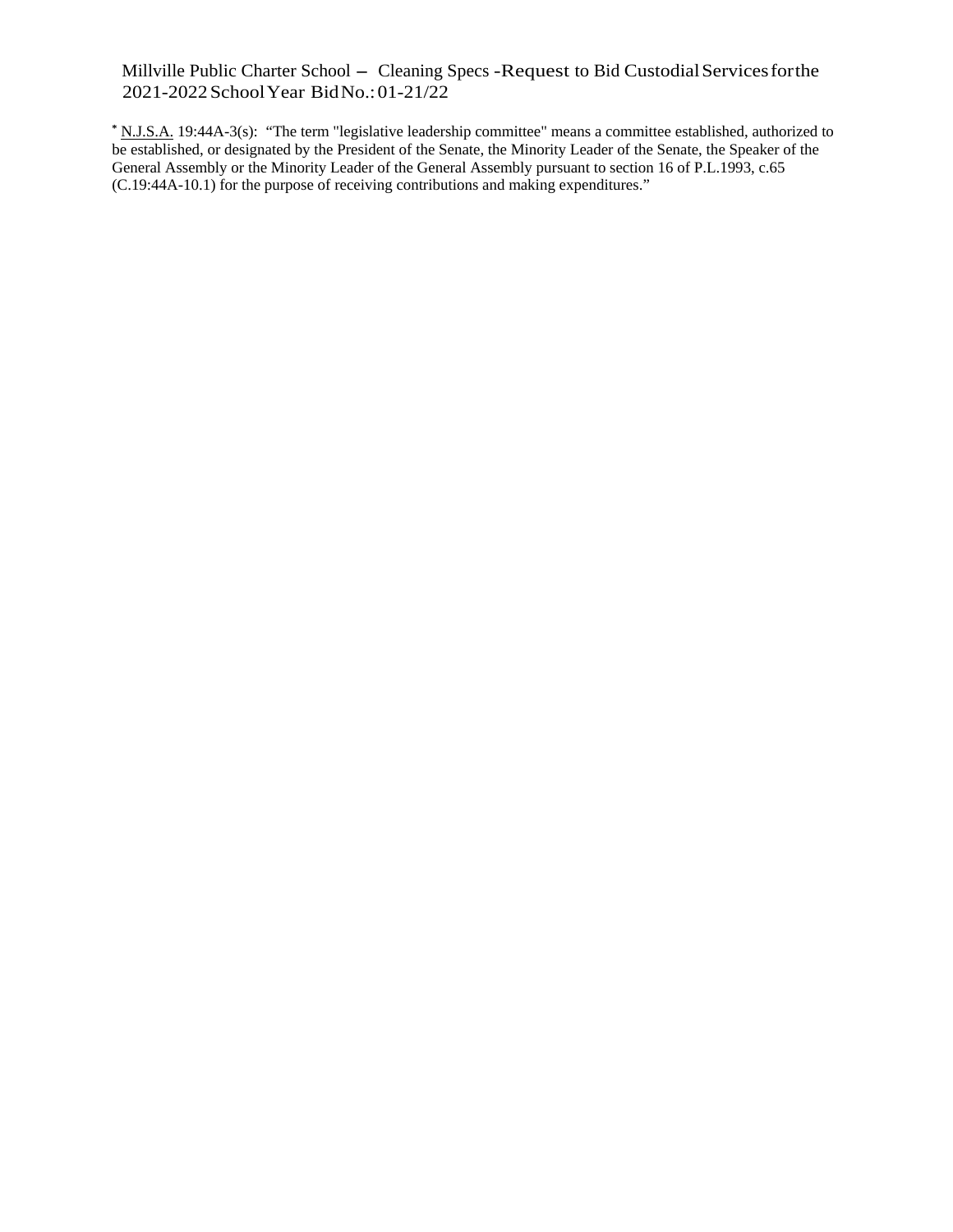# C. 271 POLITICAL CONTRIBUTION DISCLOSURE FORM

Required Pursuant To N.J.S.A. 19:44A-20.26

#### **This form or its permitted facsimile must be submitted to the local unit no later than 10 days prior to the award of the contract.**

## **Part I – Vendor Information**

| T<br>- -<br>Vendor Name:            |        |                                          |
|-------------------------------------|--------|------------------------------------------|
| . .<br>Address:                     |        |                                          |
| $\sim$<br>$+11.7.7$<br>$\mathsf{U}$ | State: | $\overline{\phantom{a}}$<br>$\angle$ 10. |

The undersigned being authorized to certify, hereby certifies that the submission provided herein represents compliance with the provisions of N.J.S.A. 19:44A-20.26 and as represented by the Instructions accompanying this form.

| Signature                                | <b>Printed Name</b> | Title |  |  |
|------------------------------------------|---------------------|-------|--|--|
| <b>Part II – Contribution Disclosure</b> |                     |       |  |  |

Disclosure requirement: Pursuant to N.J.S.A. 19:44A-20.26 this disclosure must include all reportable political contributions (more than \$300 per election cycle) over the 12 months prior to submission to the committees of the government entities listed on the form provided by the local unit.

Check here if disclosure is provided in electronic form.

| <b>Contributor Name</b> | <b>Recipient Name</b> | <b>Date</b> | <b>Dollar Amount</b> |
|-------------------------|-----------------------|-------------|----------------------|
|                         |                       |             | $\$$                 |
|                         |                       |             |                      |
|                         |                       |             |                      |
|                         |                       |             |                      |
|                         |                       |             |                      |
|                         |                       |             |                      |
|                         |                       |             |                      |
|                         |                       |             |                      |
|                         |                       |             |                      |
|                         |                       |             |                      |
|                         |                       |             |                      |
|                         |                       |             |                      |
|                         |                       |             |                      |
|                         |                       |             |                      |
|                         |                       |             |                      |
|                         |                       |             |                      |
|                         |                       |             |                      |
|                         |                       |             |                      |
|                         |                       |             |                      |

 $\Box$  Check here if the information is continued on subsequent page(s)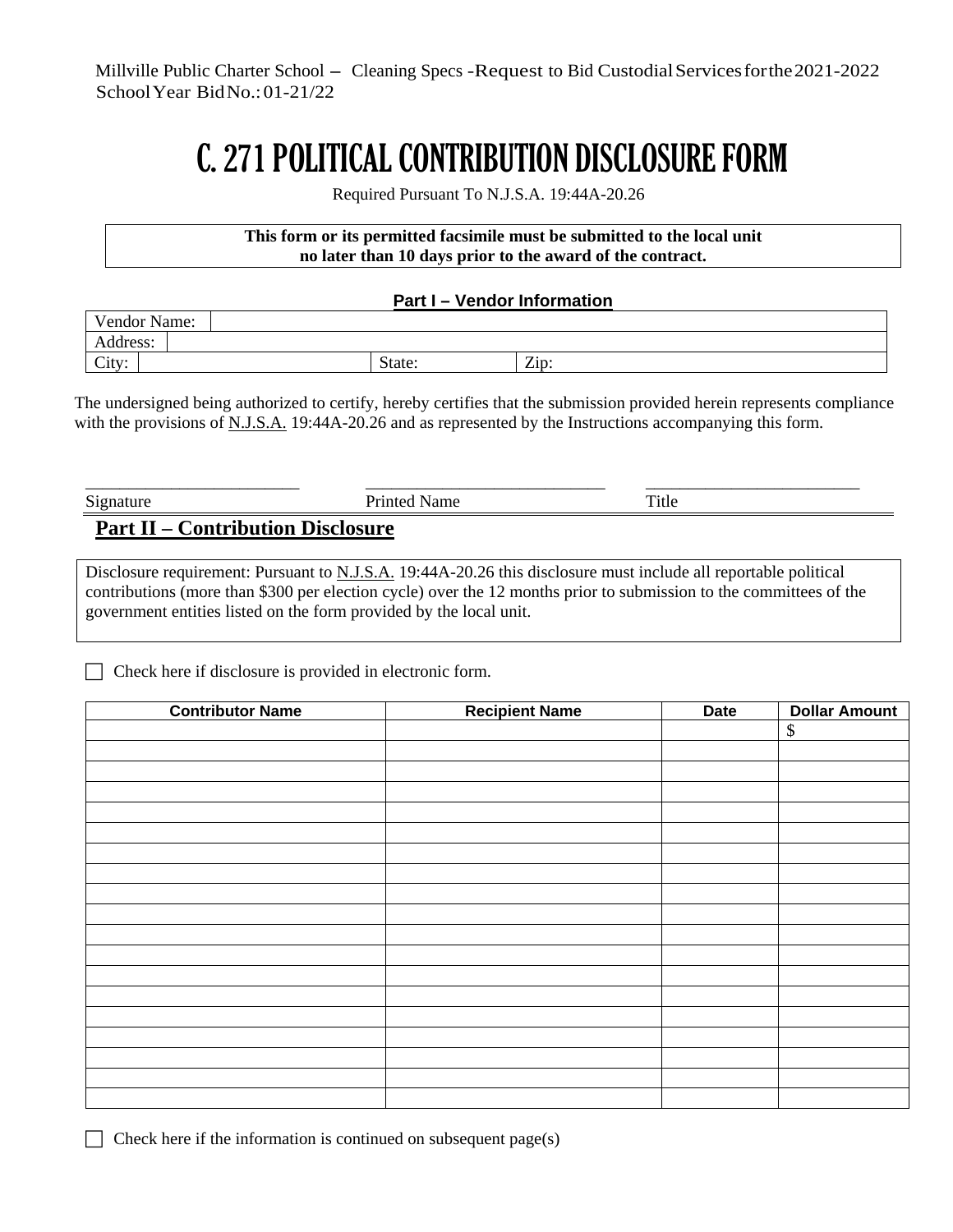## **Continuation Page**

## C. 271 POLITICAL CONTRIBUTION DISCLOSURE FORM

Required Pursuant To N.J.S.A. 19:44A-20.26

Page <u>\_\_\_</u> of \_\_\_\_\_\_

Vendor Name:

| <b>Contributor Name</b> | <b>Recipient Name</b> | <b>Date</b> | <b>Dollar Amount</b> |
|-------------------------|-----------------------|-------------|----------------------|
|                         |                       |             | $\overline{\$}$      |
|                         |                       |             |                      |
|                         |                       |             |                      |
|                         |                       |             |                      |
|                         |                       |             |                      |
|                         |                       |             |                      |
|                         |                       |             |                      |
|                         |                       |             |                      |
|                         |                       |             |                      |
|                         |                       |             |                      |
|                         |                       |             |                      |
|                         |                       |             |                      |
|                         |                       |             |                      |
|                         |                       |             |                      |
|                         |                       |             |                      |
|                         |                       |             |                      |
|                         |                       |             |                      |
|                         |                       |             |                      |
|                         |                       |             |                      |
|                         |                       |             |                      |
|                         |                       |             |                      |
|                         |                       |             |                      |
|                         |                       |             |                      |
|                         |                       |             |                      |
|                         |                       |             |                      |
|                         |                       |             |                      |
|                         |                       |             |                      |
|                         |                       |             |                      |
|                         |                       |             |                      |
|                         |                       |             |                      |
|                         |                       |             |                      |
|                         |                       |             |                      |
|                         |                       |             |                      |
|                         |                       |             |                      |
|                         |                       |             |                      |
|                         |                       |             |                      |
|                         |                       |             |                      |
|                         |                       |             |                      |
|                         |                       |             |                      |

 $\Box$  Check here if the information is continued on subsequent page(s)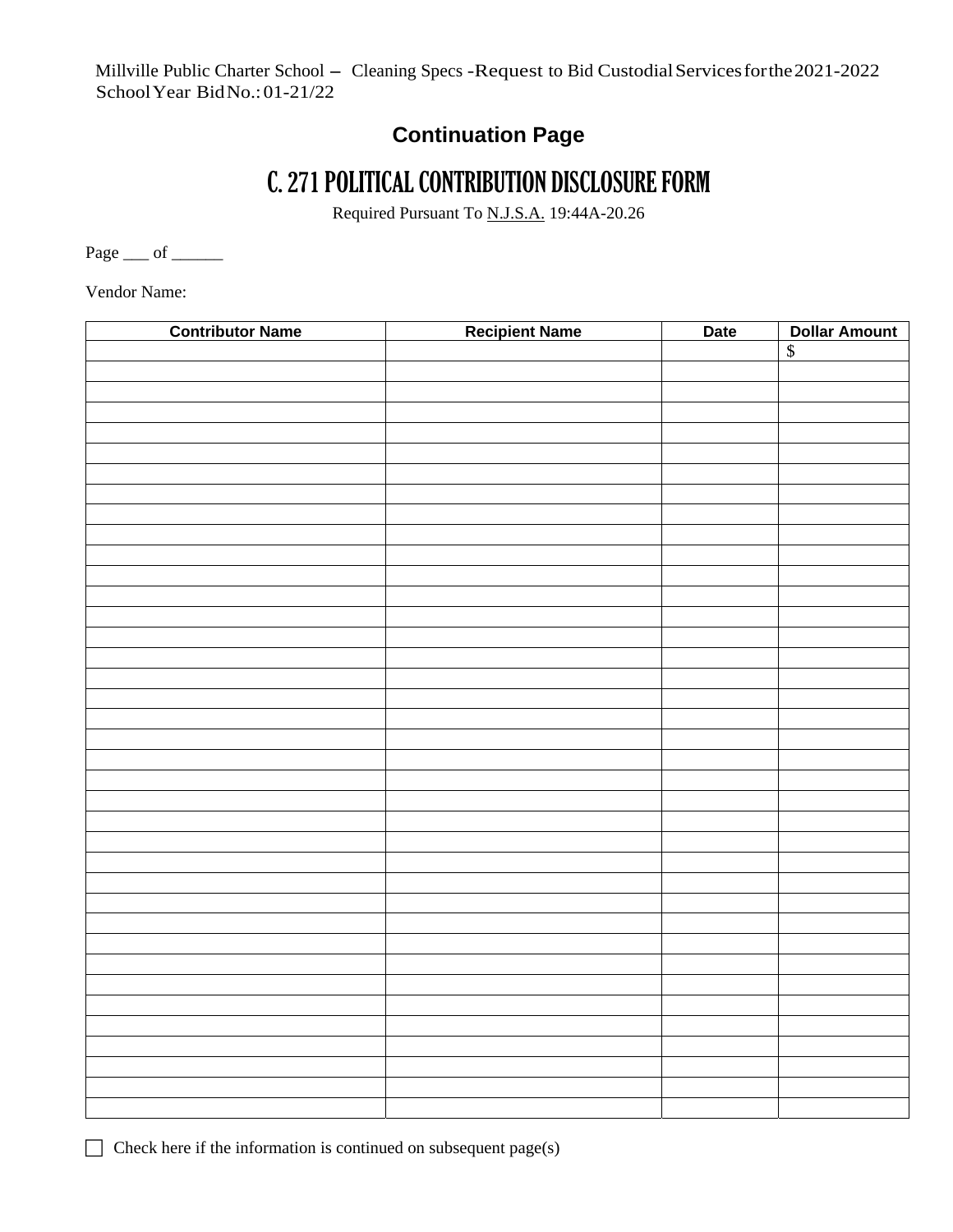### **List of Agencies with Elected Officials Required for Political Contribution Disclosure N.J.S.A. 19:44A-20.26**

### **County Name: Cumberland**

State: Governor, and Legislative Leadership Committees Legislative District #s: State Senator and two members of the General Assembly per district.

County:

| Freeholders        | <b>County Clerk</b> | Sheriff |
|--------------------|---------------------|---------|
| {County Executive} | Surrogate           |         |

Municipalities (Mayor and members of governing body, regardless of title):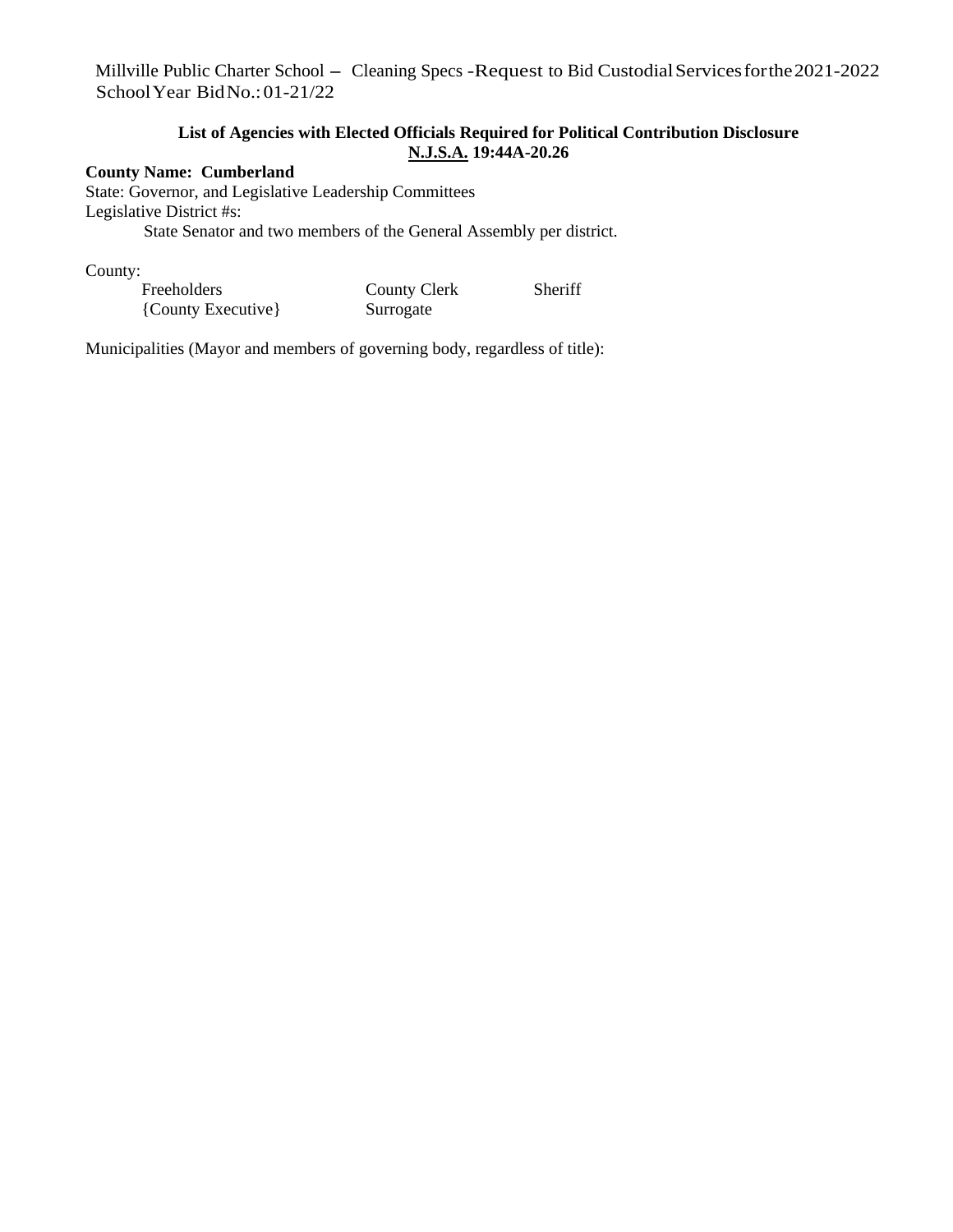## **L. EQUIPMENT CERTIFICATION**

The undersigned Bidder hereby certifies as follows:

The bidder owns or controls all the necessary equipment required to accomplish the work described in the specifications.

Name of Bidder: --------------

By: (Signature) (Signature)

(Print) Name of above: \_

| (Print) Title: — |  |  |
|------------------|--|--|

Date:-----------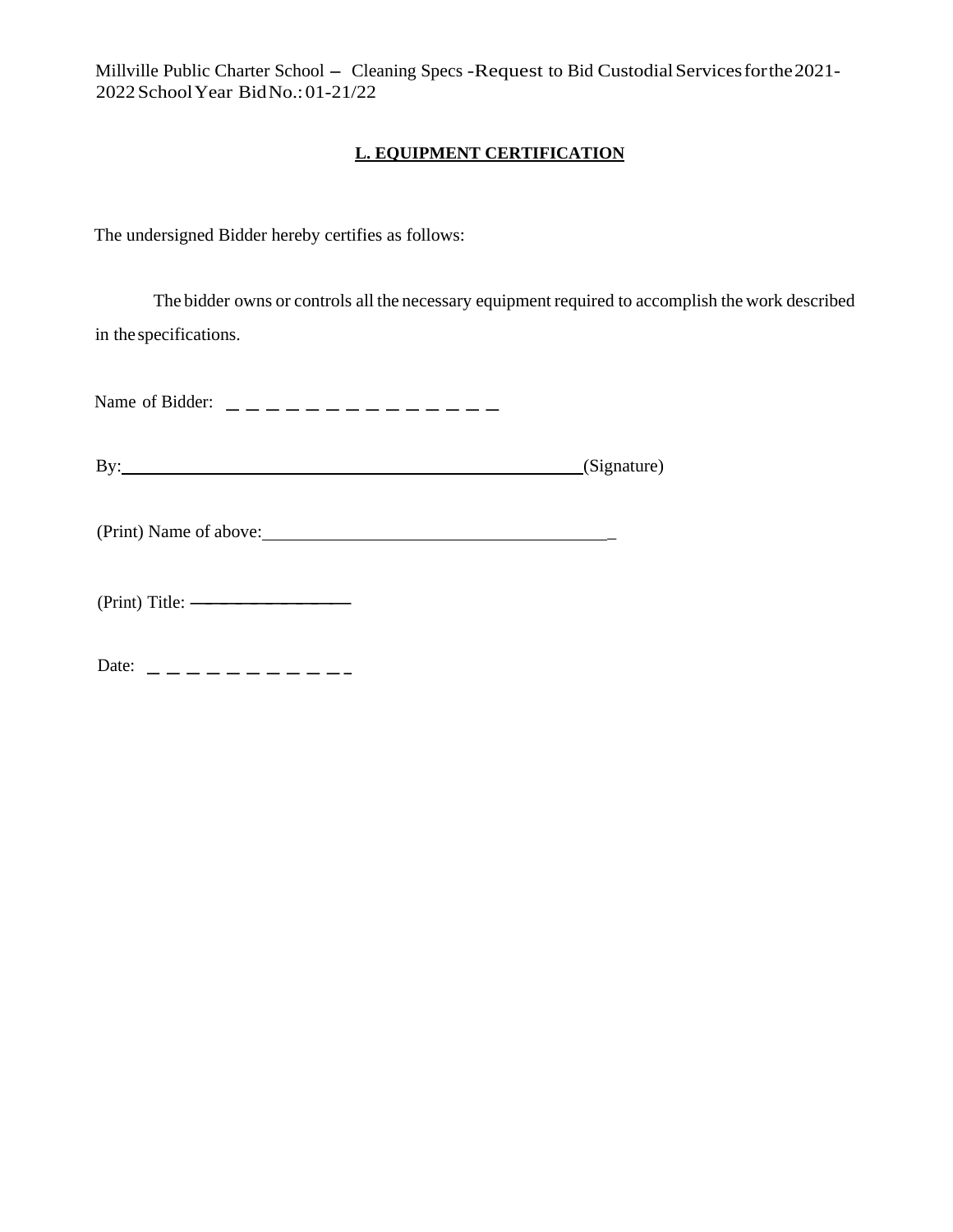#### M. Debarment/Suspension Certification

Certification Regarding Debarment, Suspension, Ineligibility

(1) The prospective Contractor certifies, by submission of this proposal, that neither it nor its principals is presently debarred, suspended, proposed for debarment, declared ineligible, or a disqualified proposer maintained by the New Jersey Department of the Treasury, the Federal Government or any state of federal agency and that the proposer will immediately notify the District in writing in the event that the proposer or any subcontractor appears on the Treasury's or Federal Government's list of Debarred, Suspended or disqualified proposers.

(2) Where the proposer is unable to certify to any of the statements in this certification, such prospective participant shall attach an explanation to this proposal.

Company Name

\_\_\_\_\_\_\_\_\_\_\_\_\_\_\_\_\_\_\_\_\_\_\_\_\_\_\_\_\_\_\_

\_\_\_\_\_\_\_\_\_\_\_\_\_\_\_\_\_\_\_\_\_\_\_\_\_\_\_\_\_\_\_

\_\_\_\_\_\_\_\_\_\_\_\_\_\_\_\_\_\_\_\_\_\_\_\_\_\_\_\_\_\_\_

\_\_\_\_\_\_\_\_\_\_\_\_\_\_\_\_\_\_\_\_\_\_\_\_\_\_\_\_\_\_\_

\_\_\_\_\_\_\_\_\_\_\_\_\_\_\_\_\_\_\_\_\_\_\_\_\_\_\_\_\_\_\_

Date

**Signature** 

Printed Name

Title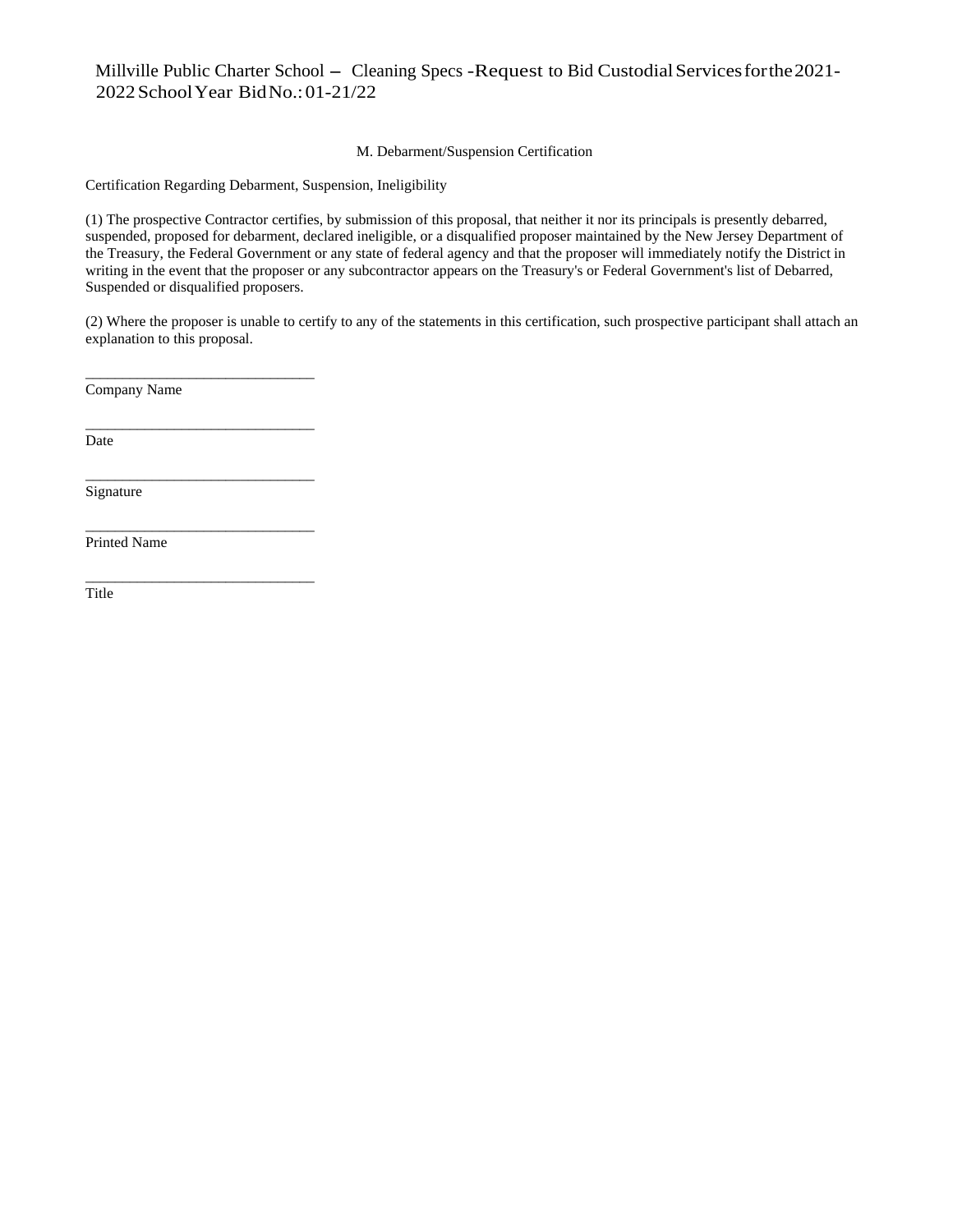### **N. Disclosure of Investment Activities in Iran**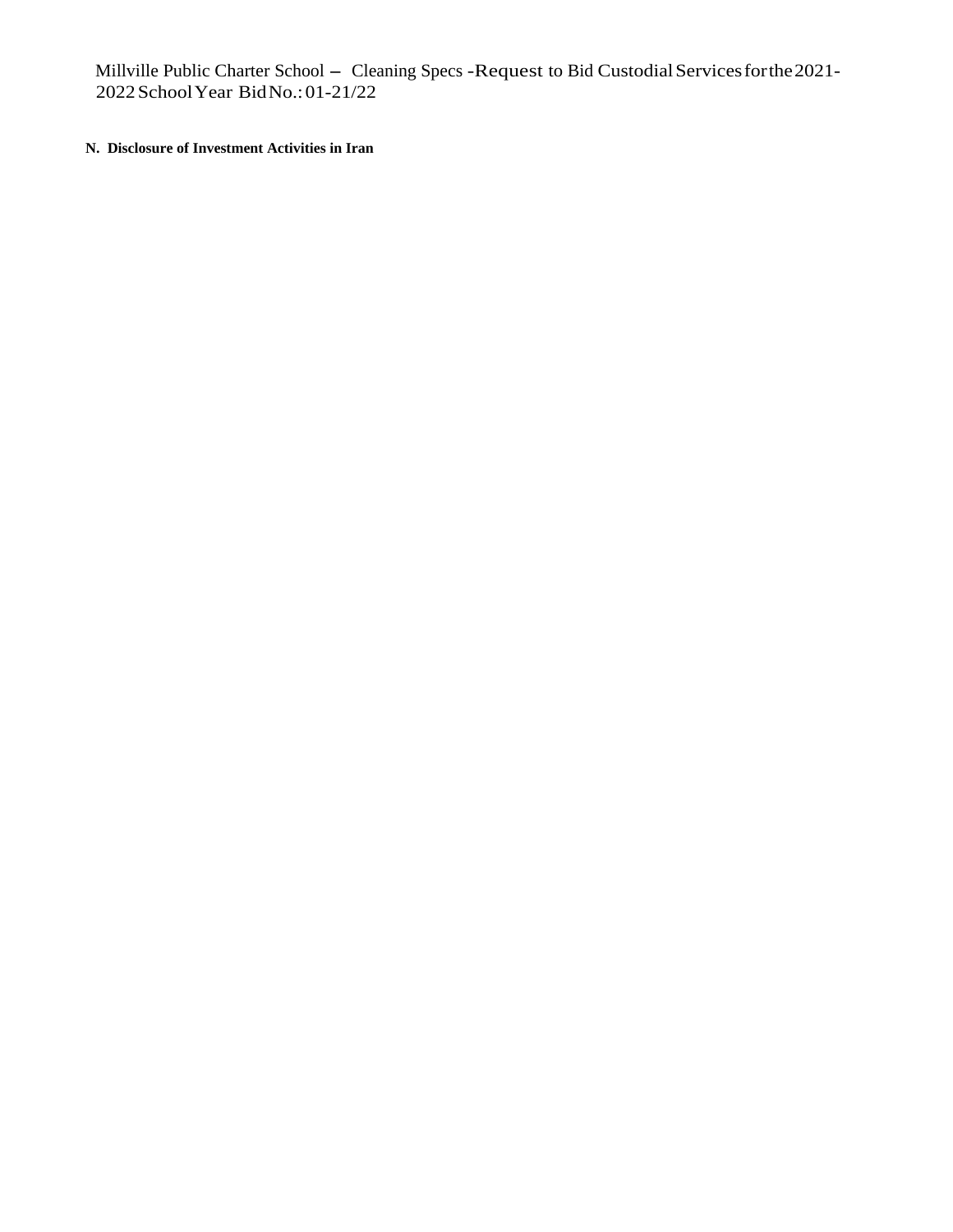## EXHIBIT B – Shifts

| <b>SHIFT</b>            | <b>LOCATION</b>         | <b>TIME</b>         | <b>HRS</b>              | <b>CLEANING</b>      |
|-------------------------|-------------------------|---------------------|-------------------------|----------------------|
|                         |                         |                     |                         | <b>FREQUENCY</b>     |
| $\overline{\mathbf{A}}$ | <b>Wheaton Ave.</b>     | $4:30$ pm $-$       | $\overline{\mathbf{3}}$ | 2 times per week     |
|                         | <b>Administration</b> ) | $7:30$ pm           |                         | <b>Tues - Friday</b> |
| $\overline{\mathbf{B}}$ | <b>Wheaton Ave.</b>     | $4:30$ pm $-$       | $\overline{\mathbf{3}}$ | 2 times per week     |
|                         | (Auditorium /           | $7:30$ pm           |                         | <b>Tues - Friday</b> |
|                         | Lobby)                  |                     |                         |                      |
|                         | <b>Wheaton Ave.</b>     | $3:30 \text{ pm} -$ | $\overline{\mathbf{4}}$ | Daily                |
|                         | <b>(Grade School)</b>   | $7:30$ pm           |                         |                      |
| $\overline{\mathbf{E}}$ | <b>Wheaton Ave</b>      | $4:30 \text{ pm} -$ | $\overline{\mathbf{4}}$ | Daily                |
|                         | (Annex)                 | $8:30$ pm           |                         |                      |
|                         |                         | <b>Total</b>        | 14                      |                      |
|                         |                         | Hours per           |                         |                      |
|                         |                         | day                 |                         |                      |
|                         |                         |                     |                         |                      |
|                         |                         |                     |                         |                      |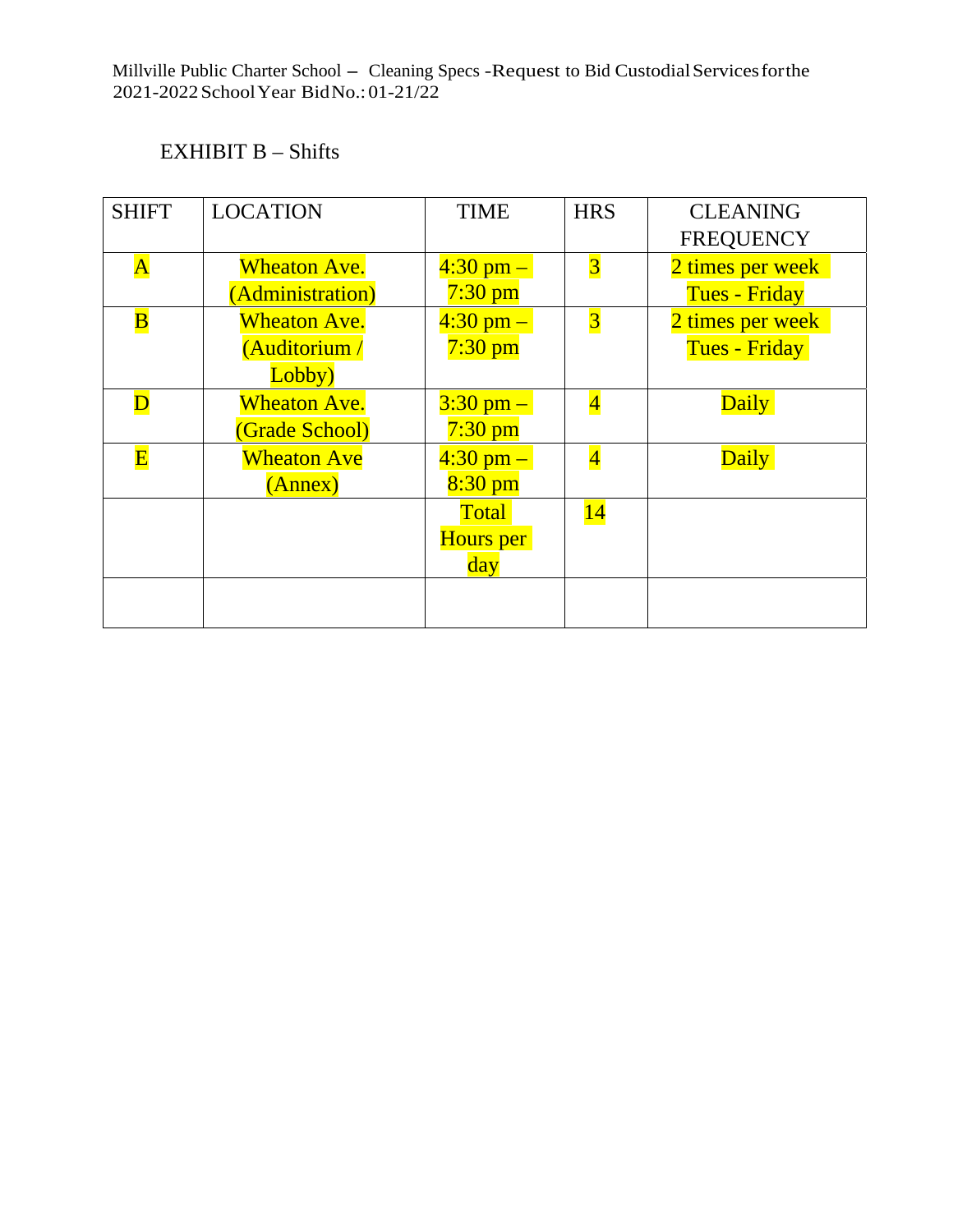EXHIBIT C – Floor Plans See attached.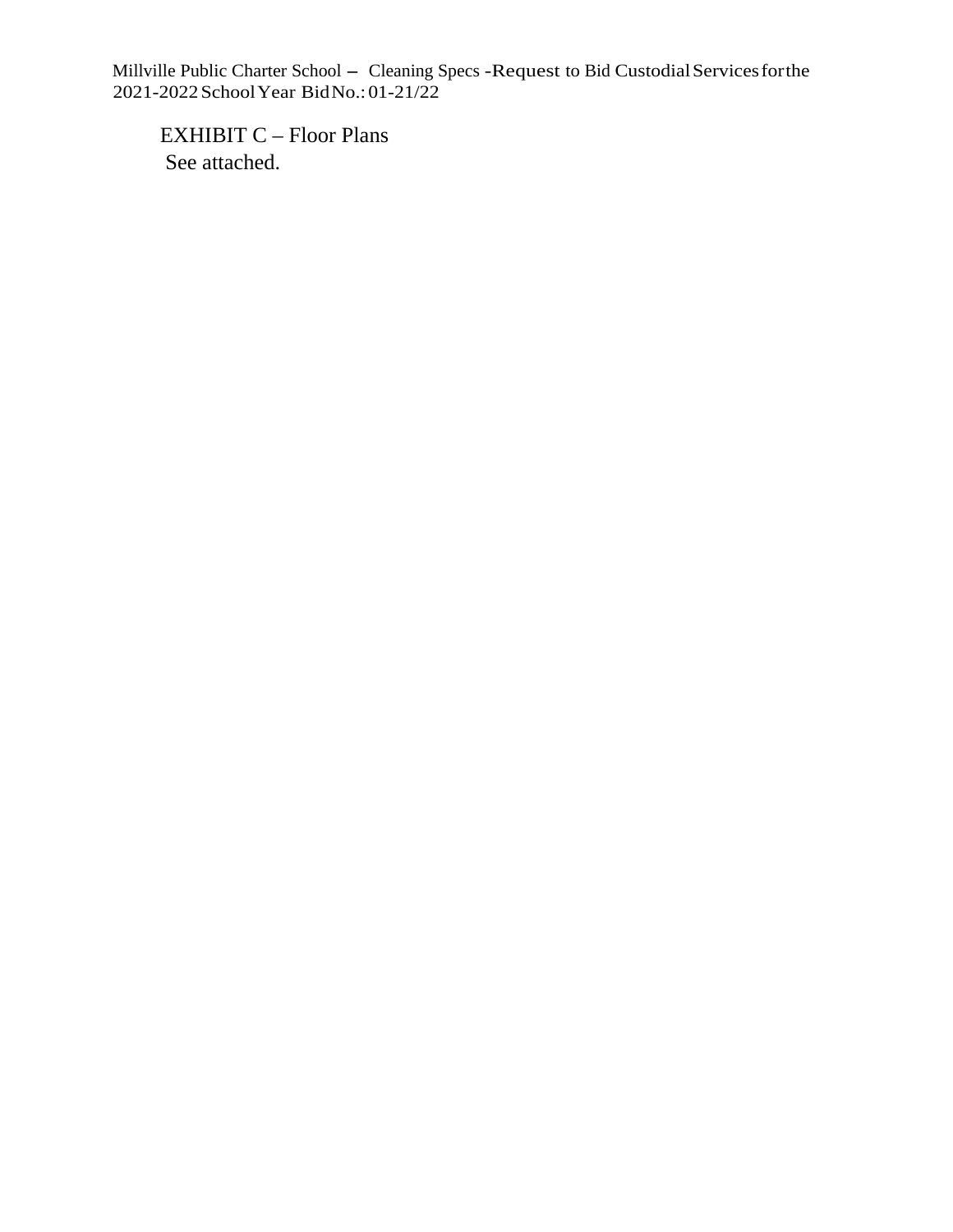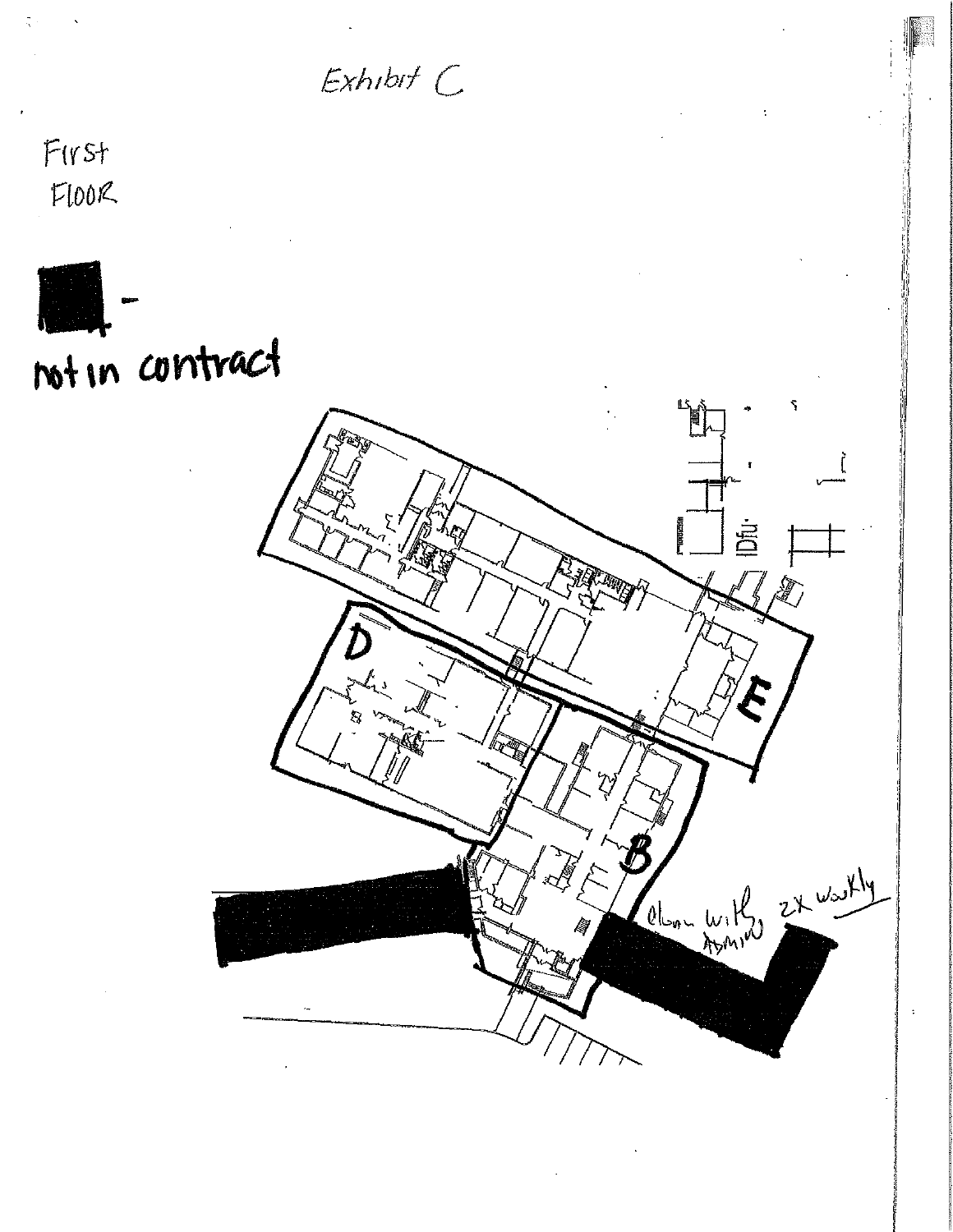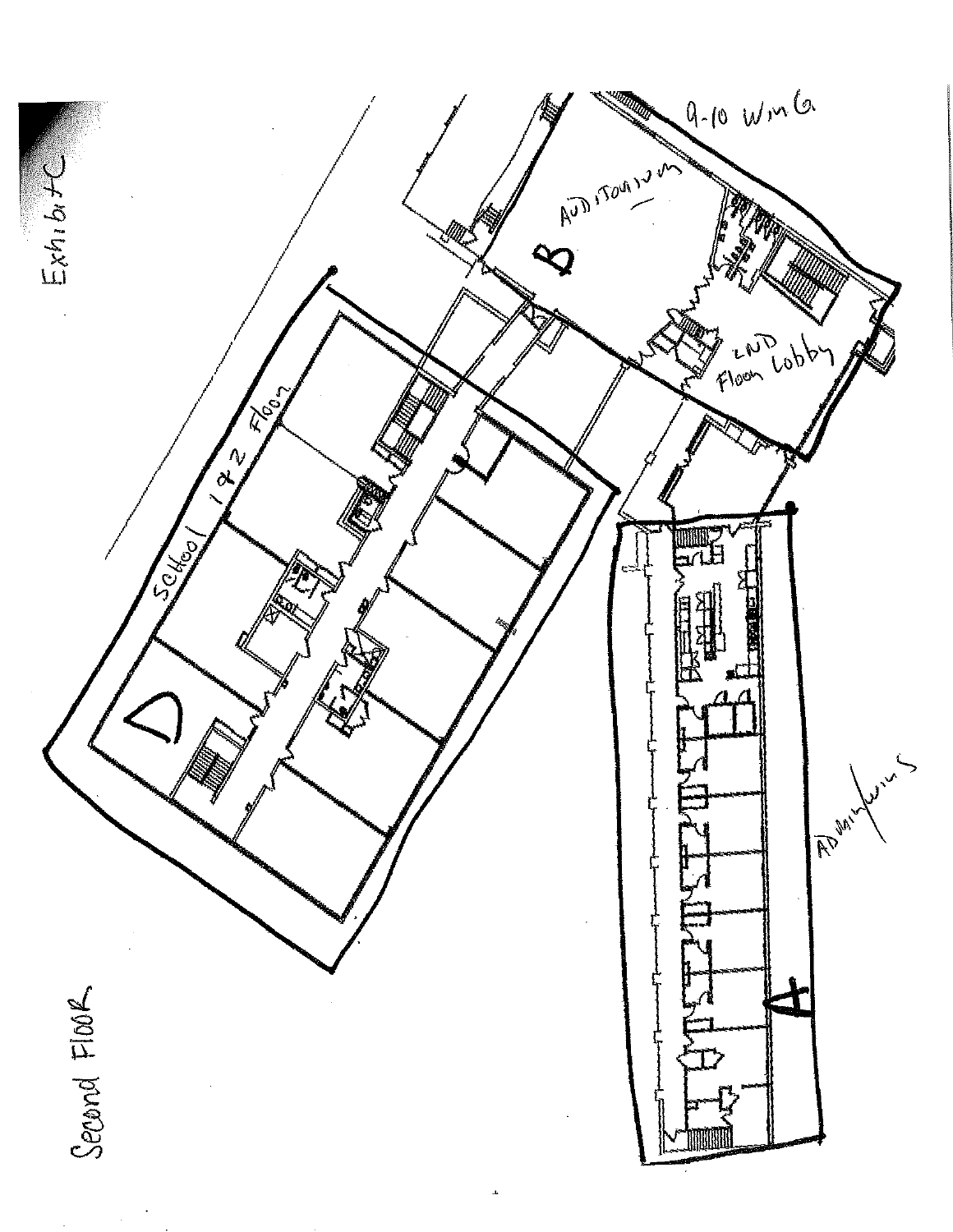

**BUTHIN**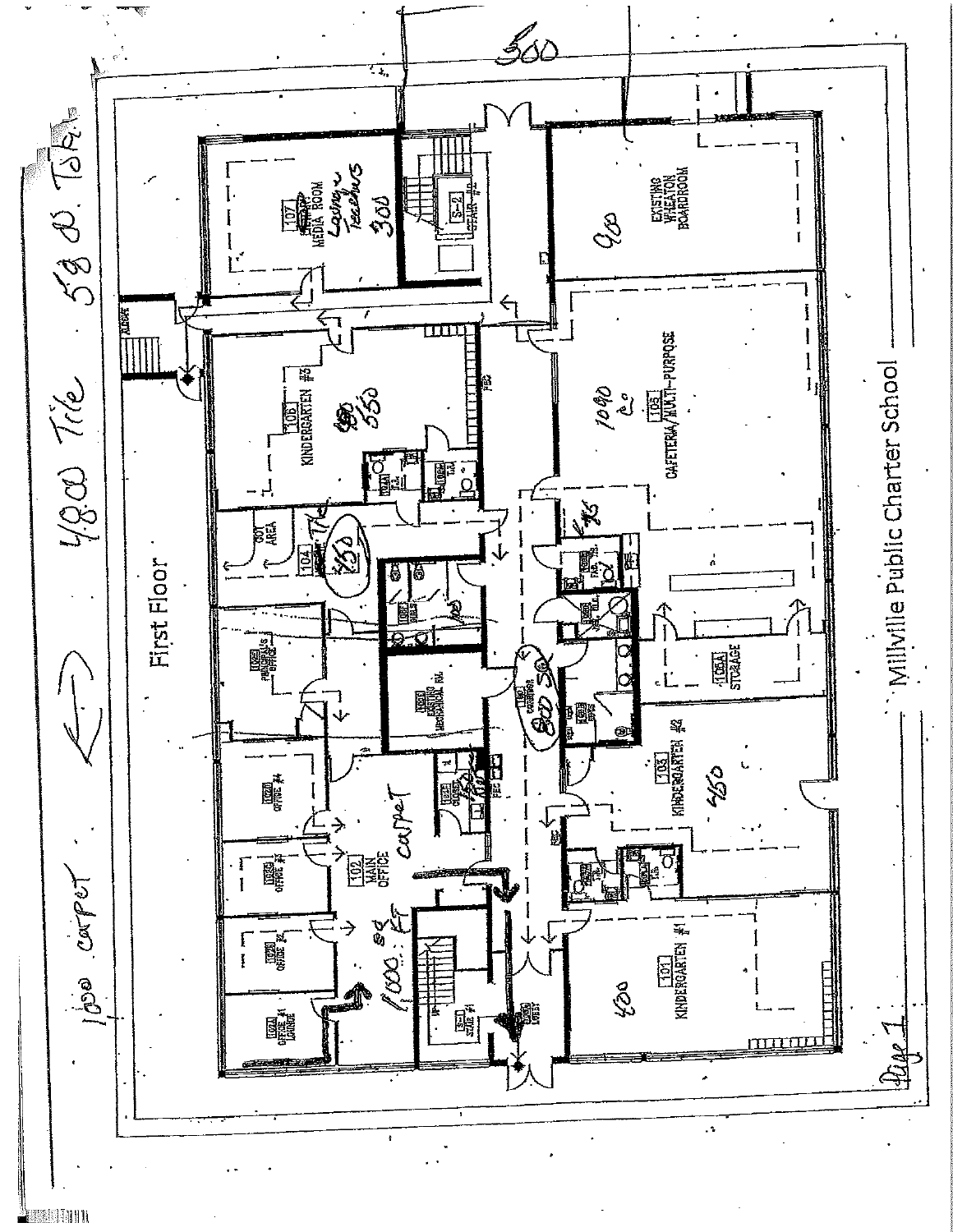

**IIIII**N